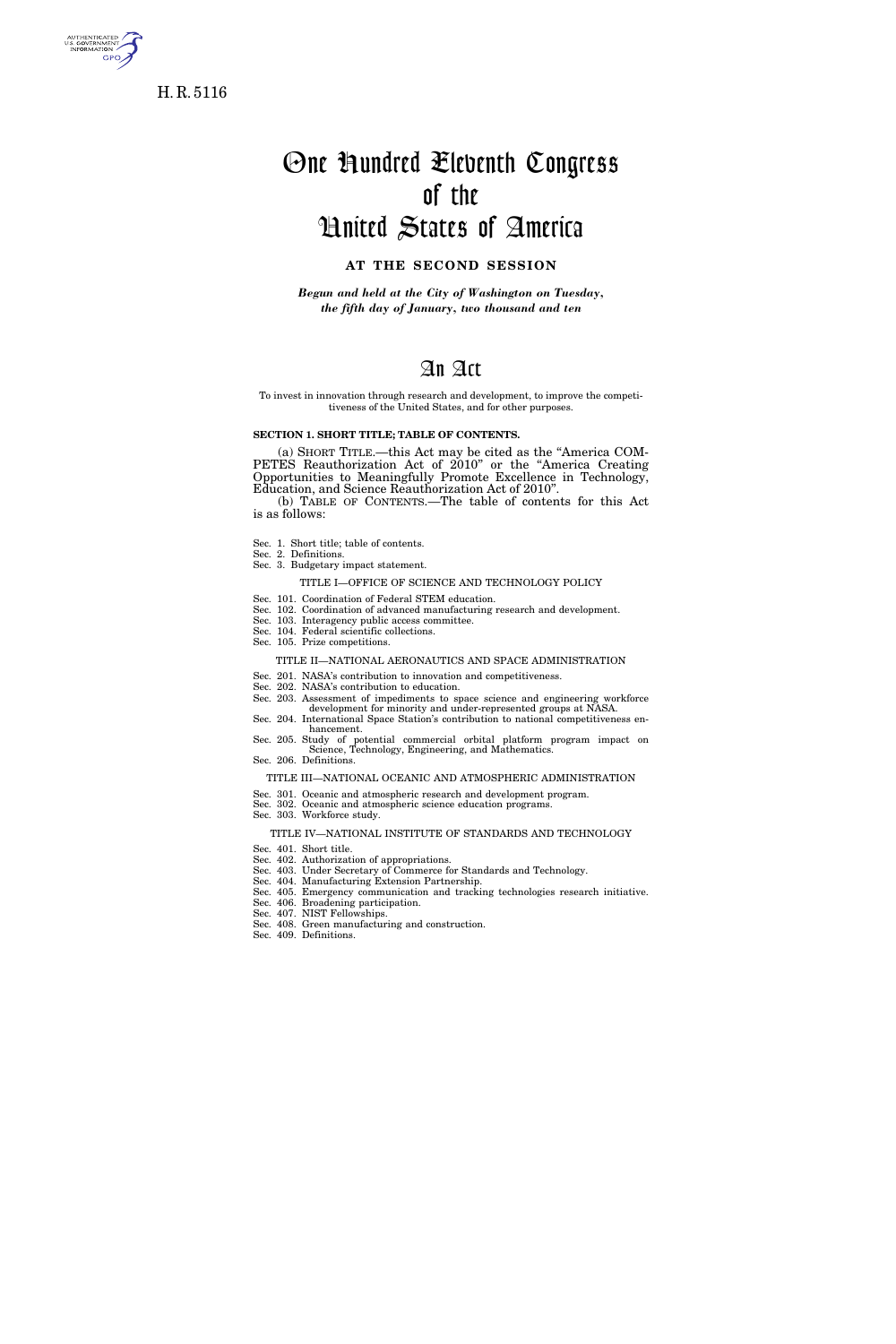#### TITLE V—SCIENCE, TECHNOLOGY, ENGINEERING, AND MATHEMATICS SUPPORT PROGRAMS

#### SUBTITLE A—NATIONAL SCIENCE FOUNDATION

|  | Sec. 501. Short title.                                                              |
|--|-------------------------------------------------------------------------------------|
|  | Sec. 502. Definitions.                                                              |
|  | Sec. 503. Authorization of appropriations.                                          |
|  | Sec. 504. National Science Board administrative amendments.                         |
|  | Sec. 505. National Center for Science and Engineering statistics.                   |
|  | Sec. 506. National Science Foundation manufacturing research and education.         |
|  | Sec. 507. National Science Board report on mid-scale instrumentation.               |
|  | Sec. 508. Partnerships for innovation.                                              |
|  | Sec. 509. Sustainable chemistry basic research.                                     |
|  | Sec. 510. Graduate student support.                                                 |
|  | Sec. 511. Robert Noyce teacher scholarship program.                                 |
|  | Sec. 512. Undergraduate broadening participation program.                           |
|  | Sec. 513. Research experiences for high school students.                            |
|  | Sec. 514. Research experiences for undergraduates.                                  |
|  | Sec. 515. STEM industry internship programs.                                        |
|  | Sec. 516. Cyber-enabled learning for national challenges.                           |
|  | Sec. 517. Experimental Program to Stimulate Competitive Research.                   |
|  | Sec. 518. Sense of the Congress regarding the science, technology, engineering, and |
|  |                                                                                     |
|  | mathematics talent expansion program.                                               |
|  | Sec. 519. Sense of the Congress regarding the National Science Foundation's con-    |
|  | tributions to basic research and education.                                         |
|  | Sec. 520. Academic technology transfer and commercialization of university re-      |
|  | search.                                                                             |
|  | Sec. 521. Study to develop improved impact-on-society metrics.                      |
|  | Sec. 522. NSF grants in support of sponsored post-doctoral fellowship programs.     |
|  | Sec. 523. Collaboration in planning for stewardship of large-scale facilities.      |
|  | Sec. 524. Cloud computing research enhancement.                                     |
|  | Sec. 525. Tribal colleges and universities program.                                 |
|  | Sec. 526. Broader impacts review criterion.                                         |
|  | Sec. 527. Twenty-first century graduate education.                                  |
|  | SUBTITLE B—STEM-TRAINING GRANT PROGRAM                                              |
|  | Sec. 551. Purpose.                                                                  |
|  | Sec. 552. Program requirements.                                                     |
|  | Sec. 553. Grant program.                                                            |
|  | Sec. 554. Grant oversight and administration.                                       |
|  | Sec. 555. Definitions.                                                              |
|  | Sec. 556. Authorization of appropriations.                                          |
|  |                                                                                     |
|  | TITLE VI—INNOVATION                                                                 |
|  | Sec. 601. Office of innovation and entrepreneurship.                                |
|  | Sec. 602. Federal loan guarantees for innovative technologies in manufacturing.     |
|  | Sec. 603. Regional innovation program.                                              |
|  | Sec. 604. Study on economic competitiveness and innovative capacity of United       |
|  | States and development of national economic competitiveness strategy.               |
|  | Sec. 605. Promoting use of high-end computing simulation and modeling by small-     |
|  | and medium-sized manufacturers.                                                     |
|  | TITLE VII—NIST GREEN JOBS                                                           |
|  | Sec. 701. Short title.                                                              |
|  | Sec. 702. Findings.                                                                 |
|  | Sec. 703. National Institute of Standards and Technology competitive grant pro-     |
|  |                                                                                     |

- - gram.
		- TITLE VIII—GENERAL PROVISIONS
		-
- Sec. 801. Government Accountability Office review. Sec. 802. Salary restrictions. Sec. 803. Additional research authorities of the FCC.
	- - TITLE IX—DEPARTMENT OF ENERGY
- Sec. 901. Science, engineering, and mathematics education programs. Sec. 902. Energy research programs. Sec. 903. Basic research. Sec. 904. Advanced Research Project Agency-Energy.
- 
- 
- TITLE X—EDUCATION

Sec. 1001. References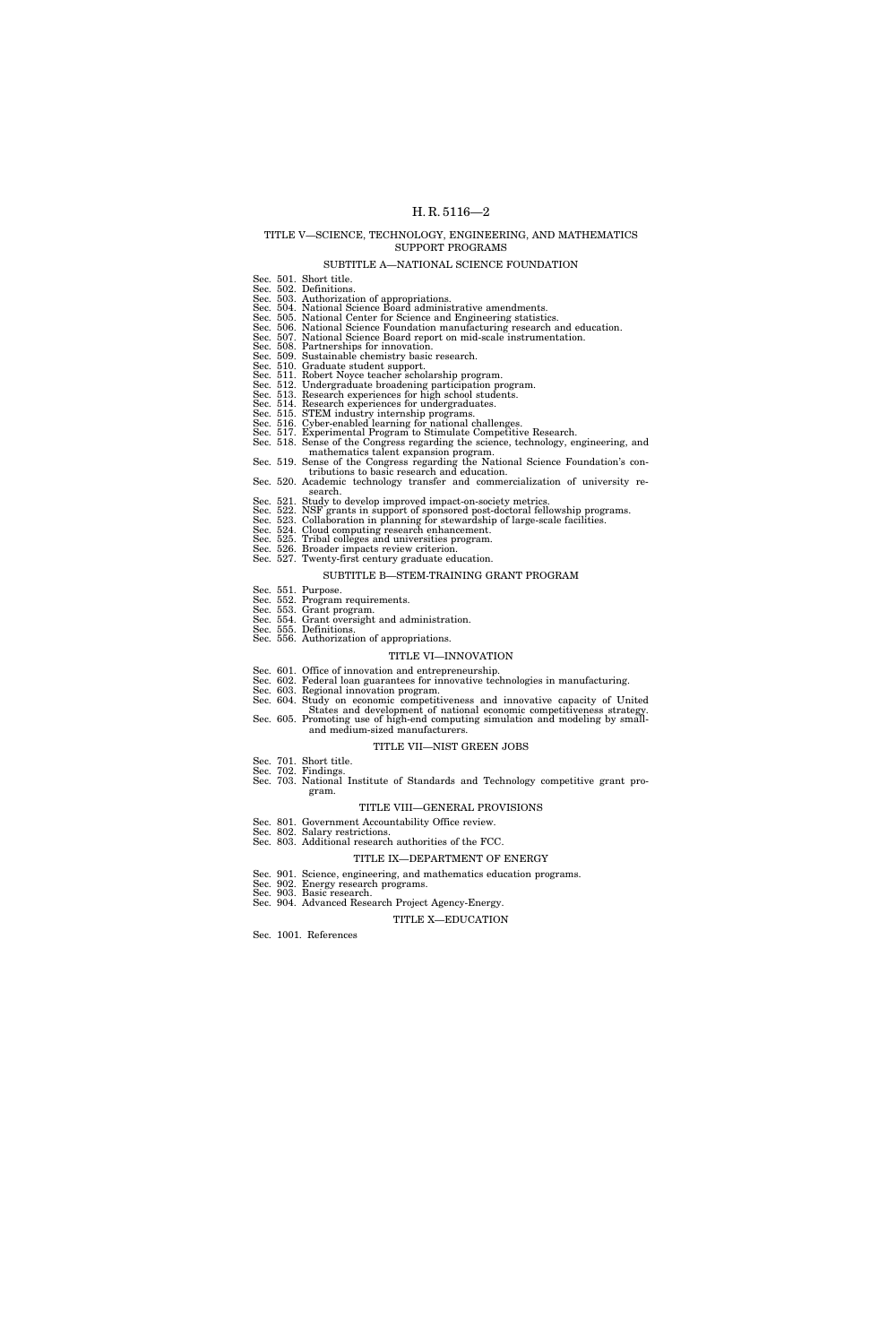Sec. 1002. Repeals and conforming amendments.

Sec. 1003. Authorizations of appropriations and matching requirement. **SEC. 2. DEFINITIONS.** 

In this Act:

(1) DIRECTOR.—In title I, the term ''Director'' means the Director of the Office of Science and Technology Policy.

(2) STEM.—The term ''STEM'' means the academic and professional disciplines of science, technology, engineering, and mathematics.

#### **SEC. 3. BUDGETARY IMPACT STATEMENT.**

The budgetary effects of this Act, for the purpose of complying with the Statutory Pay-As-You-Go-Act of 2010, shall be determined by reference to the latest statement titled ''Budgetary Effects of PAYGO Legislation'' for this Act, submitted for printing in the Congressional Record by the Chairman of the Senate Budget Committee, provided that such statement has been submitted prior to the vote on passage.

### **TITLE I—OFFICE OF SCIENCE AND TECHNOLOGY POLICY**

#### **SEC. 101. COORDINATION OF FEDERAL STEM EDUCATION.**

(a) ESTABLISHMENT.—The Director shall establish a committee under the National Science and Technology Council, including the Office of Management and Budget, with the responsibility to coordinate Federal programs and activities in support of STEM education, including at the National Science Foundation, the Department of Energy, the National Aeronautics and Space Administration, the National Oceanic and Atmospheric Administration, the Department of Education, and all other Federal agencies that have programs and activities in support of STEM education.

(b) RESPONSIBILITIES.—The committee established under subsection (a) shall—

(1) coordinate the STEM education activities and programs of the Federal agencies;

(2) coordinate STEM education activities and programs with the Office of Management and Budget; (3) encourage the teaching of innovation and entrepreneur-

ship as part of STEM education activities;

(4) review STEM education activities and programs to ensure they are not duplicative of similar efforts within the Federal government;

(5) develop, implement through the participating agencies, and update once every 5 years a 5-year STEM education strategic plan, which shall—

(A) specify and prioritize annual and long-term objectives;

(B) specify the common metrics that will be used to assess progress toward achieving the objectives;

(C) describe the approaches that will be taken by each participating agency to assess the effectiveness of its STEM education programs and activities; and

(D) with respect to subparagraph (A), describe the role of each agency in supporting programs and activities designed to achieve the objectives; and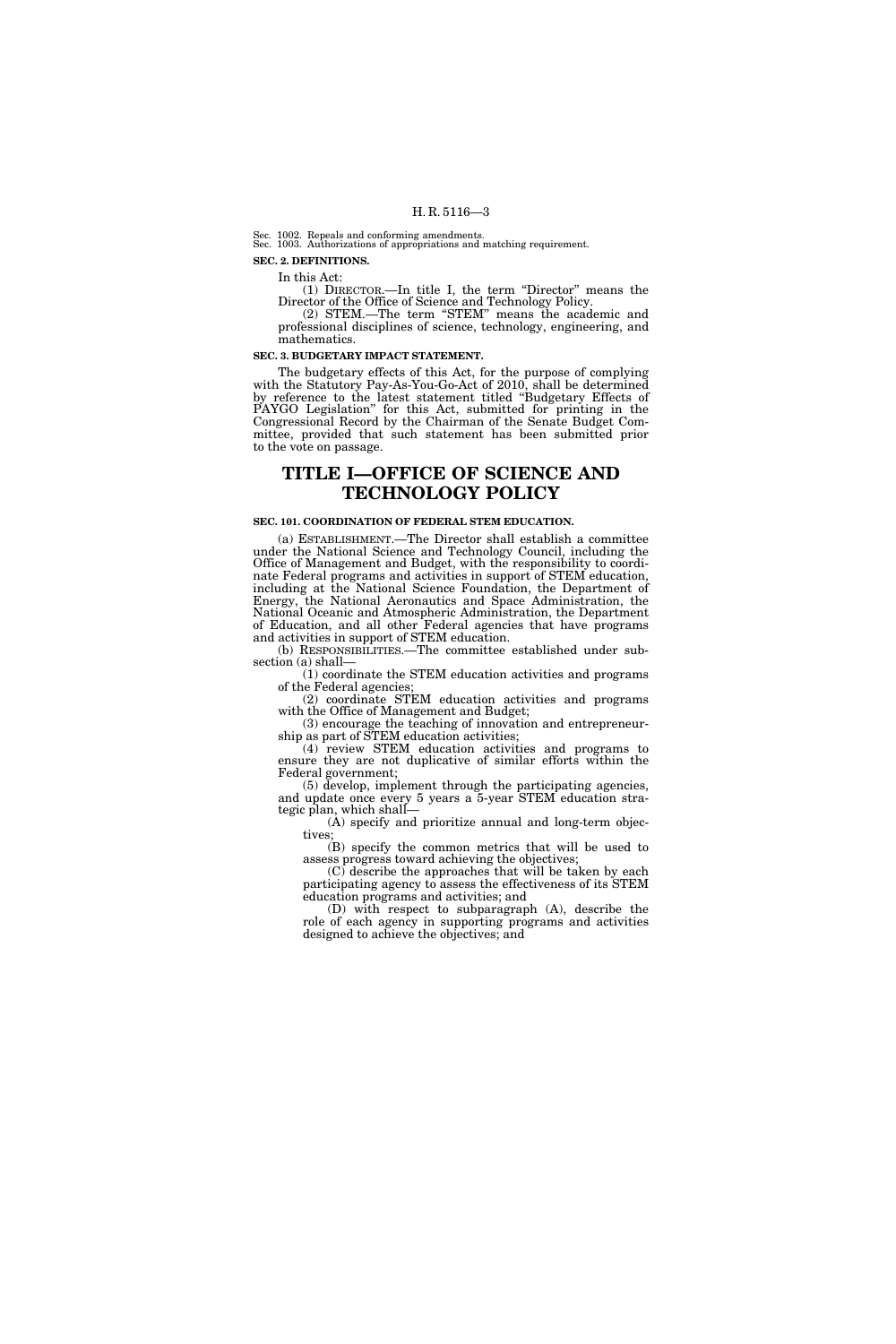(6) establish, periodically update, and maintain an inventory of federally sponsored STEM education programs and activities, including documentation of assessments of the effectiveness of such programs and activities and rates of participation by women, underrepresented minorities, and persons in rural areas in such programs and activities.

(b) RESPONSIBILITIES OF OSTP.—The Director shall encourage and monitor the efforts of the participating agencies to ensure that the strategic plan under subsection  $(b)(5)$  is developed and executed effectively and that the objectives of the strategic plan are met.

(c) REPORT.—The Director shall transmit a report annually to Congress at the time of the President's budget request describing the plan required under subsection (b)(5). The annual report shall include—

(1) a description of the STEM education programs and activities for the previous and current fiscal years, and the proposed programs and activities under the President's budget request, of each participating Federal agency;

(2) the levels of funding for each participating Federal agency for the programs and activities described under paragraph (1) for the previous fiscal year and under the President's budget request;

(3) an evaluation of the levels of duplication and fragmentation of the programs and activities described under paragraph (1);

(4) except for the initial annual report, a description of the progress made in carrying out the implementation plan, including a description of the outcome of any program assessments completed in the previous year, and any changes made to that plan since the previous annual report; and

(5) a description of how the participating Federal agencies will disseminate information about federally supported resources for STEM education practitioners, including teacher professional development programs, to States and to STEM education practitioners, including to teachers and administrators in schools that meet the criteria described in subsection  $(c)(1)(A)$  and  $(B)$  of section 3175 of the Department of Energy Science Education Enhancement Act (42 U.S.C. 7381j(c)(1)(A) and  $(B)$ ).

#### **SEC. 102. COORDINATION OF ADVANCED MANUFACTURING RESEARCH AND DEVELOPMENT.**

(a) INTERAGENCY COMMITTEE.—The Director shall establish or designate a Committee on Technology under the National Science and Technology Council. The Committee shall be responsible for planning and coordinating Federal programs and activities in advanced manufacturing research and development.

(b) RESPONSIBILITIES OF COMMITTEE.—The Committee shall— (1) coordinate the advanced manufacturing research and

development programs and activities of the Federal agencies; (2) establish goals and priorities for advanced manufacturing research and development that will strengthen United States manufacturing;

(3) work with industry organizations, Federal agencies, and Federally Funded Research and Development Centers not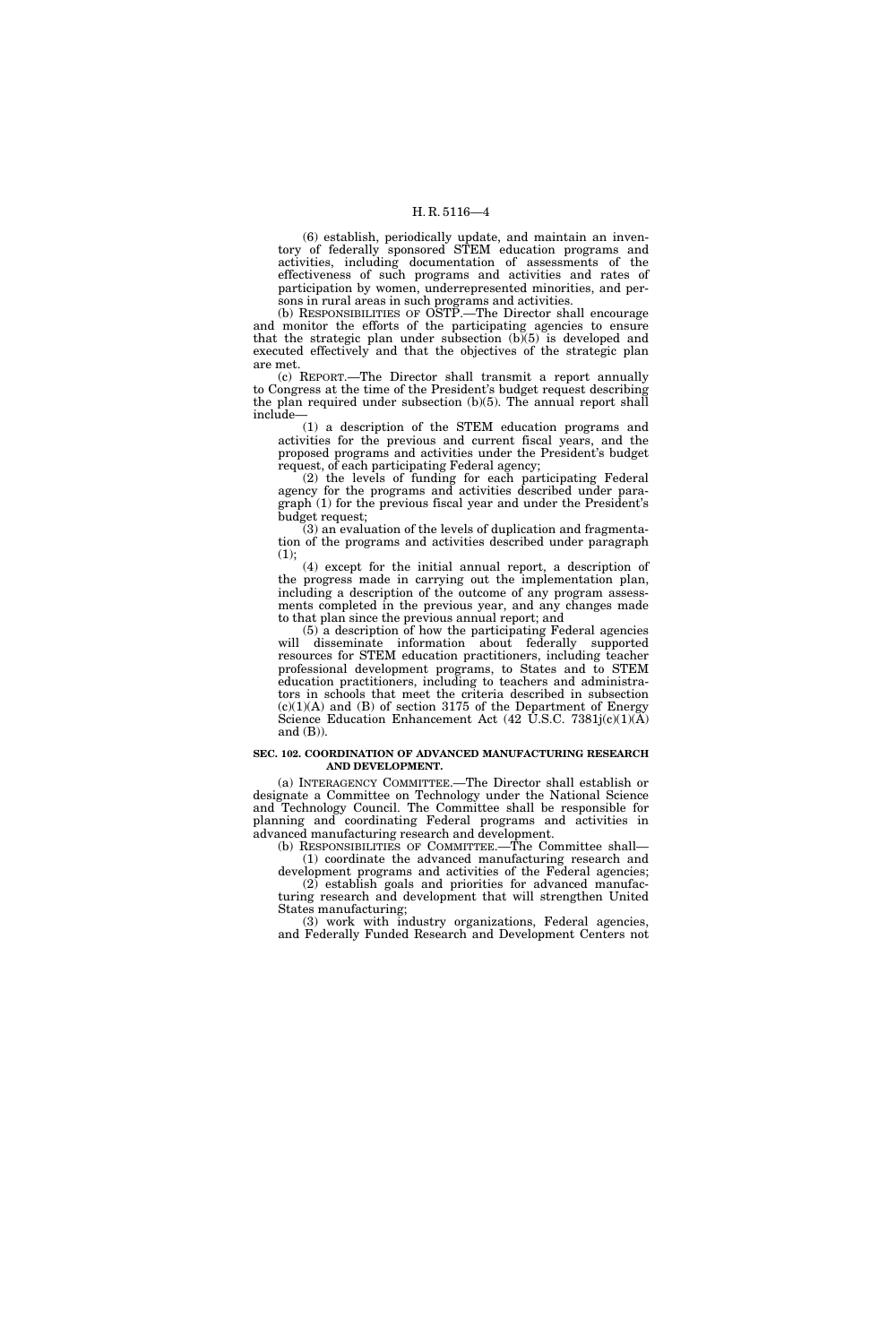represented on the Committee, to identify and reduce regulatory, logistical, and fiscal barriers within the Federal government and State governments that inhibit United States manufacturing;

(4) facilitate the transfer of intellectual property and technology based on federally supported university research into commercialization and manufacturing;

(5) identify technological, market, or business challenges that may best be addressed by public-private partnerships, and are likely to attract both participation and primary funding from industry;

(6) encourage the formation of public-private partnerships to respond to those challenges for transition to United States manufacturing; and

(7) develop, and update every 5 years, a strategic plan to guide Federal programs and activities in support of advanced manufacturing research and development, which shall—

(A) specify and prioritize near-term and long-term research and development objectives, the anticipated time frame for achieving the objectives, and the metrics for use in assessing progress toward the objectives;

(B) specify the role of each Federal agency in carrying out or sponsoring research and development to meet the objectives of the strategic plan;

(C) describe how the Federal agencies and Federally Funded Research and Development Centers supporting advanced manufacturing research and development will foster the transfer of research and development results into new manufacturing technologies and United States based manufacturing of new products and processes for the benefit of society to ensure national, energy, and economic security;

(D) describe how Federal agencies and Federally Funded Research and Development Centers supporting advanced manufacturing research and development will strengthen all levels of manufacturing education and training programs to ensure an adequate, well-trained workforce;

(E) describe how the Federal agencies and Federally Funded Research and Development Centers supporting advanced manufacturing research and development will assist small- and medium-sized manufacturers in developing and implementing new products and processes; and

(F) take into consideration the recommendations of a wide range of stakeholders, including representatives from diverse manufacturing companies, academia, and other relevant organizations and institutions.

(c) REPORT.—Not later than 1 year after the date of enactment of this Act, the Director shall transmit the strategic plan developed under subsection (b)(7) to the Senate Committee on Commerce, Science, and Transportation, and the House of Representatives Committee on Science and Technology, and shall transmit subsequent updates to those committees as appropriate.

#### **SEC. 103. INTERAGENCY PUBLIC ACCESS COMMITTEE.**

(a) ESTABLISHMENT.—The Director shall establish a working group under the National Science and Technology Council with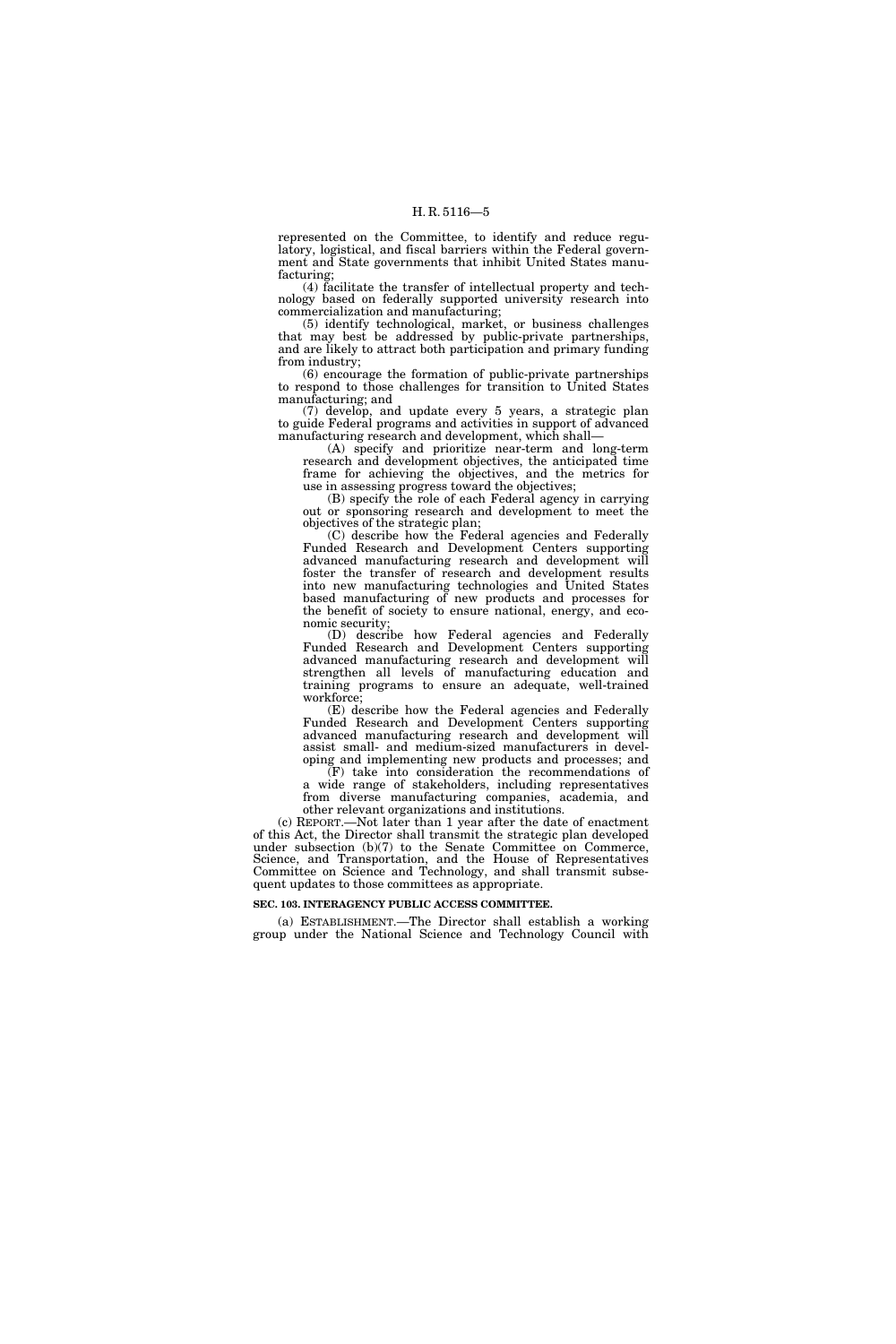the responsibility to coordinate Federal science agency research and policies related to the dissemination and long-term stewardship of the results of unclassified research, including digital data and peer-reviewed scholarly publications, supported wholly, or in part, by funding from the Federal science agencies.

(b) RESPONSIBILITIES.—The working group shall—

(1) identify the specific objectives and public interests that need to be addressed by any policies coordinated under (a); (2) take into account inherent variability among Federal science agencies and scientific disciplines in the nature of research, types of data, and dissemination models;

(3) coordinate the development or designation of standards for research data, the structure of full text and metadata, navigation tools, and other applications to maximize interoperability across Federal science agencies, across science and engineering disciplines, and between research data and scholarly publications, taking into account existing consensus standards, including international standards;

(4) coordinate Federal science agency programs and activities that support research and education on tools and systems required to ensure preservation and stewardship of all forms of digital research data, including scholarly publications;

(5) work with international science and technology counterparts to maximize interoperability between United States based unclassified research databases and international databases and repositories;

 $(6)$  solicit input and recommendations from, and collaborate with, non-Federal stakeholders, including the public, universities, nonprofit and for-profit publishers, libraries, federally funded and non federally funded research scientists, and other organizations and institutions with a stake in long term preservation and access to the results of federally funded research;

(7) establish priorities for coordinating the development of any Federal science agency policies related to public access to the results of federally funded research to maximize the benefits of such policies with respect to their potential economic or other impact on the science and engineering enterprise and the stakeholders thereof;

(8) take into consideration the distinction between scholarly publications and digital data;

(9) take into consideration the role that scientific publishers play in the peer review process in ensuring the integrity of the record of scientific research, including the investments and added value that they make; and

(10) examine Federal agency practices and procedures for providing research reports to the agencies charged with locating and preserving unclassified research.

(c) PATENT OR COPYRIGHT LAW.—Nothing in this section shall be construed to undermine any right under the provisions of title 17 or 35, United States Code.

(d) APPLICATION WITH EXISTING LAW.—Nothing defined in section (b) shall be construed to affect existing law with respect to Federal science agencies' policies related to public access.

(e) REPORT TO CONGRESS.—Not later than 1 year after the date of enactment of this Act, the Director shall transmit a report to Congress describing—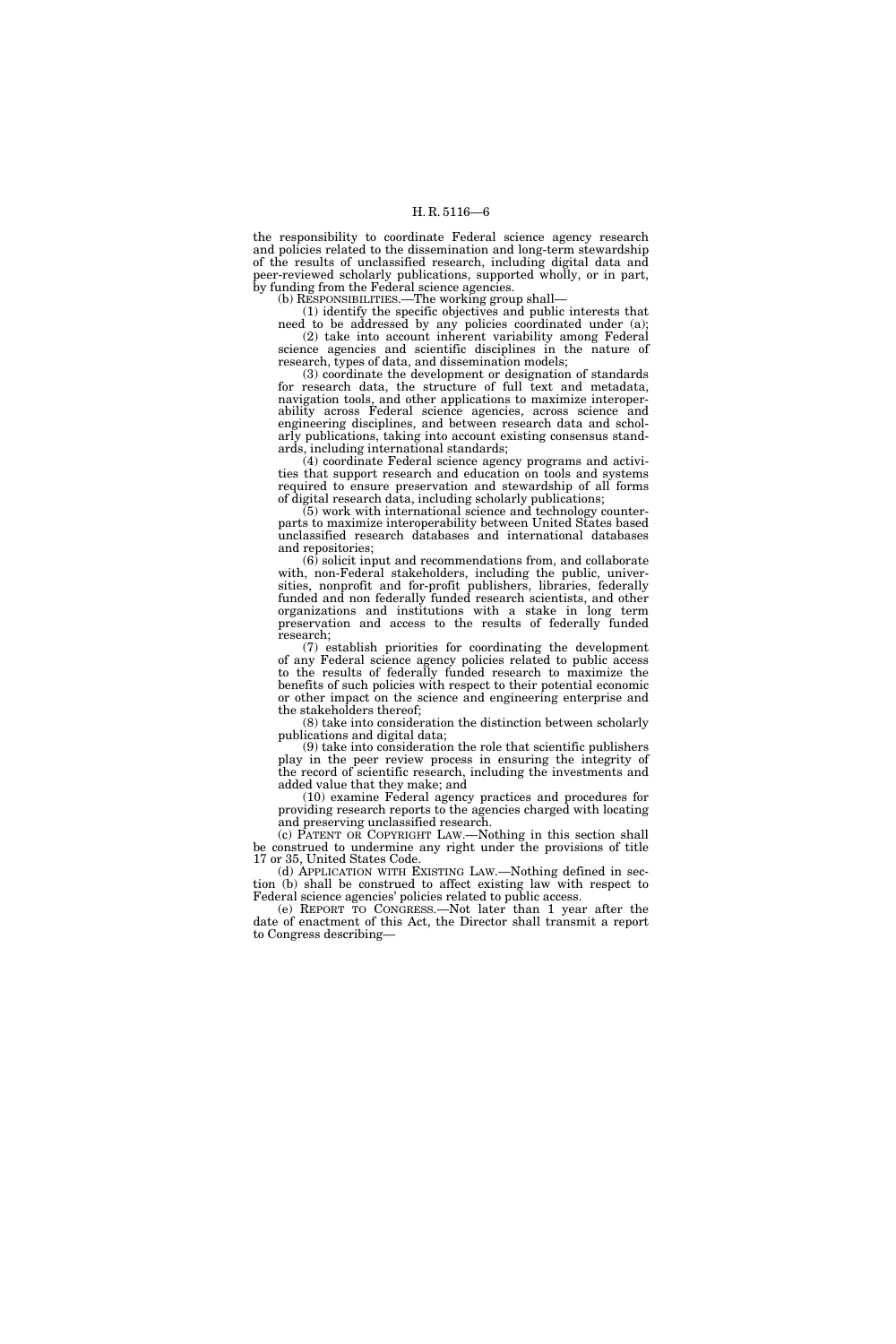(1) the specific objectives and public interest identified under  $(b)(1)$ ;

(2) any priorities established under subsection (b)(7);

(3) the impact the policies described under (a) have had on the science and engineering enterprise and the stakeholders, including the financial impact on research budgets;

(4) the status of any Federal science agency policies related to public access to the results of federally funded research; and

(5) how any policies developed or being developed by Federal science agencies, as described in subsection (a), incorporate input from the non-Federal stakeholders described in subsection  $(b)(6)$ .

(f) FEDERAL SCIENCE AGENCY DEFINED.—For the purposes of this section, the term "Federal science agency" means any Federal agency with an annual extramural research expenditure of over \$100,000,000.

#### **SEC. 104. FEDERAL SCIENTIFIC COLLECTIONS.**

(a) MANAGEMENT OF SCIENTIFIC COLLECTIONS.—The Office of Science and Technology Policy shall develop policies for the management and use of Federal scientific collections to improve the quality, organization, access, including online access, and long-term preservation of such collections for the benefit of the scientific enterprise. In developing those policies the Office of Science and Technology Policy shall consult, as appropriate, with—

 $(1)$  Federal agencies with such collections; and

(2) representatives of other organizations, institutions, and other entities not a part of the Federal Government that have a stake in the preservation, maintenance, and accessibility of such collections, including State and local government agencies, institutions of higher education, museums, and other entities engaged in the acquisition, holding, management, or use of scientific collections.

(b) CLEARINGHOUSE.—The Office of Science and Technology Policy, in consultation with relevant Federal agencies, shall ensure the development of an online clearinghouse for information on the contents of and access to Federal scientific collections.

(c) DISPOSAL OF COLLECTIONS.—The policies developed under subsection (a) shall—

(1) require that, before disposing of a scientific collection, a Federal agency shall—

(A) conduct a review of the research value of the collection; and

(B) consult with researchers who have used the collection, and other potentially interested parties, concerning—

(i) the collection's value for research purposes; and (ii) possible additional educational uses for the collection; and

(2) include procedures for Federal agencies to transfer scientific collections they no longer need to researchers at institutions or other entities qualified to manage the collections.

(d) COST PROJECTIONS.—The Office of Science and Technology Policy, in consultation with relevant Federal agencies, shall develop a common set of methodologies to be used by Federal agencies for the assessment and projection of costs associated with the management and preservation of their scientific collections.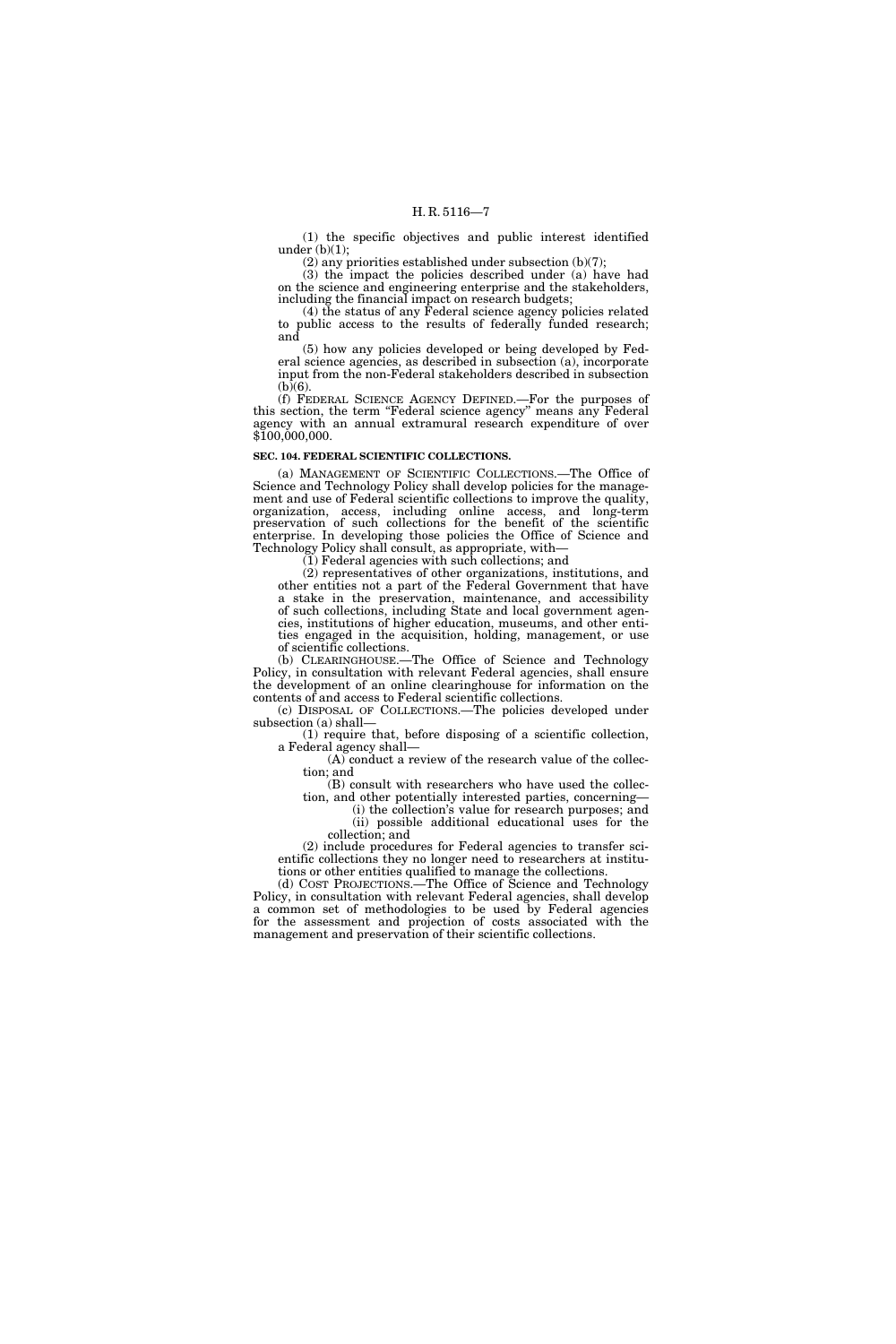(e) SCIENTIFIC COLLECTION DEFINED.—In this section, the term ''scientific collection'' means a set of physical specimens, living or inanimate, created for the purpose of supporting science and serving as a long-term research asset, rather than for their market value as collectibles or their historical, artistic, or cultural significance, and, as appropriate and feasible, the associated specimen data and materials.

#### **SEC. 105. PRIZE COMPETITIONS.**

(a) IN GENERAL.—The Stevenson-Wydler Technology Innovation Act of 1980 (15 U.S.C. 3701 et seq.) is amended by adding at the end the following:

#### **''SEC. 24. PRIZE COMPETITIONS.**

''(a) DEFINITIONS.—In this section:

"(1) AGENCY.—The term 'agency' means a Federal agency. "(2) DIRECTOR.—The term 'Director' means the Director of the Office of Science and Technology Policy.

"(3) FEDERAL AGENCY.—The term 'Federal agency' has the meaning given under section 4, except that term shall not include any agency of the legislative branch of the Federal Government.

''(4) HEAD OF AN AGENCY.—The term 'head of an agency' means the head of a Federal agency.

''(b) IN GENERAL.—Each head of an agency, or the heads of multiple agencies in cooperation, may carry out a program to award prizes competitively to stimulate innovation that has the potential to advance the mission of the respective agency.

''(c) PRIZES.—For purposes of this section, a prize may be one or more of the following:

" $(1)$  A point solution prize that rewards and spurs the development of solutions for a particular, well-defined problem. " $(2)$  An exposition prize that helps identify and promote

a broad range of ideas and practices that may not otherwise attract attention, facilitating further development of the idea or practice by third parties.

(3) Participation prizes that create value during and after the competition by encouraging contestants to change their behavior or develop new skills that may have beneficial effects during and after the competition.

"(4) Such other types of prizes as each head of an agency considers appropriate to stimulate innovation that has the  $\frac{1}{2}$  or  $\frac{1}{2}$  or  $\frac{1}{2}$  or  $\frac{1}{2}$  or  $\frac{1}{2}$  or  $\frac{1}{2}$  or  $\frac{1}{2}$  or  $\frac{1}{2}$  or  $\frac{1}{2}$  or  $\frac{1}{2}$  or  $\frac{1}{2}$  or  $\frac{1}{2}$  or  $\frac{1}{2}$  or  $\frac{1}{2}$  or  $\frac{1}{2}$  or  $\frac{1}{2}$  or  $\frac{1}{2}$  or

 $*(d)$  TOPICS.—In selecting topics for prize competitions, the head of an agency shall consult widely both within and outside the Federal Government, and may empanel advisory committees. ''(e) ADVERTISING.—The head of an agency shall widely adver-

tise each prize competition to encourage broad participation. ''(f) REQUIREMENTS AND REGISTRATION.—For each prize competition, the head of an agency shall publish a notice in the Federal Register announcing—

 $'(1)$  the subject of the competition;

 $''(2)$  the rules for being eligible to participate in the competition;

''(3) the process for participants to register for the competition;

''(4) the amount of the prize; and

 $"(5)$  the basis on which a winner will be selected.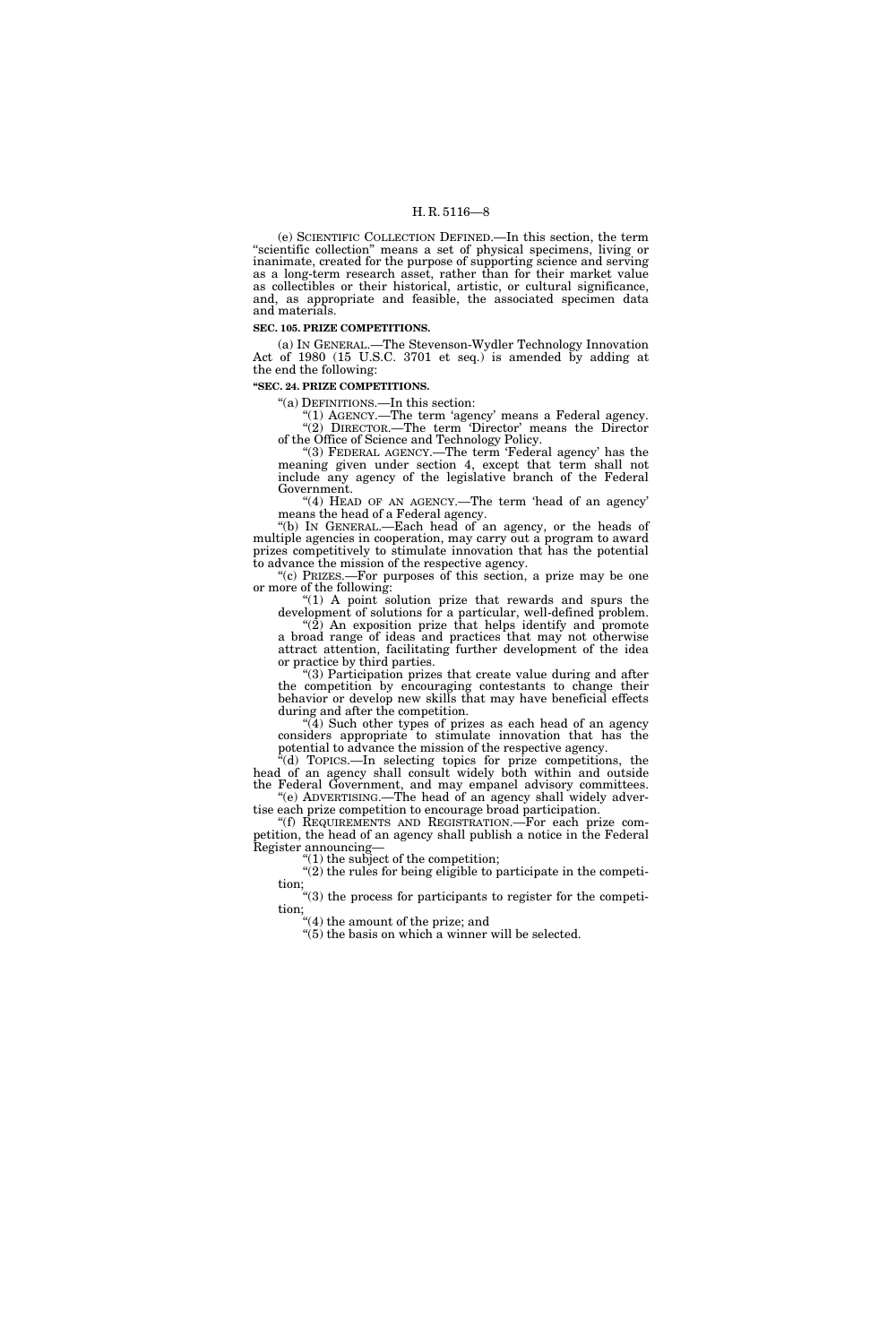"(g) ELIGIBILITY.—To be eligible to win a prize under this section, an individual or entity—

 $''(1)$  shall have registered to participate in the competition under any rules promulgated by the head of an agency under subsection (f);

" $(2)$  shall have complied with all the requirements under this section;

"(3) in the case of a private entity, shall be incorporated in and maintain a primary place of business in the United States, and in the case of an individual, whether participating singly or in a group, shall be a citizen or permanent resident of the United States; and

"(4) may not be a Federal entity or Federal employee acting within the scope of their employment.

''(h) CONSULTATION WITH FEDERAL EMPLOYEES.—An individual or entity shall not be deemed ineligible under subsection (g) because the individual or entity used Federal facilities or consulted with Federal employees during a competition if the facilities and employees are made available to all individuals and entities participating in the competition on an equitable basis. ''(i) LIABILITY.—

 $''(1)$  In general.—

''(A) DEFINITION.—In this paragraph, the term 'related entity' means a contractor or subcontractor at any tier, and a supplier, user, customer, cooperating party, grantee, investigator, or detailee.

''(B) LIABILITY.—Registered participants shall be required to agree to assume any and all risks and waive claims against the Federal Government and its related entities, except in the case of willful misconduct, for any injury, death, damage, or loss of property, revenue, or profits, whether direct, indirect, or consequential, arising from their participation in a competition, whether the injury, death, damage, or loss arises through negligence or otherwise.

" $(2)$  INSURANCE.—Participants shall be required to obtain liability insurance or demonstrate financial responsibility, in amounts determined by the head of an agency, for claims  $by-$ 

''(A) a third party for death, bodily injury, or property damage, or loss resulting from an activity carried out in connection with participation in a competition, with the Federal Government named as an additional insured under the registered participant's insurance policy and registered participants agreeing to indemnify the Federal Government against third party claims for damages arising from or related to competition activities; and

''(B) the Federal Government for damage or loss to Government property resulting from such an activity.

"(3) EXCEPTION.—The head of an agency may not require a participant to waive claims against the administering entity arising out of the unauthorized use or disclosure by the agency of the intellectual property, trade secrets, or confidential business information of the participant.

''(j) INTELLECTUAL PROPERTY.— ''(1) PROHIBITION ON THE GOVERNMENT ACQUIRING INTELLECTUAL PROPERTY RIGHTS.—The Federal Government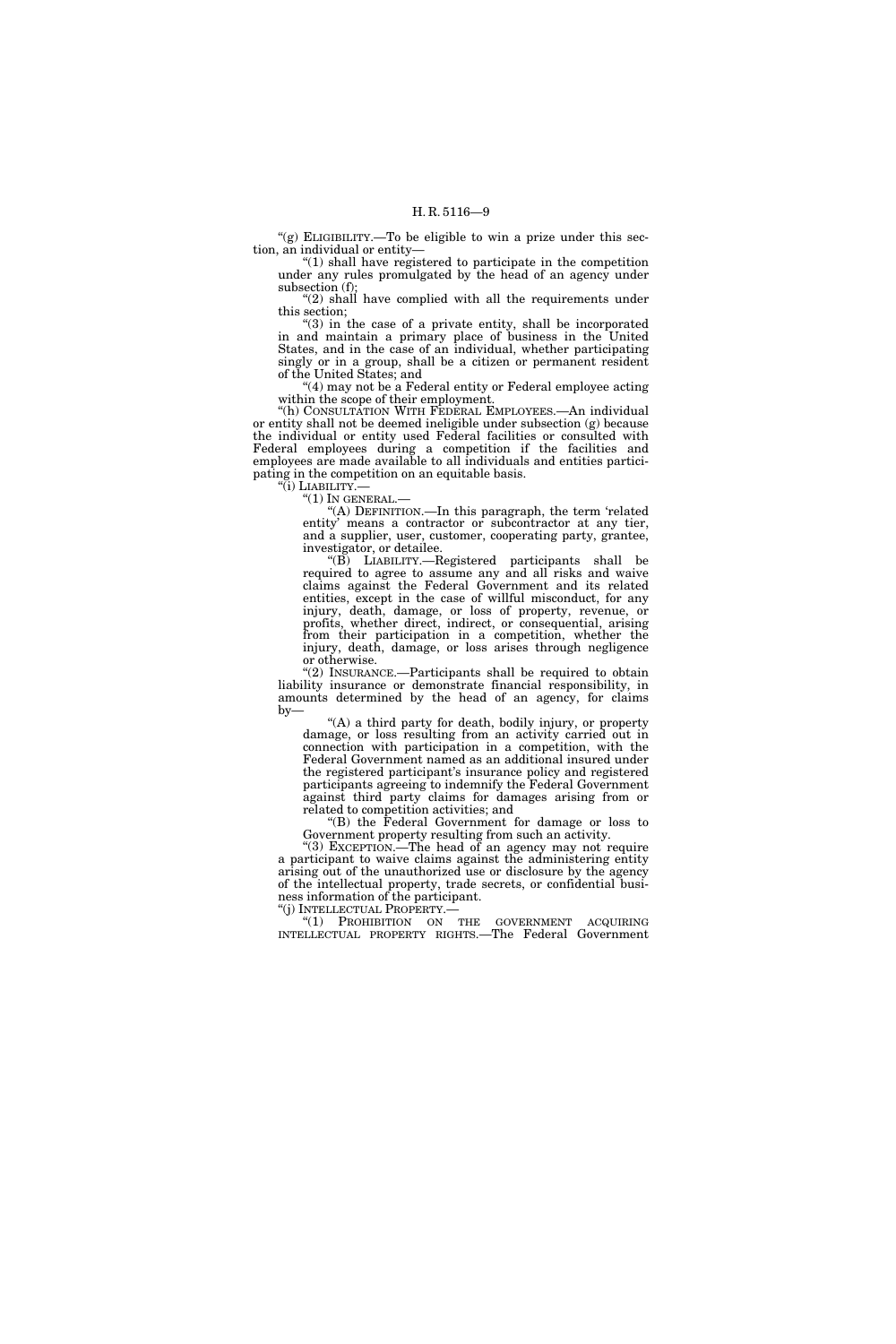may not gain an interest in intellectual property developed by a participant in a competition without the written consent of the participant.

" $(2)$  LICENSES.—The Federal Government may negotiate a license for the use of intellectual property developed by a participant for a competition.

''(k) JUDGES.—

''(1) IN GENERAL.—For each competition, the head of an agency, either directly or through an agreement under subsection (l), shall appoint one or more qualified judges to select the winner or winners of the prize competition on the basis described under subsection (f). Judges for each competition may include individuals from outside the agency, including from the private sector.

''(2) RESTRICTIONS.—A judge may not—

''(A) have personal or financial interests in, or be an employee, officer, director, or agent of any entity that is a registered participant in a competition; or

''(B) have a familial or financial relationship with an individual who is a registered participant.

"(3) GUIDELINES.-The heads of agencies who carry out competitions under this section shall develop guidelines to ensure that the judges appointed for such competitions are fairly balanced and operate in a transparent manner.

''(4) EXEMPTION FROM FACA.—The Federal Advisory Committee Act (5 U.S.C. App.) shall not apply to any committee, board, commission, panel, task force, or similar entity, created solely for the purpose of judging prize competitions under this section.

''(l) ADMINISTERING THE COMPETITION.—The head of an agency may enter into an agreement with a private, nonprofit entity to administer a prize competition, subject to the provisions of this section.

''(m) FUNDING.—

"(1) IN GENERAL.—Support for a prize competition under this section, including financial support for the design and administration of a prize or funds for a monetary prize purse, may consist of Federal appropriated funds and funds provided by the private sector for such cash prizes. The head of an agency may accept funds from other Federal agencies to support such competitions. The head of an agency may not give any special consideration to any private sector entity in return for a donation.

 $(2)$  AVAILABILITY OF FUNDS.—Notwithstanding any other provision of law, funds appropriated for prize awards under this section shall remain available until expended. No provision in this section permits obligation or payment of funds in violation of section 1341 of title 31, United States Code.

''(3) AMOUNT OF PRIZE.—

''(A) ANNOUNCEMENT.—No prize may be announced under subsection (f) until all the funds needed to pay out the announced amount of the prize have been appropriated or committed in writing by a private source.

''(B) INCREASE IN AMOUNT.—The head of an agency may increase the amount of a prize after an initial announcement is made under subsection (f) only if—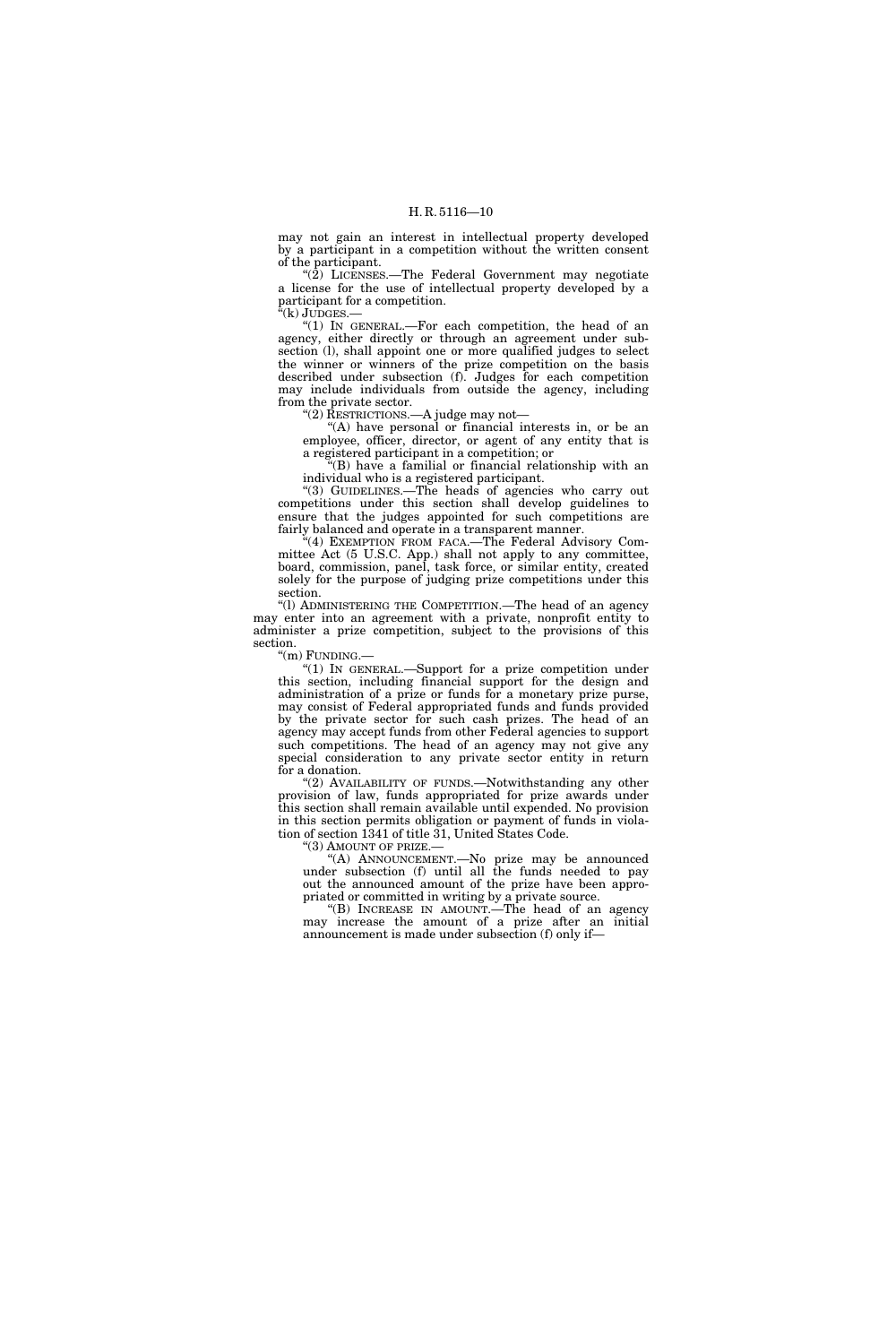"(i) notice of the increase is provided in the same manner as the initial notice of the prize; and

"(ii) the funds needed to pay out the announced amount of the increase have been appropriated or committed in writing by a private source.

"(4) LIMITATION ON AMOUNT.

''(A) NOTICE TO CONGRESS.—No prize competition under this section may offer a prize in an amount greater than \$50,000,000 unless 30 days have elapsed after written notice has been transmitted to the Committee on Commerce, Science, and Transportation of the Senate and the Committee on Science and Technology of the House of Representatives.

''(B) APPROVAL OF HEAD OF AGENCY.—No prize competition under this section may result in the award of more than \$1,000,000 in cash prizes without the approval of the head of an agency.

''(n) GENERAL SERVICE ADMINISTRATION ASSISTANCE.—Not later than 180 days after the date of the enactment of the America COMPETES Reauthorization Act of 2010, the General Services Administration shall provide government wide services to share best practices and assist agencies in developing guidelines for issuing prize competitions. The General Services Administration shall develop a contract vehicle to provide agencies access to relevant products and services, including technical assistance in structuring and conducting prize competitions to take maximum benefit of the marketplace as they identify and pursue prize competitions to further the policy objectives of the Federal Government.

''(o) COMPLIANCE WITH EXISTING LAW.—

''(1) IN GENERAL.—The Federal Government shall not, by virtue of offering or providing a prize under this section, be responsible for compliance by registered participants in a prize competition with Federal law, including licensing, export control, and nonproliferation laws, and related regulations.

"(2) OTHER PRIZE AUTHORITY.—Nothing in this section affects the prize authority authorized by any other provision of law.<br>"(p) ANNUAL REPORT.—

"(1) IN GENERAL.—Not later than March 1 of each year, the Director shall submit to the Committee on Commerce, Science, and Transportation of the Senate and the Committee on Science and Technology of the House of Representatives a report on the activities carried out during the preceding fiscal year under the authority in subsection (b).

" $(2)$  INFORMATION INCLUDED.—The report for a fiscal year under this subsection shall include, for each prize competition under subsection (b), the following:

''(A) PROPOSED GOALS.—A description of the proposed goals of each prize competition.

''(B) PREFERABLE METHOD.—An analysis of why the utilization of the authority in subsection (b) was the preferable method of achieving the goals described in subparagraph (A) as opposed to other authorities available to the agency, such as contracts, grants, and cooperative agreements.

''(C) AMOUNT OF CASH PRIZES.—The total amount of cash prizes awarded for each prize competition, including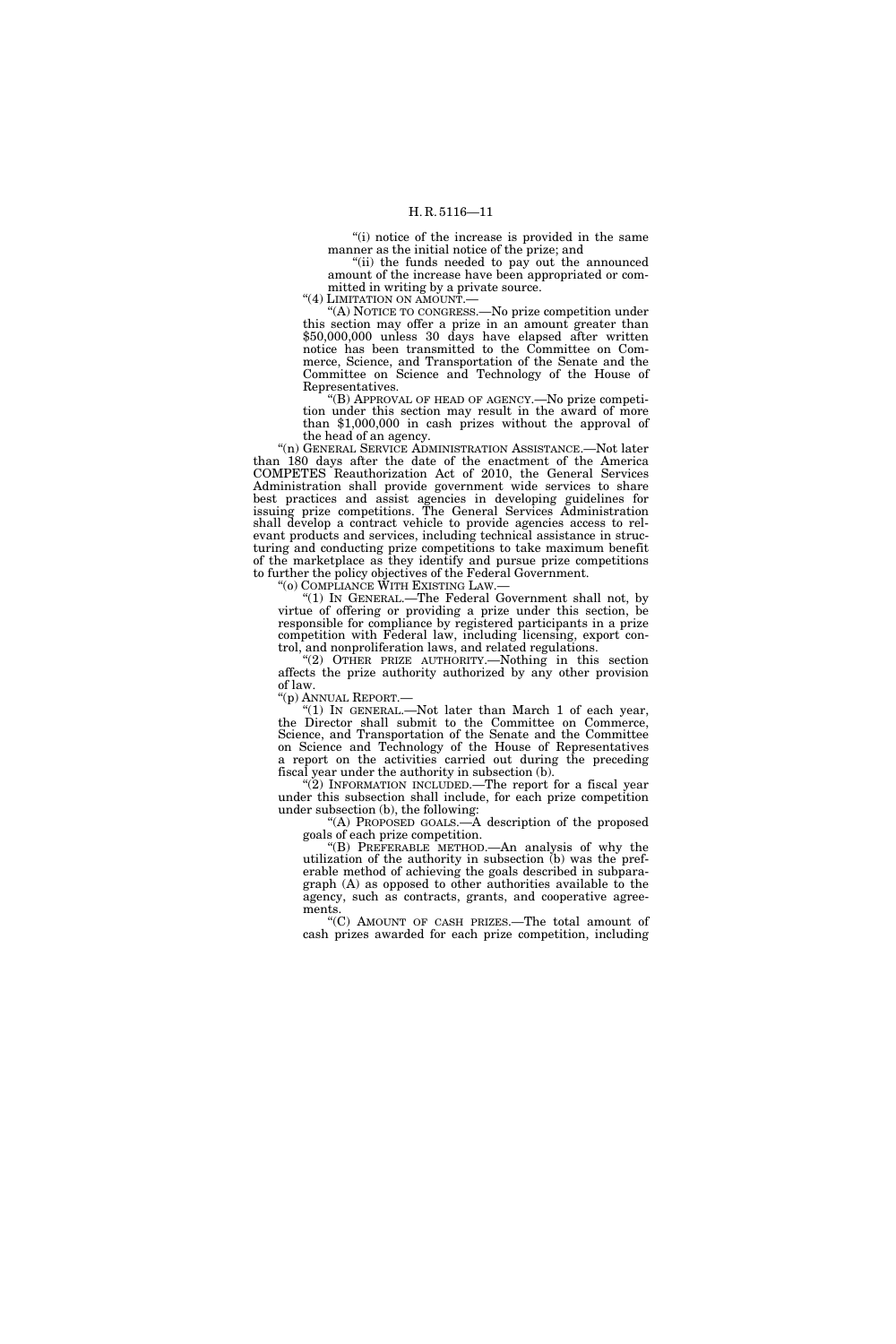a description of amount of private funds contributed to the program, the sources of such funds, and the manner in which the amounts of cash prizes awarded and claimed were allocated among the accounts of the agency for recording as obligations and expenditures.

''(D) SOLICITATIONS AND EVALUATION OF SUBMIS-SIONS.—The methods used for the solicitation and evaluation of submissions under each prize competition, together with an assessment of the effectiveness of such methods and lessons learned for future prize competitions.

''(E) RESOURCES.—A description of the resources, including personnel and funding, used in the execution of each prize competition together with a detailed description of the activities for which such resources were used and an accounting of how funding for execution was allocated among the accounts of the agency for recording as obligations and expenditures.

''(F) RESULTS.—A description of how each prize competition advanced the mission of the agency concerned.''. (b) REPEAL OF SPACE ACT LIMITATION.—Section 314(a) of the National Aeronautics and Space Act of 1958 (42 U.S.C. 2459f– 1 is amended by striking ''The Administration may carry out a program to award prizes only in conformity with this section.''.

### **TITLE II—NATIONAL AERONAUTICS AND SPACE ADMINISTRATION**

#### **SEC. 201. NASA'S CONTRIBUTION TO INNOVATION AND COMPETITIVE-NESS.**

It is the sense of Congress that a renewed emphasis on technology development would enhance current mission capabilities and enable future missions, while encouraging NASA, private industry, and academia to spur innovation. NASA's Innovative Partnership Program is a valuable mechanism to accelerate technology maturation and encourage the transfer of technology into the private sector.

#### **SEC. 202. NASA'S CONTRIBUTION TO EDUCATION.**

(a) SENSE OF CONGRESS.—It is the sense of Congress that NASA is uniquely positioned to interest students in science, technology, engineering, and mathematics, not only by the example it sets, but through its education programs.

(b) EDUCATIONAL PROGRAM GOALS.—NASA shall develop and maintain educational programs—

(1) to carry out and support research based programs and activities designed to increase student interest and participation in STEM, including students from minority and underrepresented groups;

(2) to improve public literacy in STEM;

(3) that employ proven strategies and methods for improving student learning and teaching in STEM;

(4) to provide curriculum support materials and other resources that—

(A) are designed to be integrated with comprehensive STEM education;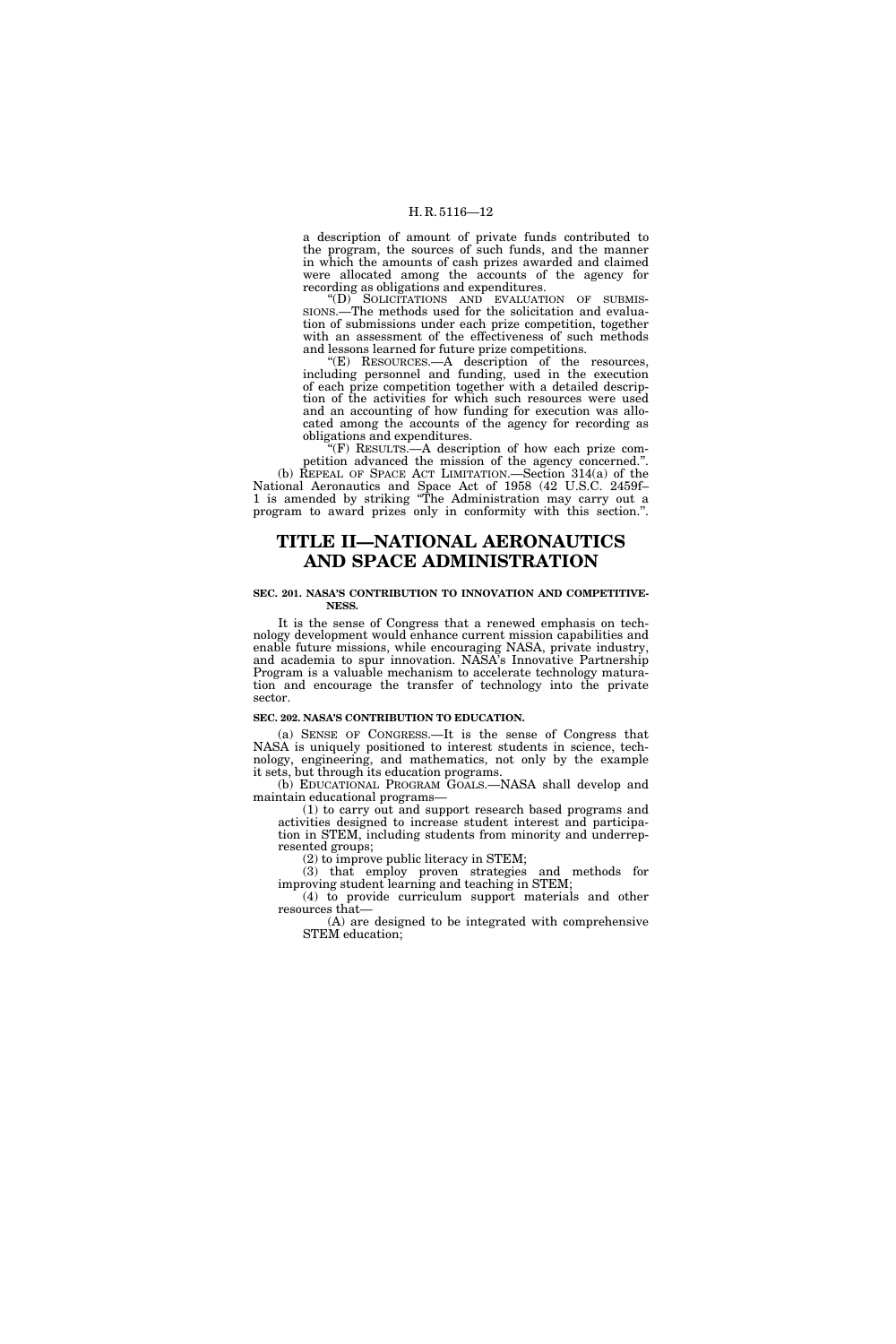(B) are aligned with national science education standards;

(C) promote the adoption and implementation of highquality education practices that build toward college and career-readiness; and

(5) to create and support opportunities for enhanced and ongoing professional development for teachers using best practices that improve the STEM content and knowledge of the teachers, including through programs linking STEM teachers with STEM educators at the higher education level.

#### **SEC. 203. ASSESSMENT OF IMPEDIMENTS TO SPACE SCIENCE AND ENGINEERING WORKFORCE DEVELOPMENT FOR MINORITY AND UNDERREPRESENTED GROUPS AT NASA.**

(a) ASSESSMENT.—The Administrator shall enter into an arrangement for an independent assessment of any impediments to space science and engineering workforce development for minority and underrepresented groups at NASA, including recommendations on—

(1) measures to address such impediments;

(2) opportunities for augmenting the impact of space science and engineering workforce development activities and for expanding proven, effective programs; and

(3) best practices and lessons learned, as identified through the assessment, to help maximize the effectiveness of existing and future programs to increase the participation of minority and underrepresented groups in the space science and engineering workforce at NASA.

(b) REPORT.—A report on the assessment carried out under subsection (a) shall be transmitted to the House of Representatives Committee on Science and Technology and the Senate Committee on Commerce, Science, and Transportation not later than 15 months after the date of enactment of this Act.

(c) IMPLEMENTATION.—To the extent practicable, the Administrator shall take all necessary steps to address any impediments identified in the assessment.

#### **SEC. 204. INTERNATIONAL SPACE STATION'S CONTRIBUTION TO NATIONAL COMPETITIVENESS ENHANCEMENT.**

(a) SENSE OF CONGRESS.—It is the sense of the Congress that the International Space Station represents a valuable and unique national asset which can be utilized to increase educational opportunities and scientific and technological innovation which will enhance the Nation's economic security and competitiveness in the global technology fields of endeavor. If the period for active utilization of the International Space Station is extended to at least the year 2020, the potential for such opportunities and innovation would be increased. Efforts should be made to fully realize that potential.

(b) EVALUATION AND ASSESSMENT OF NASA'S INTERAGENCY CONTRIBUTION.—Pursuant to the authority provided in title II of the America COMPETES Act (Public Law 110–69), the Administrator shall evaluate and, where possible, expand efforts to maximize NASA's contribution to interagency efforts to enhance science, technology, engineering, and mathematics education capabilities, and to enhance the Nation's technological excellence and global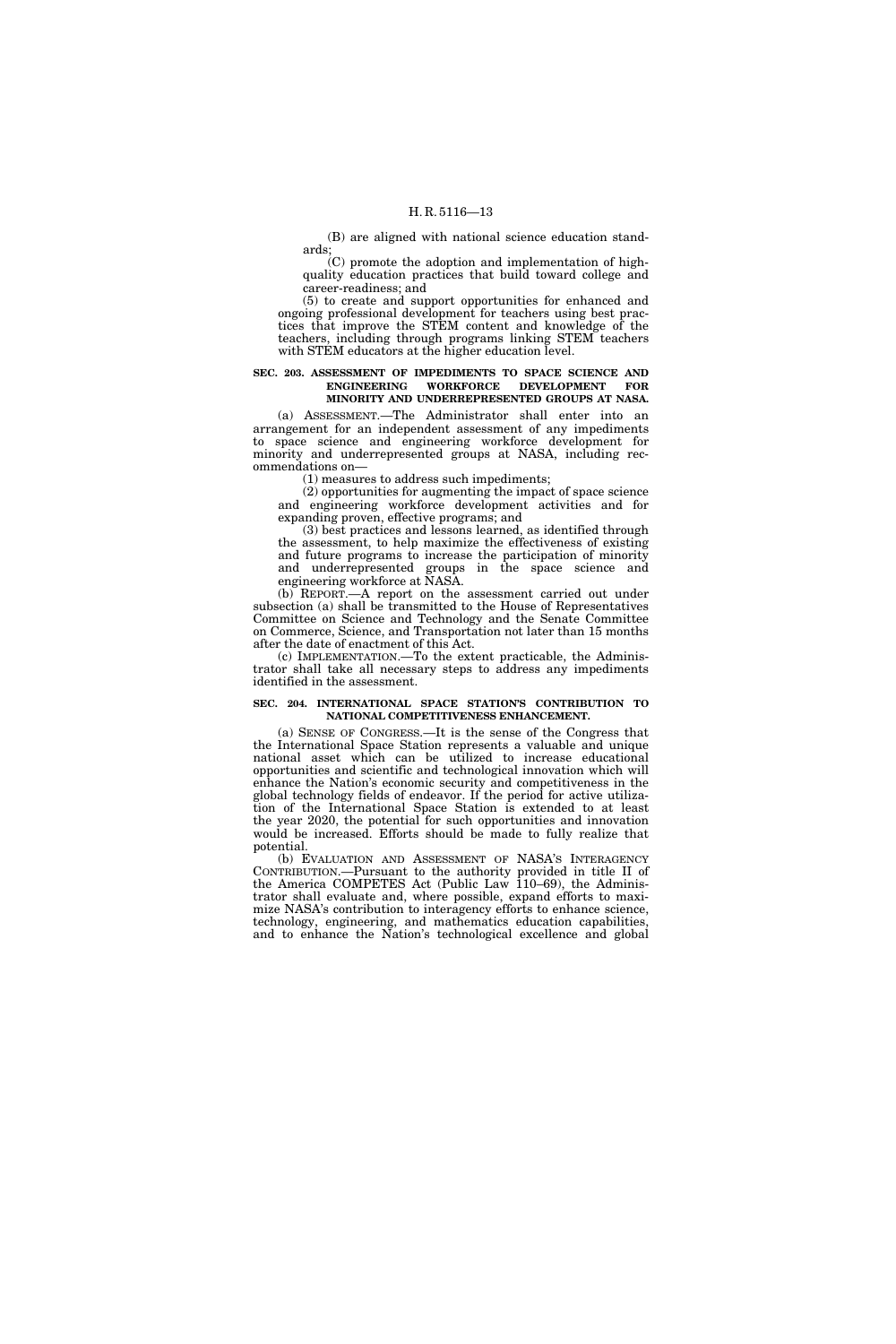competitiveness. The Administrator shall identify these enhancements in the annual reports required by section 2001(e) of that Act (42 U.S.C. 16611a(e)).

(c) REPORT TO THE CONGRESS.—Within 120 days after the date of enactment of this Act, the Administrator shall provide to the House of Representatives Committee on Science and Technology and the Senate Committee on Commerce, Science, and Transportation a report on the assessment made pursuant to subsection (a). The report shall include—

(1) a description of current and potential activities associated with utilization of the International Space Station which are supportive of the goals of educational excellence and innovation and competitive enhancement established or reaffirmed by this Act, including a summary of the goals supported, the number of individuals or organizations participating in or benefiting from such activities, and a summary of how such activities might be expanded or improved upon;

(2) a description of government and private partnerships which are, or may be, established to effectively utilize the capabilities represented by the International Space Station to enhance United States competitiveness, innovation and science, technology, engineering, and mathematics education; and

(3) a summary of proposed actions or activities to be undertaken to ensure the maximum utilization of the International Space Station to contribute to fulfillment of the goals and objectives of this Act, and the identification of any additional authority, assets, or funding that would be required to support such activities.

#### **SEC. 205. STUDY OF POTENTIAL COMMERCIAL ORBITAL PLATFORM PROGRAM IMPACT ON SCIENCE, TECHNOLOGY, ENGINEERING, AND MATHEMATICS.**

(a) IN GENERAL.—Section 1003 of the National Aeronautics and Space Administration Authorization Act of 2010 (42 U.S.C. 18421) is amended to read as follows:

#### **''SEC. 1003. STUDY OF POTENTIAL COMMERCIAL ORBITAL PLATFORM PROGRAM IMPACT ON SCIENCE, TECHNOLOGY, ENGINEERING, AND MATHEMATICS.**

''A fundamental and unique capability of NASA is in stimulating science, technology, engineering, and mathematics education in the United States. In ensuring maximum use of that capability, the Administrator shall carry out a study to—

''(1) identify the benefits of and lessons learned from ongoing and previous NASA orbital student programs including, at a minimum, the Get Away Special (GAS) and Earth Knowledge Acquired by Middle School Students (EarthKAM) programs, on science, technology, engineering, and mathematics education;

"(2) assess the potential impacts on science, technology, engineering, and mathematics education of a program that would facilitate the development of scientific and educational payloads involving United States students and educators and the flights of those payloads on commercially available orbital platforms, when available and operational, with the goal of providing frequent and regular payload launches;

''(3) identify NASA expertise, such as NASA science, engineering, payload development, and payload operations, that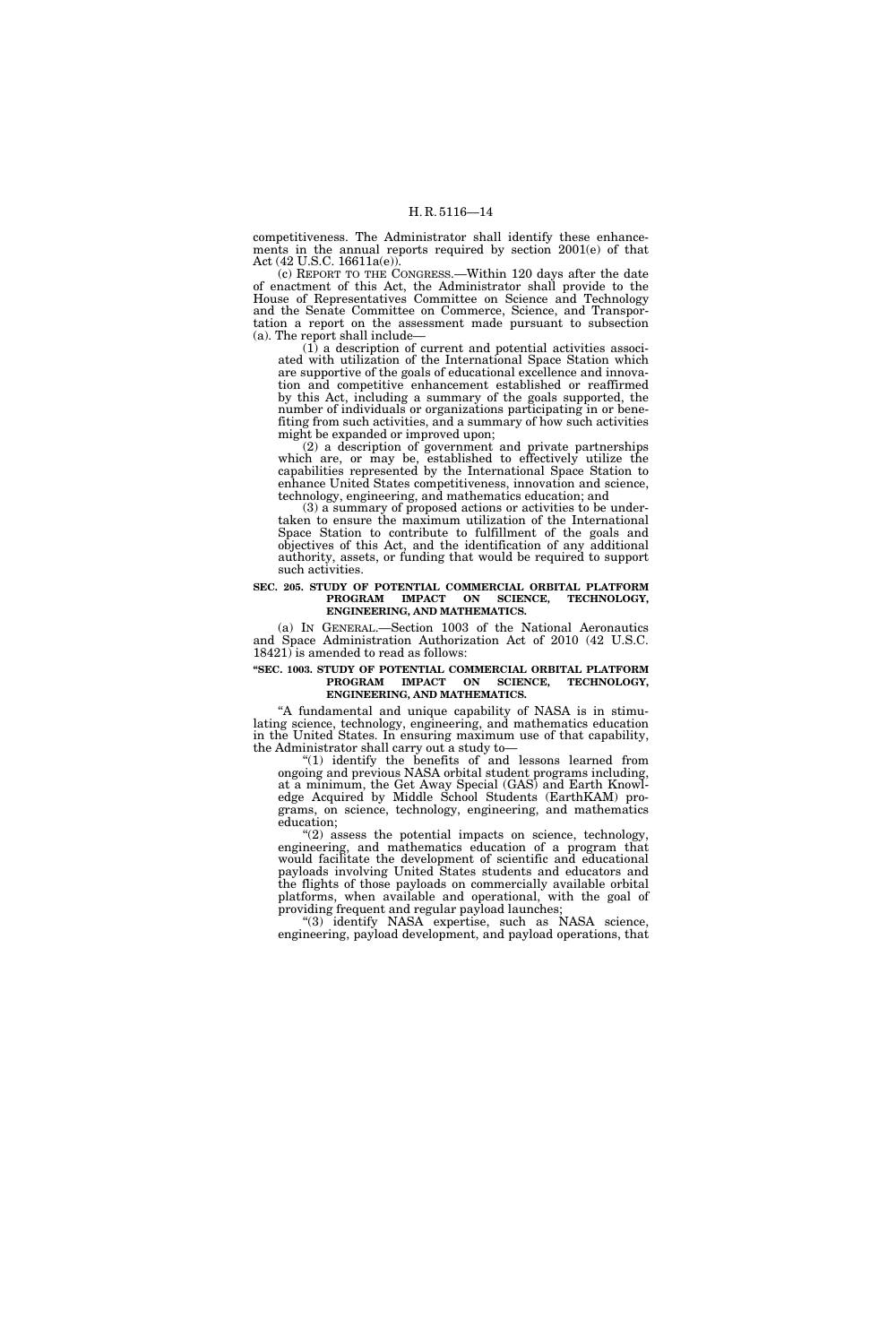could be made available to facilitate a science, technology, engineering, and mathematics program using commercial orbital platforms; and

 $(4)$  identify the issues that would need to be addressed before NASA could properly assess the merits and feasibility of the program described in paragraph (2).''.

(c) EFFECTIVE DATE.—The amendment made by subsection (a) shall take effect on October 12, 2010.

**SEC. 206. DEFINITIONS.** 

In this title:

(1) ADMINISTRATOR.—The term ''Administrator'' means the Administrator of NASA.

(2) NASA.—The term ''NASA'' means the National Aeronautics and Space Administration.

### **TITLE III—NATIONAL OCEANIC AND ATMOSPHERIC ADMINISTRATION**

**SEC. 301. OCEANIC AND ATMOSPHERIC RESEARCH AND DEVELOP-MENT PROGRAM.** 

Section 4001 of the America COMPETES Act (33 U.S.C. 893) is amended—

(1) by inserting ''(a) IN GENERAL.—'' before ''The Administrator''; and

(2) by adding at the end the following:

''(b) OCEANIC AND ATMOSPHERIC RESEARCH AND DEVELOPMENT PROGRAM.—The Administrator shall implement programs and activities—

"(1) to identify emerging and innovative research and development priorities to enhance United States competitiveness, support development of new economic opportunities based on NOAA research, observations, monitoring modeling, and predictions that sustain ecosystem services;

"(2) to promote United States leadership in oceanic and atmospheric science and competitiveness in the applied uses of such knowledge, including for the development and expansion of economic opportunities; and

''(3) to advance ocean, coastal, Great Lakes, and atmospheric research and development, including potentially transformational research, in collaboration with other relevant Federal agencies, academic institutions, the private sector, and nongovernmental programs, consistent with NOAA's mission to understand, observe, and model the Earth's atmosphere and biosphere, including the oceans, in an integrated manner.

"(c) REPORT.—No later than 12 months after the date of enactment of the America COMPETES Reauthorization Act of 2010, the Administrator, in consultation with the National Science Foundation or other such agencies with mature transformational research portfolios, shall develop and submit a report to the Senate Committee on Commerce, Science, and Transportation and the House of Representatives Committee on Science and Technology that describes NOAA's strategy for enhancing transformational research in its research and development portfolio to increase United States competitiveness in oceanic and atmospheric science and technology. The report shall—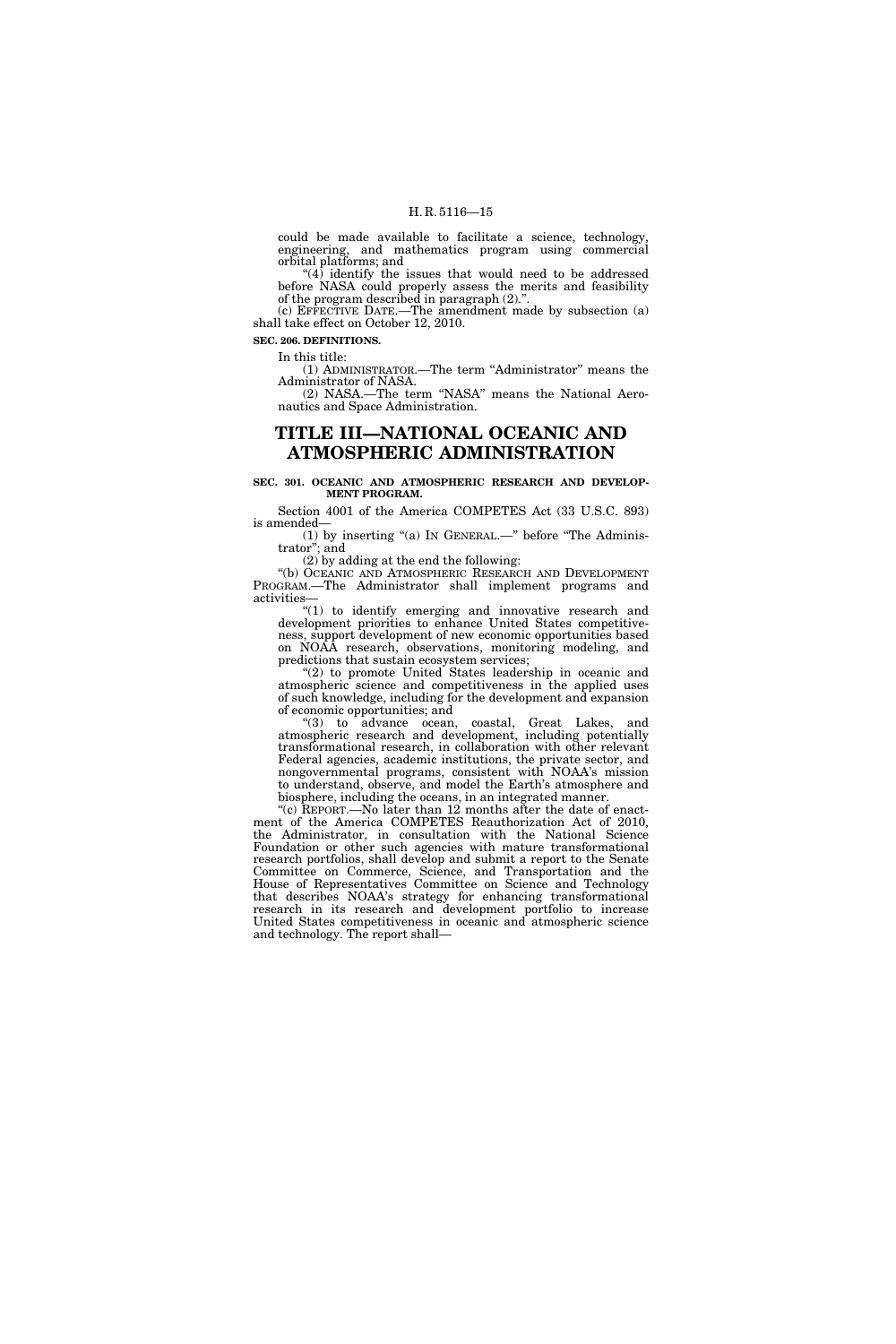" $(1)$  define 'transformational research';

 $''(2)$  identify emerging and innovative areas of research and development where transformational research has the potential to make significant and revolutionary –advancements in both understanding and U.S. science leadership;

''(3) describe how transformational research priorities are identified and appropriately –balanced in the context of NOAA's broader research portfolio;

"(4) describe NOAA's plan for developing a competitive peer review and priority-setting –process, funding mechanisms, performance and evaluation measures, and transition-to-operation guidelines for transformational research; and

 $\mathcal{F}(\bar{5})$  describe partnerships with other agencies involved in transformational research.'

#### **SEC. 302. OCEANIC AND ATMOSPHERIC SCIENCE EDUCATION PRO-GRAMS.**

Section 4002 of the America COMPETES Act (33 U.S.C. 893a) is amended—

(1) by striking ''the agency.'' in subsection (a) and inserting "agency, with consideration given to the goal of promoting the participation of individuals from underrepresented groups in STEM fields and in promoting the acquisition and retention of highly qualified and motivated young scientists to complement and supplement workforce needs.'

(2) by redesignating subsections (b) and (c) as subsections (c) and (d), respectively;

(3) by inserting after subsection (a) the following:

''(b) EDUCATIONAL PROGRAM GOALS.—The education programs developed by NOAA shall, to the extent applicable—

 $(1)$  carry out and support research based programs and activities designed to increase student interest and participation in STEM;

 $''(2)$  improve public literacy in STEM;

''(3) employ proven strategies and methods for improving student learning and teaching in STEM;

"(4) provide curriculum support materials and other resources that—

''(A) are designed to be integrated with comprehensive STEM education;

''(B) are aligned with national science education standards; and

''(C) promote the adoption and implementation of highquality education practices that build toward college and career-readiness; and

''(5) create and support opportunities for enhanced and ongoing professional development for teachers using best practices that improves the STEM content and knowledge of the teachers, including through programs linking STEM teachers with STÉM educators at the higher education level.";

(4) by striking ''develop'' in subsection (c), as redesignated, and inserting "maintain"; and

(5) by adding at the end thereof the following:

"(e) STEM DEFINED.—In this section, the term 'STEM' means the academic and professional disciplines of science, technology, engineering, and mathematics.''.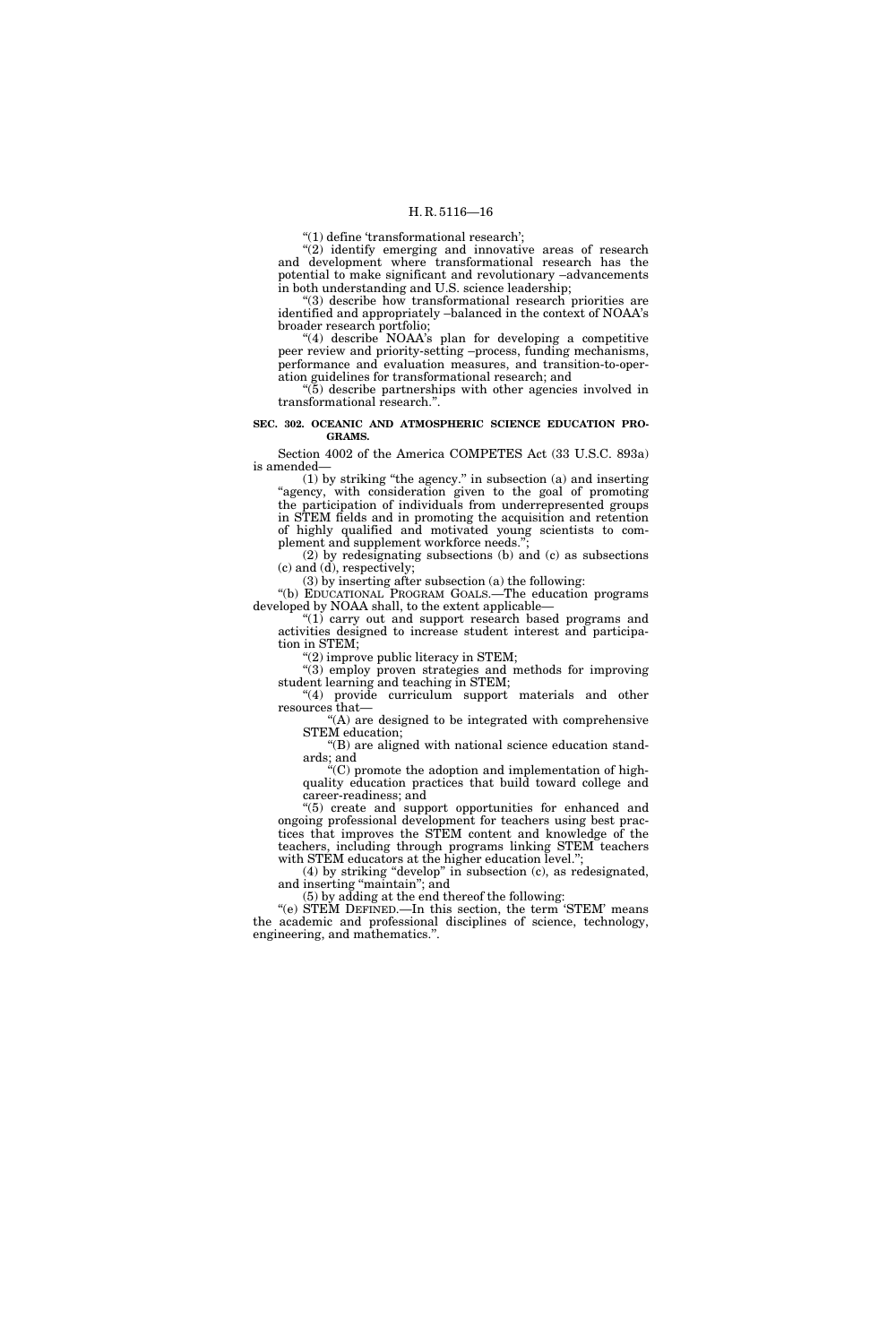#### **SEC. 303. WORKFORCE STUDY.**

(a) IN GENERAL.—The Secretary of Commerce, in cooperation with the Secretary of Education, shall request the National Academy of Sciences to conduct a study on the scientific workforce in the areas of oceanic and atmospheric research and development. The study shall investigate—

 $(1)$  whether there is a shortage in the number of individuals with advanced degrees in oceanic and atmospheric sciences who have the ability to conduct high quality scientific research in physical and chemical oceanography, meteorology, and atmospheric modeling, and related fields, for government, nonprofit, and private sector entities;

(2) what Federal programs are available to help facilitate the education of students hoping to pursue these degrees;

(3) barriers to transitioning highly qualified oceanic and atmospheric scientists into Federal civil service scientist career tracks;

(4) what institutions of higher education, the private sector, and the Congress could do to increase the number of individuals with such post baccalaureate degrees;

(5) the impact of an aging Federal scientist workforce on the ability of Federal agencies to conduct high quality scientific research; and

(6) what actions the Federal government can take to assist the transition of highly qualified scientists into Federal career scientist positions and ensure that the experiences of retiring Federal scientists are adequately documented and transferred prior to retirement from Federal service.

(b) COORDINATION.—The Secretary of Commerce and the Secretary of Education shall consult with the heads of other Federal agencies and departments with oceanic and atmospheric expertise or authority in preparing the specifications for the study.

(c) REPORT.—No later than 18 months after the date of enactment of this Act, the Secretary of Commerce and the Secretary of Education shall transmit a joint report to each committee of Congress with jurisdiction over the programs described in 4002(b) of the America COMPETES Act (33 U.S.C. 893a(b)), as amended by section 302 of this Act, detailing the findings and recommendations of the study and setting forth a prioritized plan to implement the recommendations.

(d) PROGRAM AND PLAN.—The Administrator of the National Oceanic and Atmospheric Administration shall evaluate the National Academy of Sciences study and develop a workforce program and plan to institutionalize the Administration's Federal science career pathways and address aging workforce issues. The program and plan shall be developed in consultation with the Administration's cooperative institutes and other academic partners to identify and implement programs and mechanisms to ensure that—

(1) sufficient highly qualified scientists are able to transition into Federal career scientist positions in the Administration's laboratories and programs; and

(2) the technical and management experiences of senior employees are documented and transferred before leaving Federal service.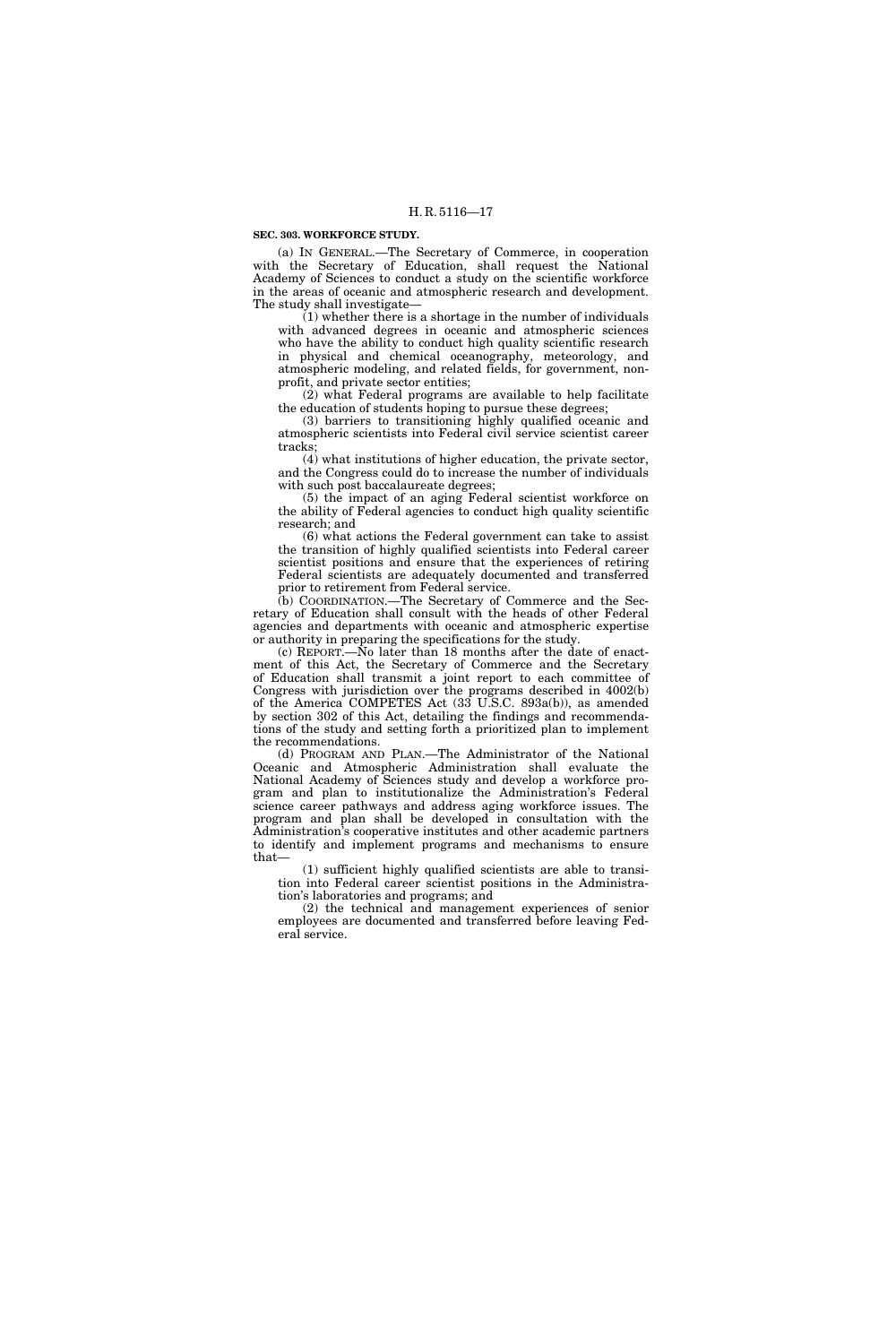### **TITLE IV—NATIONAL INSTITUTE OF STANDARDS AND TECHNOLOGY**

#### **SEC. 401. SHORT TITLE.**

This title may be cited as the ''National Institute of Standards and Technology Authorization Act of 2010''.

**SEC. 402. AUTHORIZATION OF APPROPRIATIONS.** 

(a) FISCAL YEAR 2011.—

(1) IN GENERAL.—There are authorized to be appropriated to the Secretary of Commerce \$918,900,000 for the National Institute of Standards and Technology for fiscal year 2011. (2) SPECIFIC ALLOCATIONS.—Of the amount authorized by paragraph  $(1)$ —

 $(A)$  \$584,500,000 shall be authorized for scientific and technical research and services laboratory activities;

 $(B)$  \$124,800,000 shall be authorized for the construction and maintenance of facilities; and

 $(C)$  \$209,600,000 shall be authorized for industrial technology services activities, of which—

 $\tilde{t}$ ) \$141,100,000 shall be authorized for the Manufacturing Extension Partnership program under sections 25 and 26 of such Act (15 U.S.C. 278k and 278l), of which not more than \$5,000,000 shall be for the competitive grant program under section 25(f) of

such Act; and<br>(ii) \$10,000,000 shall be authorized for the Malcolm Baldrige National Quality Award program under section 17 of the Stevenson-Wydler Technology Innovation Act of 1980 (15 U.S.C. 3711a).

(b) FISCAL YEAR 2012.—

(1) IN GENERAL.—There are authorized to be appropriated to the Secretary of Commerce \$970,800,000 for the National Institute of Standards and Technology for fiscal year 2012. (2) SPECIFIC ALLOCATIONS.—Of the amount authorized by

paragraph  $(1)$ —<br>(A) \$661,100,000 shall be authorized for scientific and technical research and services laboratory activities;

 $t(B)$  \$84,900,000 shall be authorized for the construction

and maintenance of facilities; and (C)  $$224,800,000$  shall be authorized for industrial technology services activities, of which—

 $\lambda$  (i) \$155,100,000 shall be authorized for the Manufacturing Extension Partnership program under sections 25 and 26 of such Act (15 U.S.C. 278k and 278l), of which not more than \$5,000,000 shall be for the competitive grant program under section 25(f) of such Act; and

(ii) \$10,300,000 shall be authorized for the Malcolm Baldrige National Quality Award program under section 17 of the Stevenson-Wydler Technology Innovation Act of 1980 (15 U.S.C. 3711a).

(c) FISCAL YEAR 2013. to the Secretary of Commerce  $$1,039,709,000$  for the National Institute of Standards and Technology for fiscal year 2013.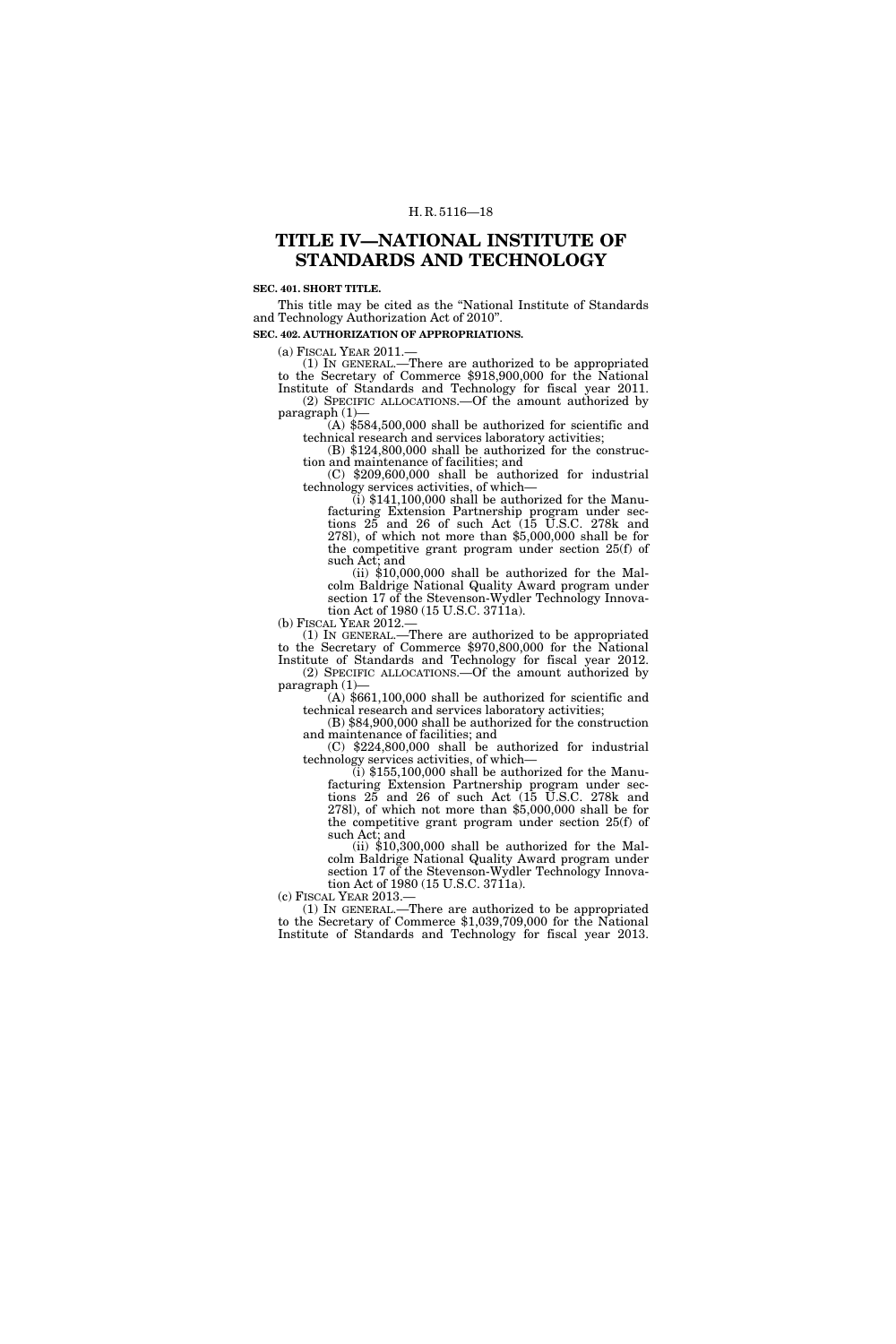(2) SPECIFIC ALLOCATIONS.—Of the amount authorized by paragraph (1)—

(A) \$676,700,000 shall be authorized for scientific and technical research and services laboratory activities;

(B) \$121,300,000 shall be authorized for the construction and maintenance of facilities; and

(C) \$241,709,000 shall be authorized for industrial technology services activities, of which—

 $\langle$ i) \$165,100,000 shall be authorized for the Manufacturing Extension Partnership program under sections 25 and 26 of such Act (15 U.S.C. 278k and 278l), of which not more than \$5,000,000 shall be for the competitive grant program under section 25(f) of such Act; and

(ii)  $$10,609,000$  shall be authorized for the Malcolm Baldrige National Quality Award program under section 17 of the Stevenson-Wydler Technology Innovation Act of 1980 (15 U.S.C. 3711a).

#### **SEC. 403. UNDER SECRETARY OF COMMERCE FOR STANDARDS AND TECHNOLOGY.**

(a) ESTABLISHMENT.—The National Institute of Standards and Technology Act is amended by inserting after section 3 the following:

**''SEC. 4. UNDER SECRETARY OF COMMERCE FOR STANDARDS AND TECHNOLOGY.** 

''(a) ESTABLISHMENT.—There shall be in the Department of Commerce an Under Secretary of Commerce for Standards and Technology (in this section referred to as the 'Under Secretary'). ''(b) APPOINTMENT.—The Under Secretary shall be appointed

by the President by and with the advice and consent of the Senate. ''(c) COMPENSATION.—The Under Secretary shall be compensated at the rate in effect for level III of the Executive Schedule under section 5314 of title 5, United States Code.

''(d) DUTIES.—The Under Secretary shall serve as the Director of the Institute and shall perform such duties as required of the Director by the Secretary under this Act or by law.

''(e) APPLICABILITY.—The individual serving as the Director of the Institute on the date of enactment of the National Institute of Standards and Technology Authorization Act of 2010 shall also serve as the Under Secretary until such time as a successor is appointed under subsection (b).''.

(b) CONFORMING AMENDMENTS.

(1) TITLE 5, UNITED STATES CODE.—

(A) LEVEL III.—Section 5314 of title 5, United States Code, is amended by inserting before the item ''Associate Attorney General'' the following:

''Under Secretary of Commerce for Standards and Technology, who also serves as Director of the National Institute of Standards and Technology.''.

(B) LEVEL IV.—Section 5315 of title 5, United States Code, is amended by striking ''Director, National Institute of Standards and Technology, Department of Commerce.''.

(2) NATIONAL INSTITUTE OF STANDARDS AND TECHNOLOGY ACT.—Section 5 of the National Institute of Standards and Technology Act (15 U.S.C. 274) is amended by striking the first, fifth, and sixth sentences.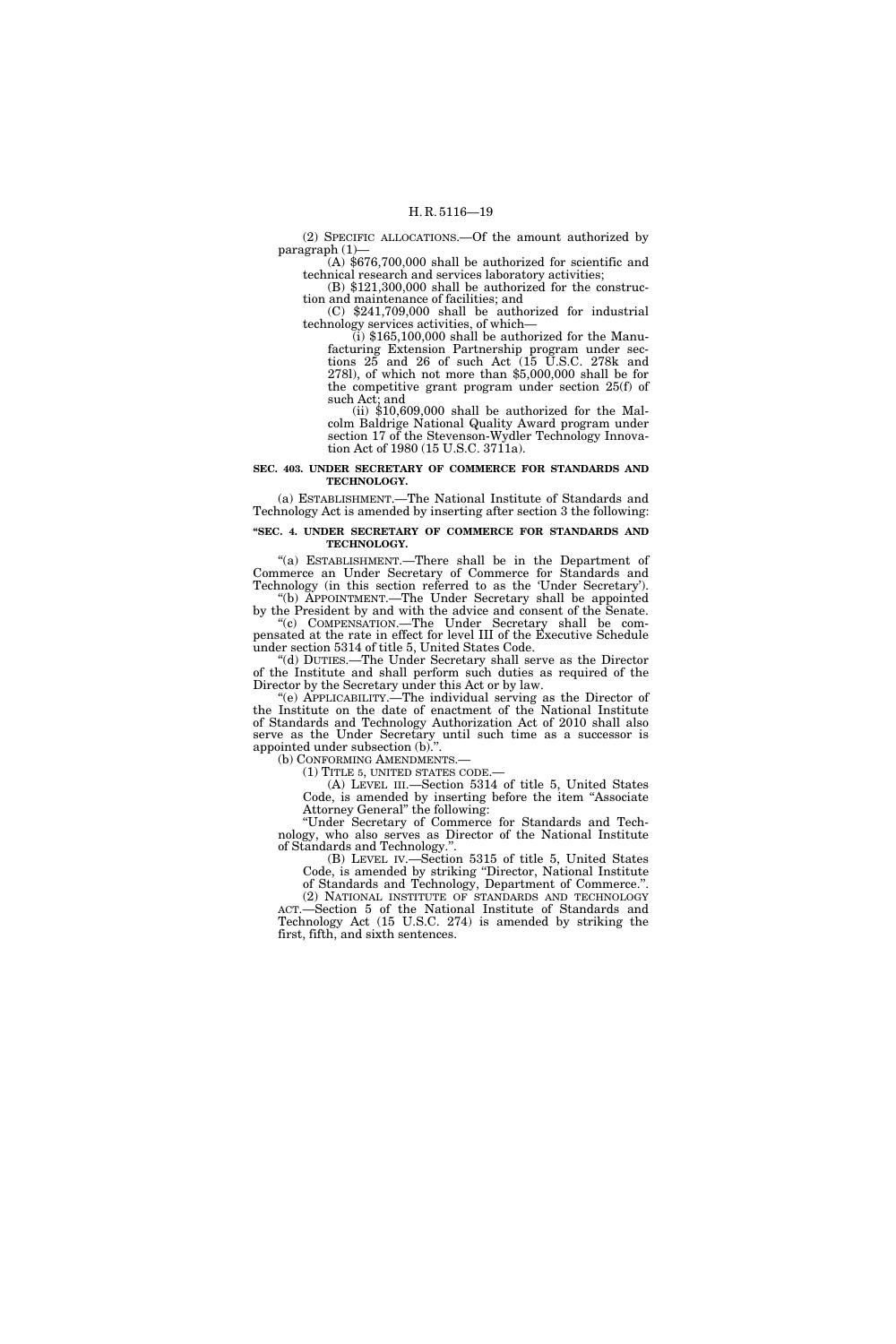#### **SEC. 404. MANUFACTURING EXTENSION PARTNERSHIP.**

(a) COMMUNITY COLLEGE SUPPORT.—Section 25(a) of the National Institute of Standards and Technology Act (15 U.S.C.  $278k(a)$ ) is amended-

(1) by striking ''and'' after the semicolon in paragraph  $(4);$ 

(2) by striking ''Institute.'' in paragraph (5) and inserting ''Institute; and''; and

(3) by adding at the end the following:

''(6) providing to community colleges information about the job skills needed in small- and medium-sized manufacturing businesses in the regions they serve.''.

(b) INNOVATIVE SERVICES INITIATIVE.—Section 25 of such Act (15 U.S.C. 278k) is amended by adding at the end the following: "(g) INNOVATIVE SERVICES INITIATIVE.—

"(1) ESTABLISHMENT.— The Director shall establish, within the Centers program under this section, an innovative services initiative to assist small- and medium-sized manufacturers in—

 $(A)$  reducing their energy usage, greenhouse gas emissions, and environmental waste to improve profitability; ''(B) accelerating the domestic commercialization of new product technologies, including components for renew-

able energy and energy efficiency systems; and ''(C) identification of and diversification to new mar-

kets, including support for transitioning to the production of components for renewable energy and energy efficiency systems.

''(2) MARKET DEMAND.—The Director may not undertake any activity to accelerate the domestic commercialization of a new product technology under this subsection unless an analysis of market demand for the new product technology has been conducted.''.

(c) REPORTS.—Section 25 of such Act (15 U.S.C. 278k), as amended by subsection (b), is further amended by adding at the end the following:<br>"(h) REPORTS.-

"(1) In GENERAL.—In submitting the 3-year programmatic planning document and annual updates under section 23, the Director shall include an assessment of the Director's governance of the program established under this section.

''(2) CRITERIA.—In conducting the assessment, the Director shall use the criteria established pursuant to the Malcolm Baldrige National Quality Award under section 17(d)(1)(C) of the Stevenson-Wydler Technology Innovation Act of 1980 (15 U.S.C.  $3711a(d)(1)(C)$ .".

(d) HOLLINGS MANUFACTURING EXTENSION PARTNERSHIP PRO- GRAM COST-SHARING.—Section 25(c) of such Act (15 U.S.C. 278k(c)) is amended by adding at the end the following:

" $(7)$  Not later than  $90$  days after the date of enactment of the National Institute of Standards and Technology Authorization Act of 2010, the Comptroller General shall submit to Congress a report on the cost share requirements under the program. The report shall—

''(A) discuss various cost share structures, including the cost share structure in place prior to such date of enactment, and the effect of such cost share structures on individual Centers and the overall program; and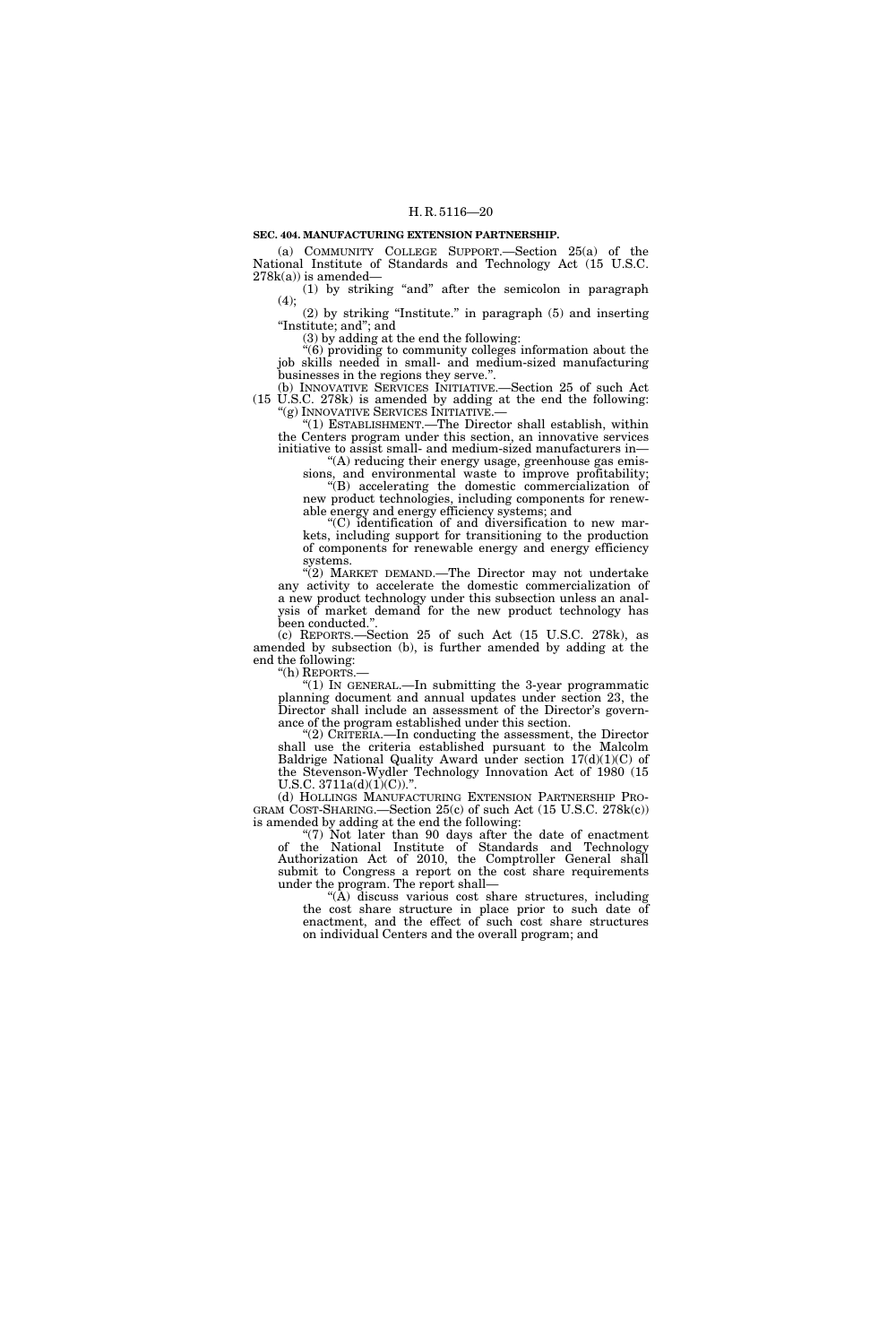''(B) include recommendations for how best to structure the cost share requirement to provide for the long-term sustainability of the program.''.

''(8) If consistent with the recommendations in the report transmitted to Congress under paragraph (7), the Secretary shall alter the cost structure requirements specified under paragraph (3)(B) and (5) provided that the modification does not increase the cost share structure in place before the date of enactment of the America COMPETES Reauthorization Act of 2010, or allow the Secretary to provide a Center more than 50 percent of the costs incurred by that Center.''.

(e) ADVISORY BOARD.—Section 25(e)(4) of such Act (15 U.S.C.  $278k(e)(4)$ ) is amended to read as follows:

"(4) FEDERAL ADVISORY COMMITTEE ACT APPLICABILITY.-''(A) IN GENERAL.—In discharging its duties under this subsection, the MEP Advisory Board shall function solely in an advisory capacity, in accordance with the Federal Advisory Committee Act.

''(B) EXCEPTION.—Section 14 of the Federal Advisory Committee Act shall not apply to the MEP Advisory Board.'. (f) DESIGNATION OF PROGRAM.—

(1) IN GENERAL.—Section 25 of the National Institute of Standards and Technology Act (15 U.S.C. 278k), as amended by subsection (c), is further amended by adding at the end the following:

''(i) DESIGNATION.—

''(1) HOLLINGS MANUFACTURING EXTENSION PARTNERSHIP.— The program under this section shall be known as the 'Hollings Manufacturing Extension Partnership'.

''(2) HOLLINGS MANUFACTURING EXTENSION CENTERS.—The Regional Centers for the Transfer of Manufacturing Technology created and supported under subsection (a) shall be known as the 'Hollings Manufacturing Extension Centers' (in this Act referred to as the 'Centers').''.

(2) CONFORMING AMENDMENT TO CONSOLIDATED APPROPRIA-TIONS ACT, 2005.—Division B of title II of the Consolidated Appropriations Act, 2005 (Public Law 108–447; 118 Stat. 2879; 15 U.S.C. 278k note) is amended under the heading ''INDUS-TRIAL TECHNOLOGY SERVICES'' by striking ''2007: *Provided fur*ther, That" and all that follows through "Extension Centers." and inserting "2007.".

(3) TECHNICAL AMENDMENTS.—

(A) Section 25(a) of the National Institute of Standards and Technology Act (15 U.S.C. 278k(a)) is amended in the matter preceding paragraph (1) by striking "Regional Centers for the Transfer of Manufacturing Technology'' and inserting "regional centers for the transfer of manufacturing technology''.

 $(\mathbf{\bar{B}})$  Section  $\mathbf{\tilde{25}}$  of such Act (15 U.S.C. 278k), as amended by subsection (f), is further amended by adding at the end the following:

''(j) COMMUNITY COLLEGE DEFINED.—In this section, the term 'community college' means an institution of higher education (as defined under section 101(a) of the Higher Education Act of 1965  $(20 \text{ U.S.C. } 1001(a))$  at which the highest degree that is predominately awarded to students is an associate's degree.''.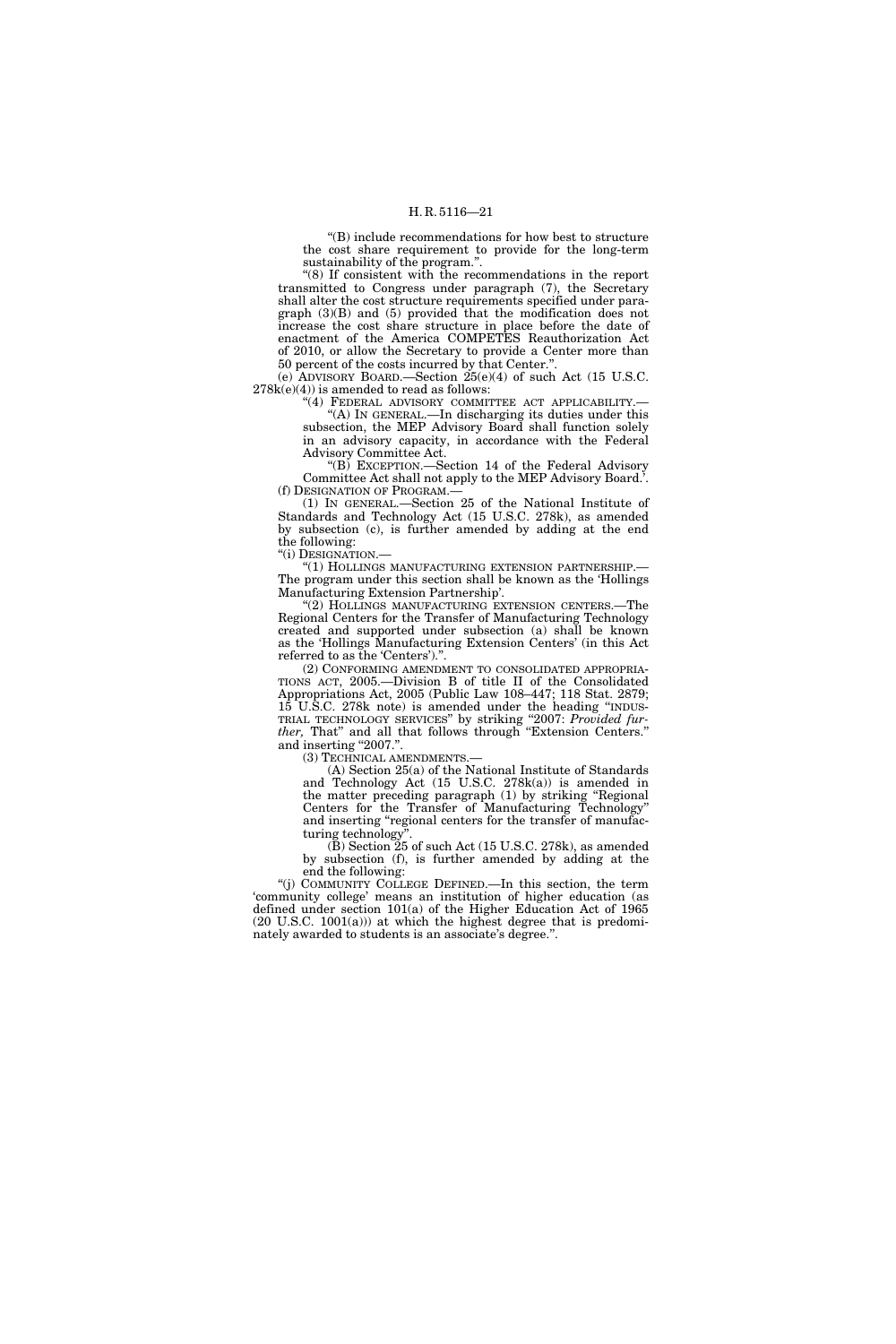(h) EVALUATION OF OBSTACLES UNIQUE TO SMALL MANUFACTUR-ERS.—Section 25 of such Act (15 U.S.C. 278k), as amended by subsection (g), is further amended by adding at the end the following:

"(k) EVALUATION OF OBSTACLES UNIQUE TO SMALL MANUFAC-TURERS.—The Director shall—

''(1) evaluate obstacles that are unique to small manufacturers that prevent such manufacturers from effectively competing in the global market;

 $\sqrt{\frac{2}{2}}$  implement a comprehensive plan to train the Centers to address such obstacles; and

''(3) facilitate improved communication between the Centers to assist such manufacturers in implementing appropriate, targeted solutions to such obstacles."

 $(ii)$  NIST ACT AMENDMENT.—Section 25(f)(3) of the National Institute of Standards and Technology Act (15 U.S.C. 278k(f)(3)) is amended by striking ''Director of the Centers program,'' and inserting ''Director of the Hollings MEP program,''.

#### **SEC. 405. EMERGENCY COMMUNICATION AND TRACKING TECH-NOLOGIES RESEARCH INITIATIVE.**

(a) ESTABLISHMENT.—The Director shall establish a research initiative to support the development of emergency communication and tracking technologies for use in locating trapped individuals in confined spaces, such as underground mines, and other shielded environments, such as high-rise buildings or collapsed structures, where conventional radio communication is limited.

(b) ACTIVITIES.—In order to carry out this section, the Director shall work with the private sector and appropriate Federal agencies to—

(1) perform a needs assessment to identify and evaluate the measurement, technical standards, and conformity assessment needs required to improve the operation and reliability

of such emergency communication and tracking technologies; (2) support the development of technical standards and conformance architecture to improve the operation and reliability of such emergency communication and tracking technologies; and

(3) incorporate and build upon existing reports and studies on improving emergency communications.

(c) REPORT.—Not later than 18 months after the date of enactment of this Act, the Director shall submit to Congress and make publicly available a report describing the assessment performed under subsection  $(b)(1)$  and making recommendations about research priorities to address gaps in the measurement, technical standards, and conformity assessment needs identified by the assessment.

#### **SEC. 406. BROADENING PARTICIPATION.**

(a) RESEARCH FELLOWSHIPS.—Section 18 of the National Institute of Standards and Technology Act (15 U.S.C. 278g–1) is amended by adding at the end the following:

''(c) UNDERREPRESENTED MINORITIES.—In evaluating applications for fellowships under this section, the Director shall give consideration to the goal of promoting the participation of underrepresented minorities in research areas supported by the Institute.''.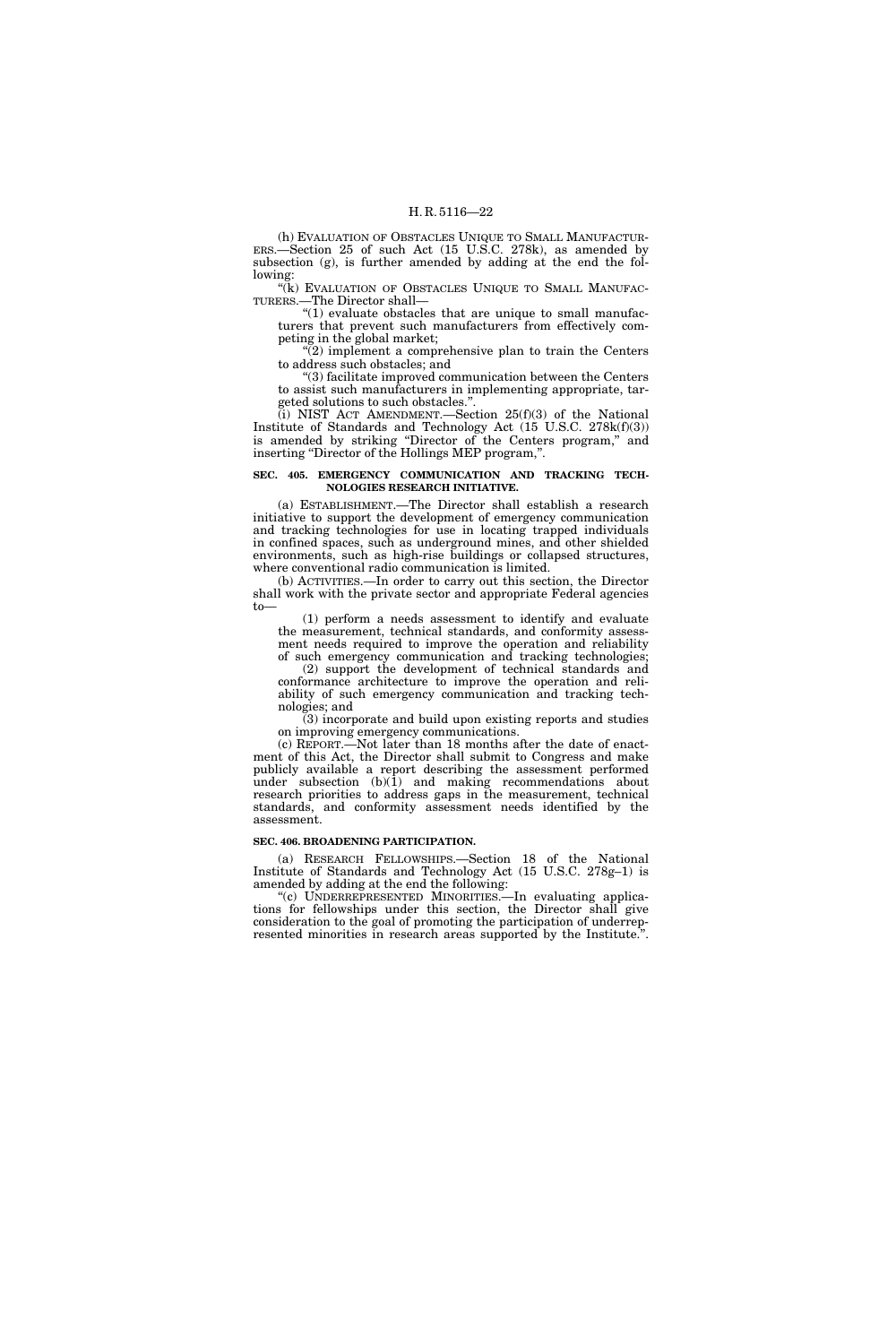(b) POSTDOCTORAL FELLOWSHIP PROGRAM.—Section 19 of such Act (15 U.S.C. 278g–2) is amended by adding at the end the following: "In evaluating applications for fellowships under this section, the Director shall give consideration to the goal of promoting the participation of underrepresented minorities in research areas supported by the Institute.".

(c) TEACHER DEVELOPMENT.—Section 19A(c) of such Act (15 U.S.C.  $278g-2a(c)$  is amended by adding at the end the following: ''The Director shall give special consideration to an application from a teacher from a high-need school, as defined in section 200 of the Higher Education Act of 1965 (20 U.S.C. 1021).''.

#### **SEC. 407. NIST FELLOWSHIPS.**

(a) POST-DOCTORAL FELLOWSHIP PROGRAM.—Section 19 of the National Institute of Standards and Technology Act (15 U.S.C. 278g–2) is amended by striking '', in conjunction with the National Academy of Sciences,''.

(b) RESEARCH FELLOWSHIPS.—Section 18(a) of that Act (15 USC  $278g-1(a)$ ) is amended by striking "up to 1.5 percent of the".

(c) COMMERCE, SCIENCE, AND TECHNOLOGY FELLOWSHIP PRO-GRAM.—Section 5163(d) of the Omnibus Trade and Competition Act of 1988 (15 U.S.C. 1533) is repealed.

#### **SEC. 408. GREEN MANUFACTURING AND CONSTRUCTION.**

The Director shall carry out a green manufacturing and construction initiative—

(1) to develop accurate sustainability metrics and practices for use in manufacturing;

(2) to advance the development of standards, including high performance green building standards, and the creation of an information infrastructure to communicate sustainability information about suppliers; and

(3) to move buildings toward becoming high performance green buildings, including improving energy performance, service life, and indoor air quality of new and retrofitted buildings through validated measurement data.

#### **SEC. 409. DEFINITIONS.**

In this title:

(1) DIRECTOR.—The term ''Director'' means the Director of the National Institute of Standards and Technology.

(2) FEDERAL AGENCY.—The term ''Federal agency'' has the meaning given such term in section 4 of the Stevenson-Wydler Technology Innovation Act of 1980 (15 U.S.C. 3703).

(3) HIGH PERFORMANCE GREEN BUILDING.—The term ''high performance green building'' has the meaning given that term by section 401(13) of the Energy Independence and Security Act of 2009 (42 U.S.C. 17061(13)).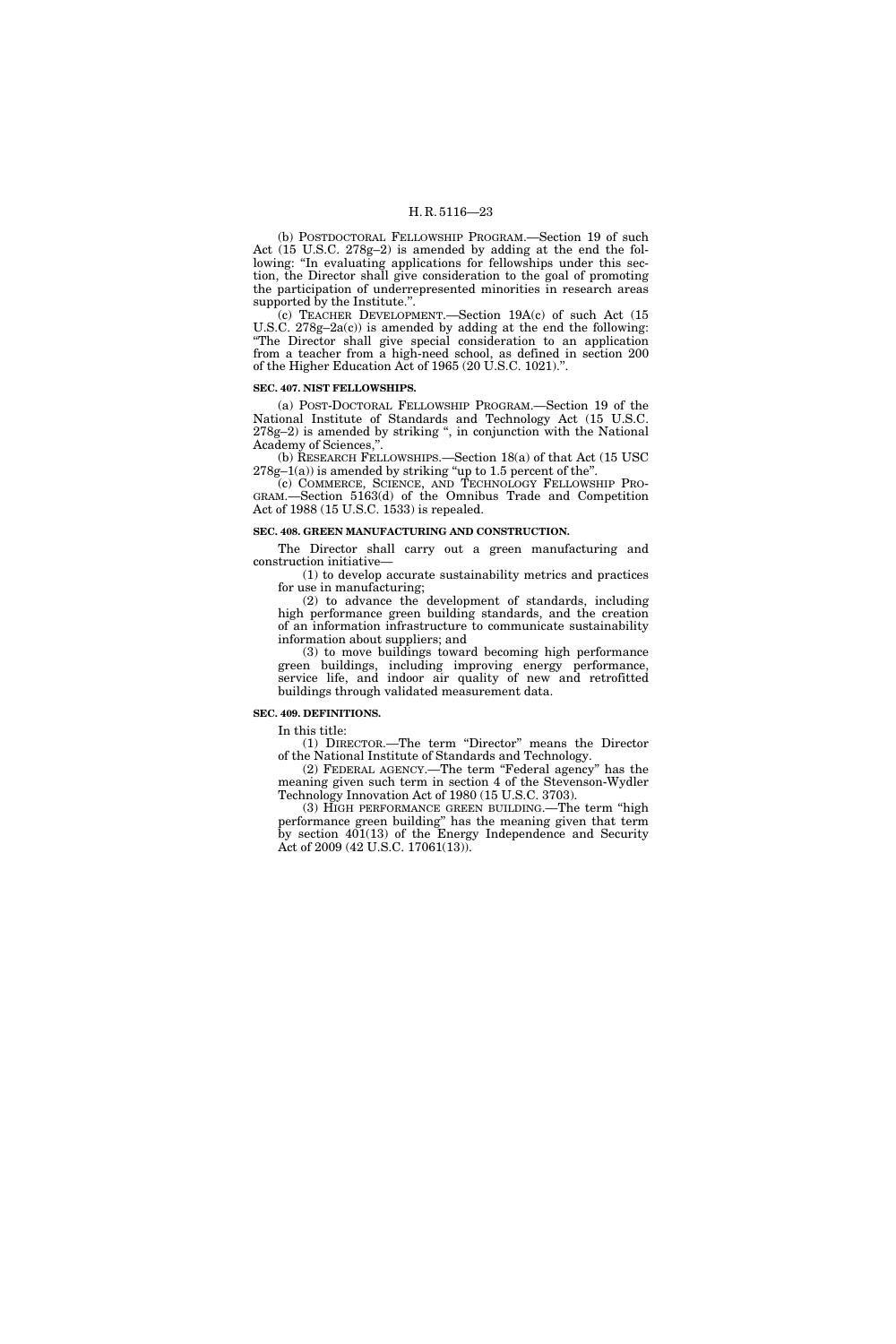### **TITLE V—SCIENCE, TECHNOLOGY, EN-GINEERING, AND MATHEMATICS SUP-PORT PROGRAMS**

### **SUBTITLE A—NATIONAL SCIENCE FOUNDATION**

#### **SEC. 501. SHORT TITLE.**

This subtitle may be cited as the ''National Science Foundation Authorization Act of 2010''.

**SEC. 502. DEFINITIONS.** 

In this subtitle:

(1) DIRECTOR.—The term ''Director'' means the Director of the National Science Foundation.

(2) EPSCoR.—The term "EPSCoR" means the Experimental Program to Stimulate Competitive Research.

(3) FOUNDATION.—The term ''Foundation'' means the National Science Foundation established under section 2 of the National Science Foundation Act of 1950 (42 U.S.C. 1861).

(4) INSTITUTION OF HIGHER EDUCATION.—The term ''institution of higher education'' has the meaning given such term in section 101(a) of the Higher Education Act of 1965 (20 U.S.C. 1001(a)).

(5) STATE.—The term ''State'' means one of the several States, the District of Columbia, the Commonwealth of Puerto Rico, the Virgin Islands, Guam, American Samoa, the Commonwealth of the Northern Mariana Islands, or any other territory or possession of the United States.

(6) UNITED STATES.—The term ''United States'' means the several States, the District of Columbia, the Commonwealth of Puerto Rico, the Virgin Islands, Guam, American Samoa, the Commonwealth of the Northern Mariana Islands, and any other territory or possession of the United States.

#### **SEC. 503. AUTHORIZATION OF APPROPRIATIONS.**

 $(a)$  FISCAL YEAR 2011.

(1) IN GENERAL.—There are authorized to be appropriated to the Foundation \$7,424,400,000 for fiscal year 2011.

(2) SPECIFIC ALLOCATIONS.—Of the amount authorized by paragraph  $(1)$ —<br>(A) \$5,974,782,000 shall be made available to carry

research and related activities;

(B) \$937,850,000 shall be made available for education and human resources;

(C) \$164,744,000 shall be made available for major

(D)  $$327,503,000$  shall be made available for agency operations and award management;  $(E)$  \$4,803,000 shall be made available for the Office

of the National Science Board; and

(F) \$14,718,000 shall be made available for the Office of Inspector General.

(b) FISCAL YEAR 2012.—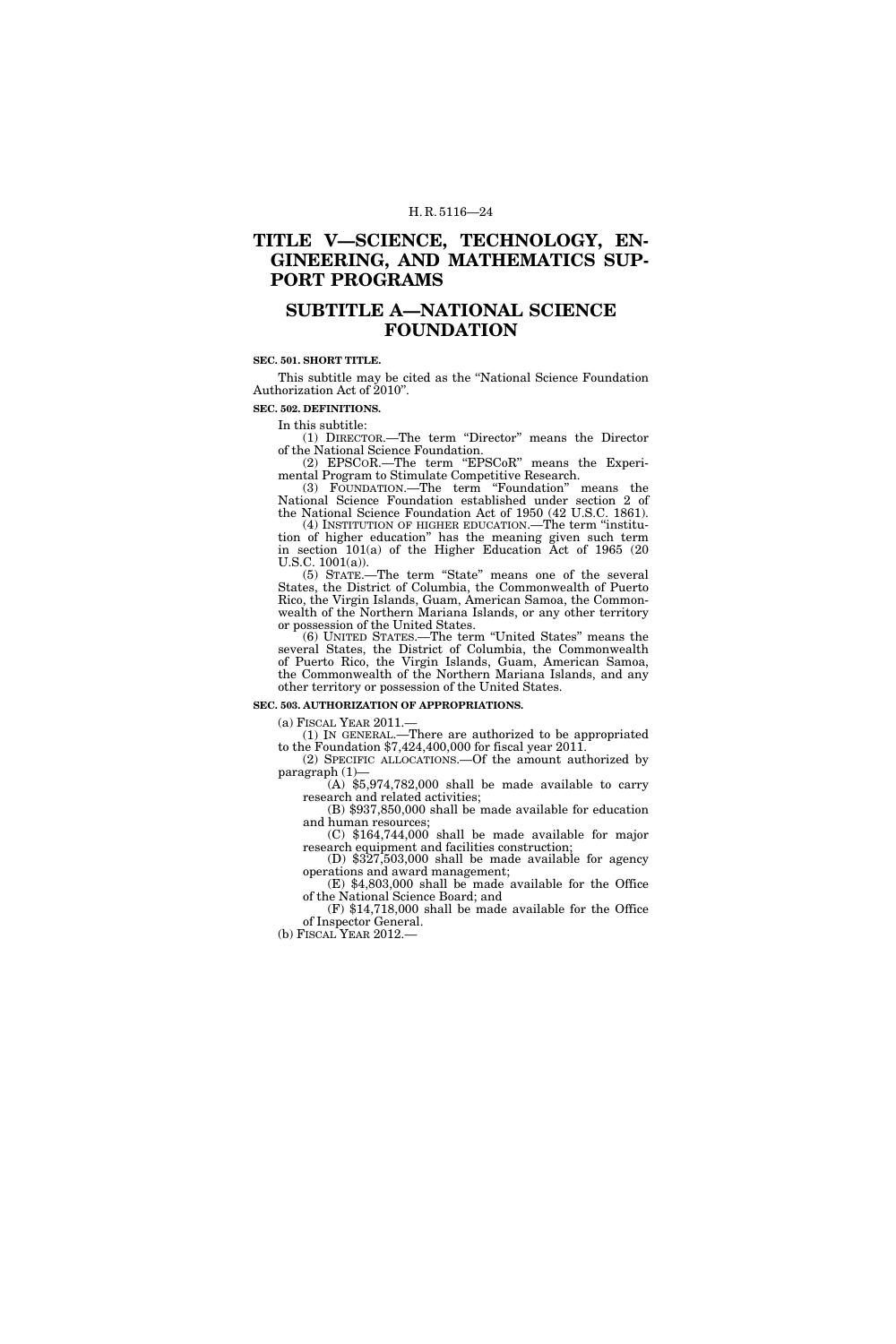(1) IN GENERAL.—There are authorized to be appropriated to the Foundation \$7,800,000,000 for fiscal year 2012. (2) SPECIFIC ALLOCATIONS.—Of the amount authorized by

paragraph (1)—  $(A)$  \$6,234,281,000 shall be made available to carry

research and related activities; (B) \$978,959,000 shall be made available for education

and human resources;

(C) \$225,544,000 shall be made available for major research equipment and facilities construction;

(D) \$341,676,000 shall be made available for agency operations and award management;

(E) \$4,808,000 shall be made available for the Office of the National Science Board; and

(F) \$14,732,000 shall be made available for the Office of Inspector General.

(c) FISCAL YEAR 2013.—

(1) IN GENERAL.—There are authorized to be appropriated to the Foundation \$8,300,000,000 for fiscal year 2013.

(2) SPECIFIC ALLOCATIONS.—Of the amount authorized by paragraph (1)—

 $(A)$  \$6,637,849,000 shall be made available to carry research and related activities;

(B) \$1,041,762,000 shall be made available for education and human resources;

(C) \$236,764,000 shall be made available for major research equipment and facilities construction;

(D) \$363,670,000 shall be made available for agency operations and award management; (E) \$4,906,000 shall be made available for the Office

of the National Science Board; and (F) \$15,049,000 shall be made available for the Office

of Inspector General.

### **SEC. 504. NATIONAL SCIENCE BOARD ADMINISTRATIVE AMENDMENTS.**

(a) STAFFING AT THE NATIONAL SCIENCE BOARD.—Section 4(g) of the National Science Foundation Act of 1950 (42 U.S.C. 1863(g)) is amended by striking "not more than 5".

(b) NATIONAL SCIENCE BOARD REPORTS.—Section 4(j)(2) of the National Science Foundation Act of 1950 (42 U.S.C. 1863(j)(2)) is amended by inserting ''within the authority of the Foundation (or otherwise as requested by the Congress or the President)'' after ''individual policy matters''.

(c) BOARD ADHERENCE TO SUNSHINE ACT.—Section 15(a)(2) of the National Science Foundation Authorization Act of 2002 (42 U.S.C.  $1862n-5(a)(2)$  is amended-

(1) by striking ''The Board'' and inserting ''To ensure transparency of the Board's entire decision-making process, including deliberations on Board business occurring within its various subdivisions, the Board''; and

(2) by adding at the end the following: ''The preceding requirement will apply to meetings of the full Board, whenever a quorum is present; and to meetings of its subdivisions, whenever a quorum of the subdivision is present.''.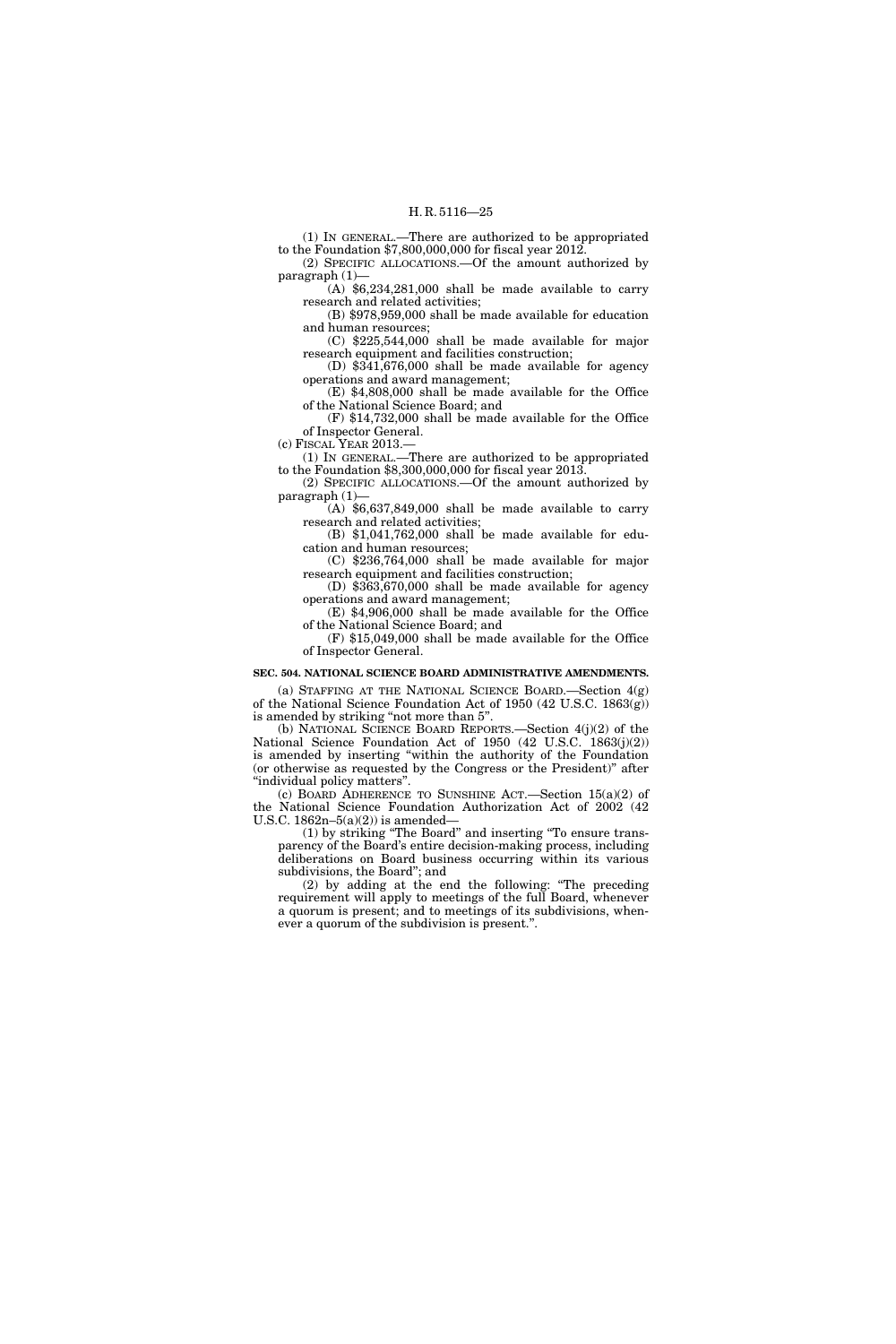#### **SEC. 505. NATIONAL CENTER FOR SCIENCE AND ENGINEERING STATIS-TICS.**

(a) ESTABLISHMENT.—There is established within the Foundation a National Center for Science and Engineering Statistics that shall serve as a central Federal clearinghouse for the collection, interpretation, analysis, and dissemination of objective data on science, engineering, technology, and research and development. (b) DUTIES.—In carrying out subsection (a) of this section, the

Director, acting through the Center shall—

(1) collect, acquire, analyze, report, and disseminate statistical data related to the science and engineering enterprise in the United States and other nations that is relevant and useful to practitioners, researchers, policymakers, and the public, including statistical data on—

(A) research and development trends;

(B) the science and engineering workforce;

(C) United States competitiveness in science, engineering, technology, and research and development; and

(D) the condition and progress of United States STEM education;

(2) support research using the data it collects, and on methodologies in areas related to the work of the Center; and (3) support the education and training of researchers in

the use of large-scale, nationally representative data sets. (c) STATISTICAL REPORTS.—The Director or the National Science Board, acting through the Center, shall issue regular, and as nec-

essary, special statistical reports on topics related to the national and international science and engineering enterprise such as the biennial report required by section 4(j)(1) of the National Science Foundation Act of  $1950$  (42 U.S.C. 1863(j)(1)) on indicators of the state of science and engineering in the United States.

#### **SEC. 506. NATIONAL SCIENCE FOUNDATION MANUFACTURING RESEARCH AND EDUCATION.**

(a) MANUFACTURING RESEARCH.—The Director shall carry out a program to award merit-reviewed, competitive grants to institutions of higher education to support fundamental research leading to transformative advances in manufacturing technologies, processes, and enterprises that will support United States manufacturing through improved performance, productivity, sustainability, and competitiveness. Research areas may include—

(1) nanomanufacturing;

(2) manufacturing and construction machines and equipment, including robotics, automation, and other intelligent systems;

(3) manufacturing enterprise systems;

(4) advanced sensing and control techniques;

(5) materials processing; and

(6) information technologies for manufacturing, including predictive and real-time models and simulations, and virtual manufacturing.

(b) MANUFACTURING EDUCATION.—In order to help ensure a well-trained manufacturing workforce, the Director shall award grants to strengthen and expand scientific and technical education and training in advanced manufacturing, including through the Foundation's Advanced Technological Education program.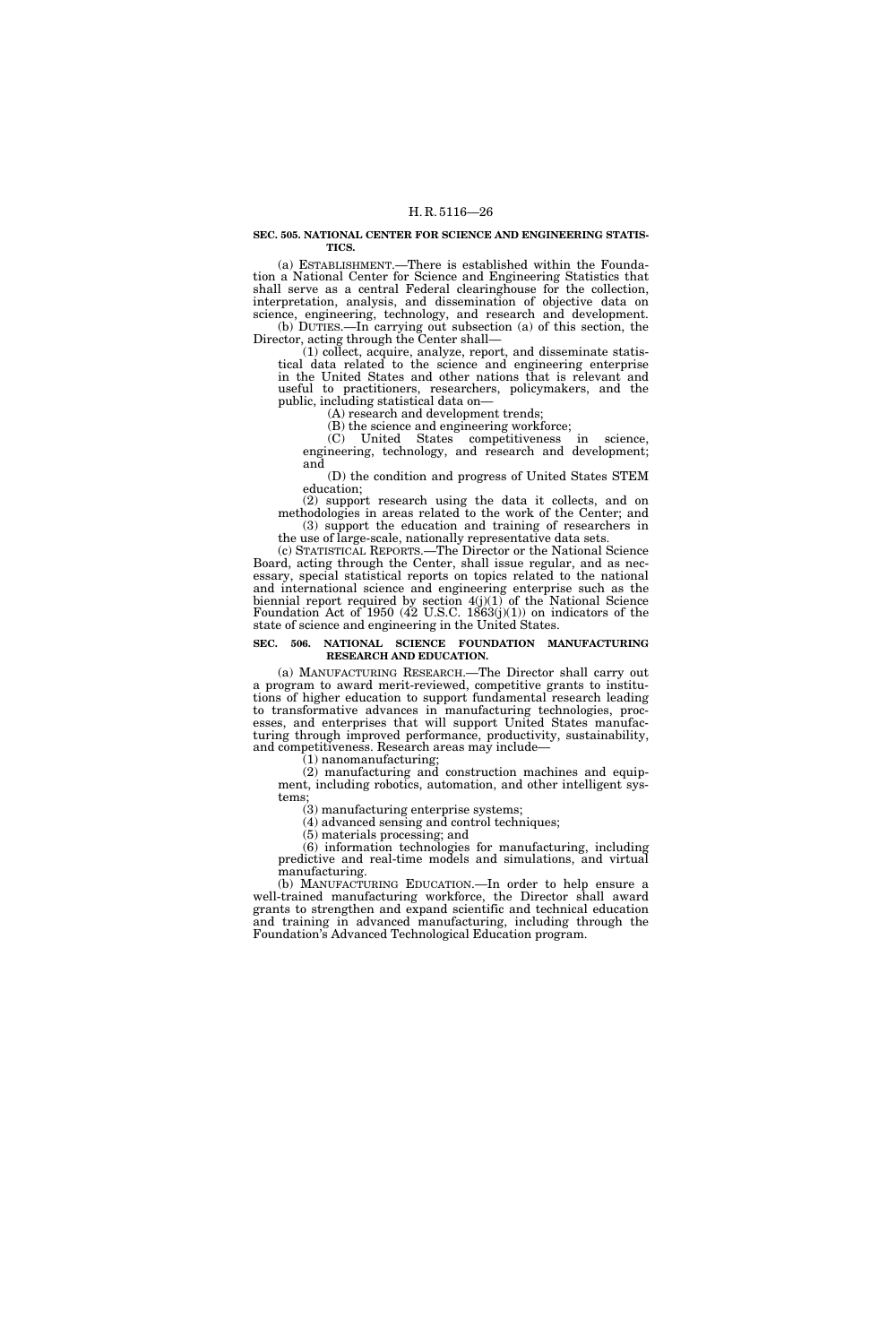#### **SEC. 507. NATIONAL SCIENCE BOARD REPORT ON MID-SCALE INSTRUMENTATION.**

(a) MID-SCALE RESEARCH INSTRUMENTATION NEEDS.—The National Science Board shall evaluate the needs, across all disciplines supported by the Foundation, for mid-scale research instrumentation that falls between the instruments funded by the Major Research Instrumentation program and the very large projects funded by the Major Research Equipment and Facilities Construction program.

(b) REPORT ON MID-SCALE RESEARCH INSTRUMENTATION PRO-GRAM.—Not later than 1 year after the date of enactment of this Act, the National Science Board shall submit to Congress a report on mid-scale research instrumentation at the Foundation. At a minimum, this report shall include—

(1) the findings from the Board's evaluation of instrumentation needs required under subsection (a), including a description of differences across disciplines and Foundation research directorates;

 $(2)$  a recommendation or recommendations regarding how the Foundation should set priorities for mid-scale instrumentation across disciplines and Foundation research directorates;

(3) a recommendation or recommendations regarding the appropriateness of expanding existing programs, including the Major Research Instrumentation program or the Major Research Equipment and Facilities Construction program, to support more instrumentation at the mid-scale;

(4) a recommendation or recommendations regarding the need for and appropriateness of a new, Foundation-wide program or initiative in support of mid-scale instrumentation, including any recommendations regarding the administration of and budget for such a program or initiative and the appropriate scope of instruments to be funded under such a program or initiative; and

(5) any recommendation or recommendations regarding other options for supporting mid-scale research instrumentation at the Foundation.

#### **SEC. 508. PARTNERSHIPS FOR INNOVATION.**

(a) IN GENERAL.—The Director shall carry out a program to award merit-reviewed, competitive grants to institutions of higher education to establish and to expand partnerships that promote innovation and increase the impact of research by developing tools and resources to connect new scientific discoveries to practical uses. (b) PARTNERSHIPS.—

(1) IN GENERAL.—To be eligible for funding under this section, an institution of higher education must propose establishment of a partnership that—

(A) includes at least one private sector entity; and (B) may include other institutions of higher education, public sector institutions, private sector entities, and nonprofit organizations.

(2) PRIORITY.—In selecting grant recipients under this section, the Director shall give priority to partnerships that include one or more institutions of higher education and at least one of the following:

(A) A minority serving institution.

(B) A primarily undergraduate institution.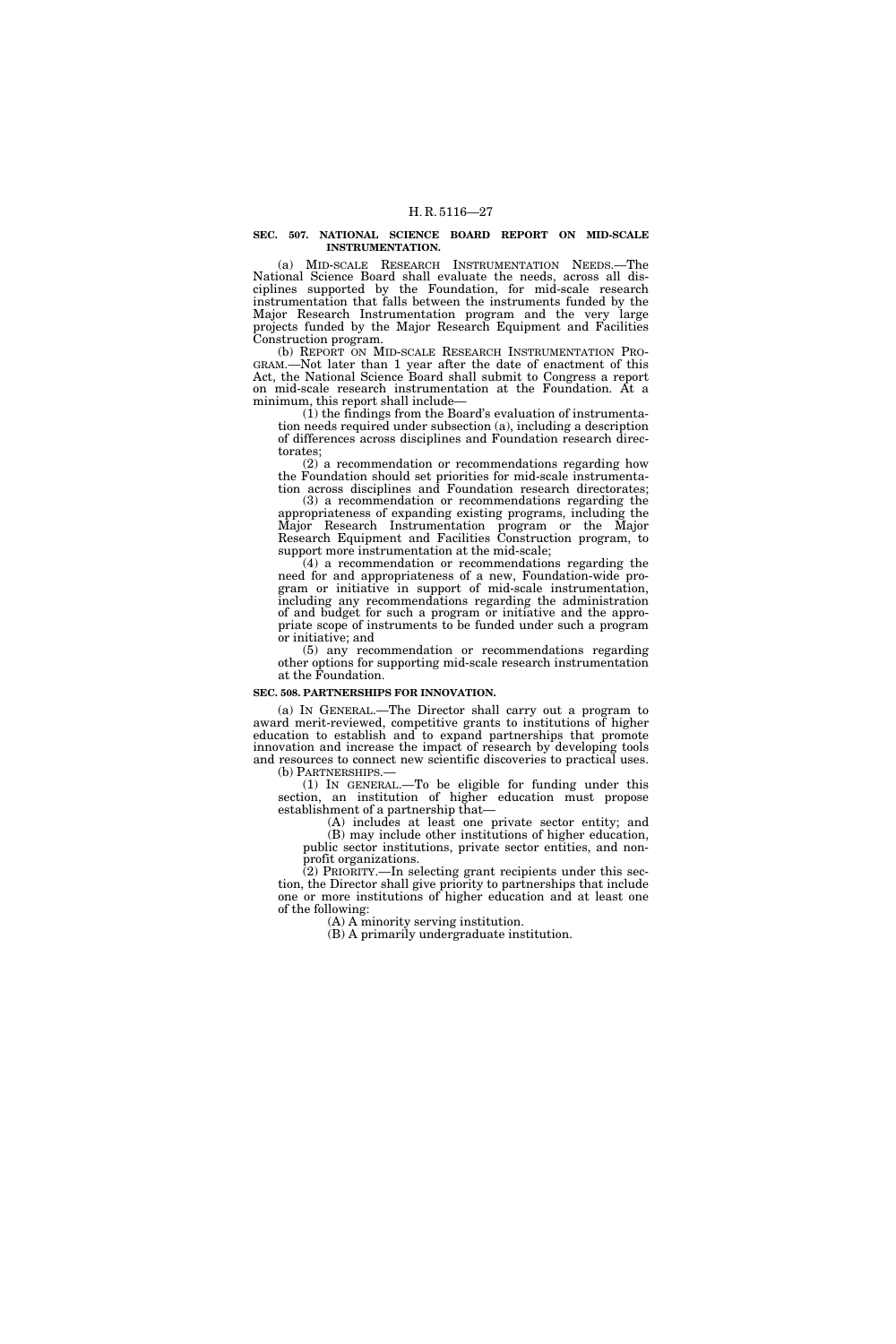(C) A 2-year institution of higher education.

(c) PROGRAM.—Proposals funded under this section shall seek— (1) to increase the impact of the most promising research at the institution or institutions of higher education that are members of the partnership through knowledge transfer or commercialization;

(2) to increase the engagement of faculty and students across multiple disciplines and departments, including faculty and students in schools of business and other appropriate non-STEM fields and disciplines in knowledge transfer activities;

(3) to enhance education and mentoring of students and faculty in innovation and entrepreneurship through networks, courses, and development of best practices and curricula;

(4) to strengthen the culture of the institution or institutions of higher education to undertake and participate in activities related to innovation and leading to economic or social impact;

(5) to broaden the participation of all types of institutions of higher education in activities to meet STEM workforce needs and promote innovation and knowledge transfer; and

(6) to build lasting partnerships with local and regional businesses, local and State governments, and other relevant entities.

(d) ADDITIONAL CRITERIA.—In selecting grant recipients under this section, the Director shall also consider the extent to which the applicants are able to demonstrate evidence of institutional support for, and commitment to—

(1) achieving the goals of the program as described in subsection (c);

(2) expansion to an institution-wide program if the initial proposal is not for an institution-wide program; and

(3) sustaining any new innovation tools and resources generated from funding under this program.

(e) LIMITATION.—No funds provided under this section may be used to construct or renovate a building or structure.

#### **SEC. 509. SUSTAINABLE CHEMISTRY BASIC RESEARCH.**

The Director shall establish a Green Chemistry Basic Research program to award competitive, merit-based grants to support research into green and sustainable chemistry which will lead to clean, safe, and economical alternatives to traditional chemical products and practices. The research program shall provide sustained support for green chemistry research, education, and technology transfer through—

(1) merit-reviewed competitive grants to individual investigators and teams of investigators, including, to the extent practicable, young investigators, for research;

(2) grants to fund collaborative research partnerships among universities, industry, and nonprofit organizations;

(3) symposia, forums, and conferences to increase outreach, collaboration, and dissemination of green chemistry advances and practices; and

(4) education, training, and retraining of undergraduate and graduate students and professional chemists and chemical engineers, including through partnerships with industry, in green chemistry science and engineering.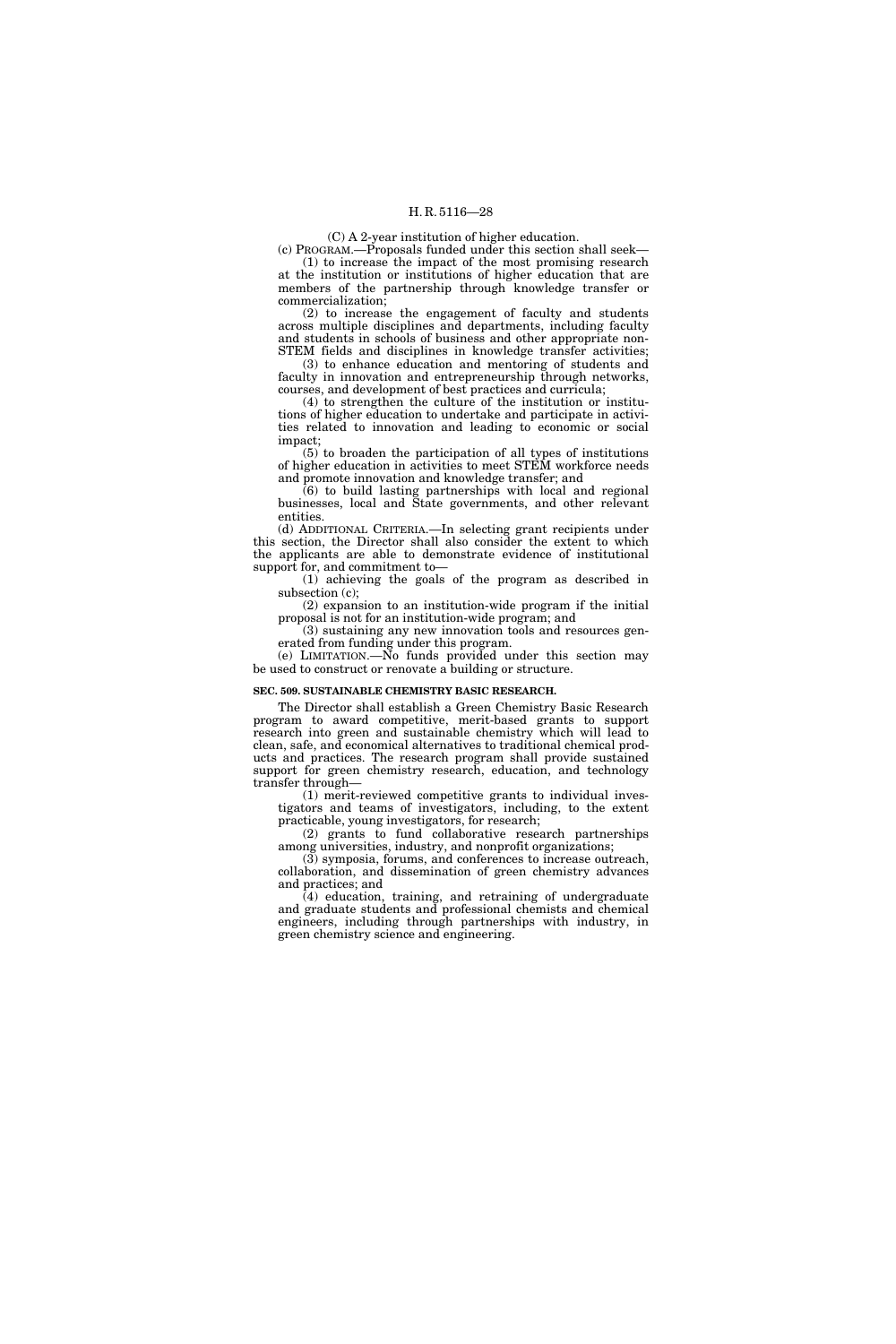### **SEC. 510. GRADUATE STUDENT SUPPORT.**

(a) FINDING.—The Congress finds that—

(1) the Integrative Graduate Education and Research Traineeship program is an important program for training the next generation of scientists and engineers in team-based interdisciplinary research and problem solving, and for providing them with the many additional skills, such as communication skills, needed to thrive in diverse STEM careers; and

(2) the Integrative Graduate Education and Research Traineeship program is no less valuable to the preparation and support of graduate students than the Foundation's Graduate Research Fellowship program.

(b) EQUAL TREATMENT OF IGERT AND GRF.—Beginning in fiscal year 2011, the Director shall increase or, if necessary, decrease funding for the Foundation's Integrative Graduate Education and Research Traineeship program (or any program by which it is replaced) at least at the same rate as it increases or decreases funding for the Graduate Research Fellowship program.

(c) SUPPORT FOR GRADUATE STUDENT RESEARCH FROM THE RESEARCH ACCOUNT.—For each of the fiscal years 2011 through 2013, at least 50 percent of the total Foundation funds allocated to the Integrative Graduate Education and Research Traineeship program and the Graduate Research Fellowship program shall come from funds appropriated for Research and Related Activities.

(d) COST OF EDUCATION ALLOWANCE FOR GRF PROGRAM.— Section 10 of the National Science Foundation Act of 1950 (42 U.S.C. 1869) is amended—

(1) by inserting "(a) IN GENERAL.—" before "The Foundation is authorized''; and

(2) by adding at the end the following:

''(b) AMOUNT.—The Director shall establish for each year the amount to be awarded for scholarships and fellowships under this section for that year. Each such scholarship and fellowship shall include a cost of education allowance of \$12,000, subject to any restrictions on the use of cost of education allowance as determined by the Director.''.

#### **SEC. 511. ROBERT NOYCE TEACHER SCHOLARSHIP PROGRAM.**

(a) MATCHING REQUIREMENT.—Section 10A(h)(1) of the National Science Foundation Authorization Act of 2002 (42 U.S.C. 1862n–  $1a(h)(1)$ ) is amended to read as follows:

''(1) IN GENERAL.—An eligible entity receiving a grant under this section shall provide, from non-Federal sources, to carry out the activities supported by the grant—

 $(A)$  in the case of grants in an amount of less than \$1,500,000, an amount equal to at least 30 percent of the amount of the grant, at least one half of which shall be in cash; and

"(B) in the case of grants in an amount of  $$1,500,000$ or more, an amount equal to at least 50 percent of the amount of the grant, at least one half of which shall be in cash."

(b) RETIRING STEM PROFESSIONALS.—Section 10A(a)(2)(A) of the National Science Foundation Authorization Act of 2002 (42 U.S.C.  $1862n-1a(a)(2)(A)$  is amended by inserting "including" retiring professionals in those fields," after "mathematics professionals,''.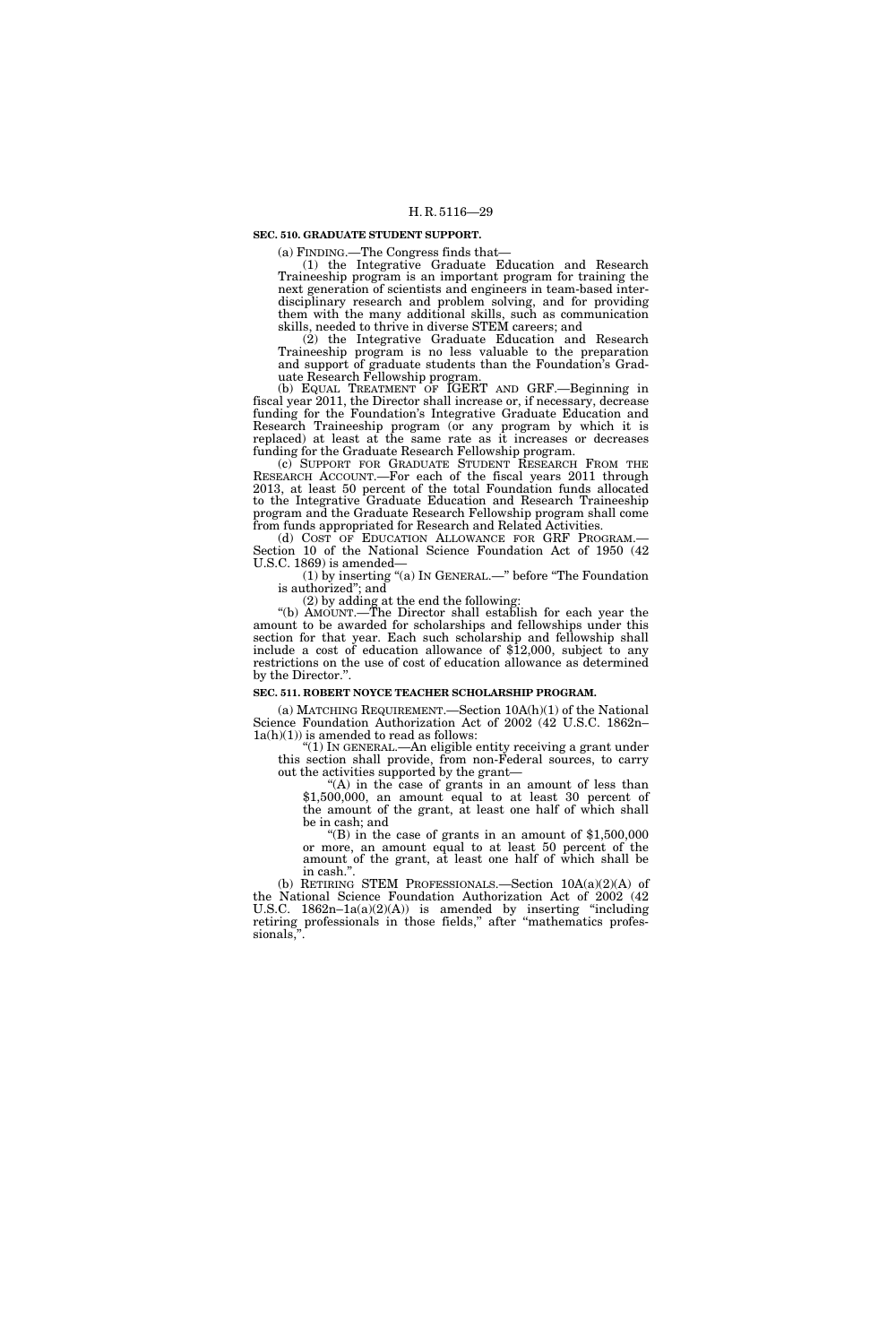#### **SEC. 512 UNDERGRADUATE BROADENING PARTICIPATION PROGRAM.**

The Foundation shall continue to support the Historically Black Colleges and Universities Undergraduate Program, the Louis Stokes Alliances for Minority Participation program, the Tribal Colleges and Universities Program, and Hispanic-serving institutions as separate programs.

#### **SEC. 513. RESEARCH EXPERIENCES FOR HIGH SCHOOL STUDENTS.**

The Director shall permit specialized STEM high schools conducting research to participate in major data collection initiatives from universities, corporations, or government labs under a research grant from the Foundation, as part of the research proposal.

#### **SEC. 514. RESEARCH EXPERIENCES FOR UNDERGRADUATES.**

(a) RESEARCH SITES.—The Director shall award grants, on a merit-reviewed, competitive basis, to institutions of higher education, nonprofit organizations, or consortia of such institutions and organizations, for sites designated by the Director to provide research experiences for 6 or more undergraduate STEM students for sites designated at primarily undergraduate institutions of higher education and 10 or more undergraduate STEM students for all other sites, with consideration given to the goal of promoting the participation of individuals identified in section 33 or 34 of the Science and Engineering Equal Opportunities Act (42 U.S.C. 1885a or 1885b). The Director shall ensure that—

(1) at least half of the students participating in a program funded by a grant under this subsection at each site shall be recruited from institutions of higher education where research opportunities in STEM are limited, including 2-year institutions;

(2) the awards provide undergraduate research experiences in a wide range of STEM disciplines;

(3) the awards support a variety of projects, including independent investigator-led projects, interdisciplinary projects, and multi-institutional projects (including virtual projects);

(4) students participating in each program funded have mentors, including during the academic year to the extent practicable, to help connect the students' research experiences to the overall academic course of study and to help students achieve success in courses of study leading to a baccalaureate degree in a STEM field;

(5) mentors and students are supported with appropriate salary or stipends; and

(6) student participants are tracked, for employment and continued matriculation in STEM fields, through receipt of the undergraduate degree and for at least 3 years thereafter.

(b) INCLUSION OF UNDERGRADUATES IN STANDARD RESEARCH GRANTS.—The Director shall require that every recipient of a research grant from the Foundation proposing to include 1 or more students enrolled in certificate, associate, or baccalaureate degree programs in carrying out the research under the grant shall request support, including stipend support, for such undergraduate students as part of the research proposal itself rather than as a supplement to the research proposal, unless such undergraduate participation was not foreseeable at the time of the original proposal.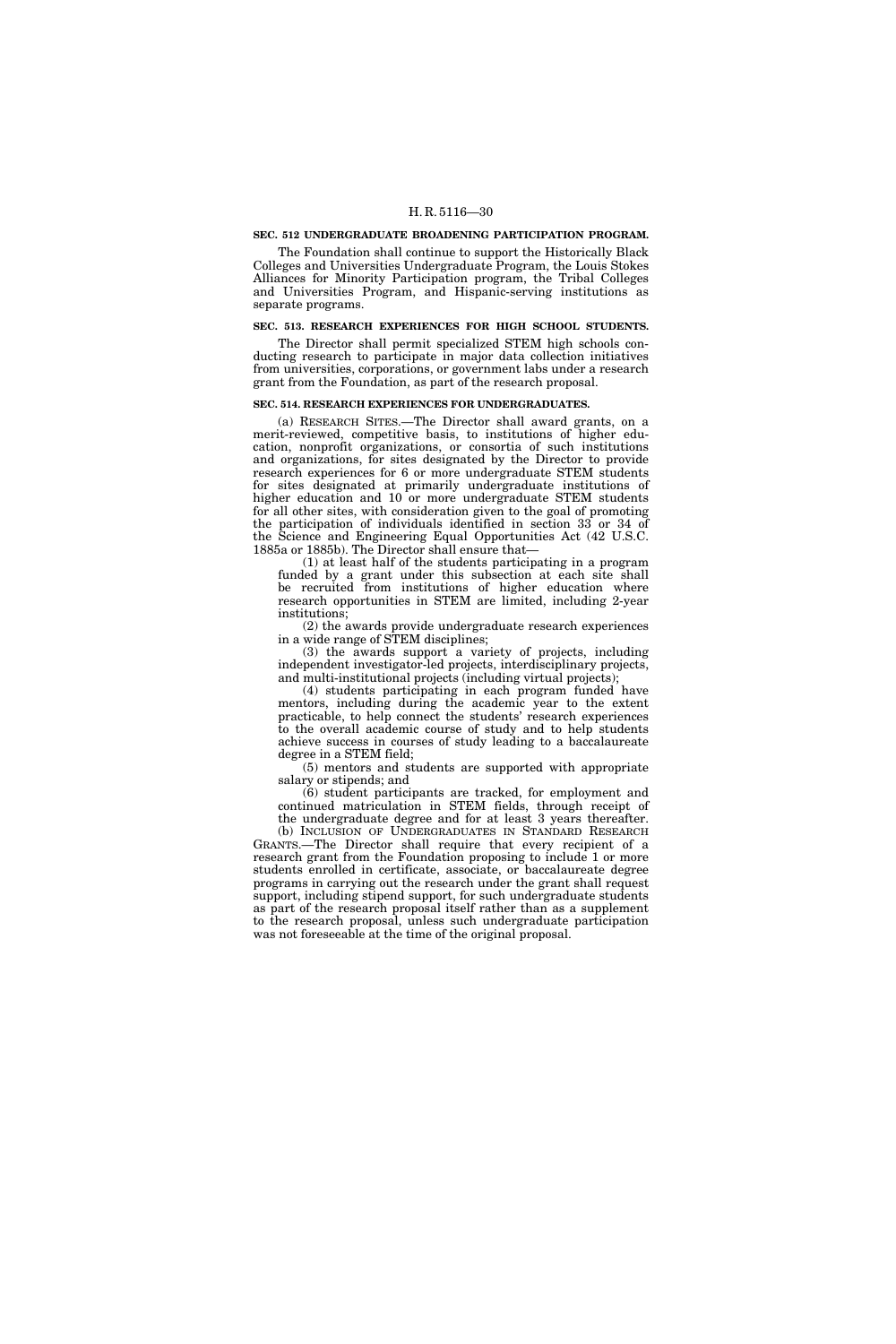#### **SEC. 515. STEM INDUSTRY INTERNSHIP PROGRAMS.**

(a) IN GENERAL.—The Director may award grants, on a competitive, merit-reviewed basis, to institutions of higher education, or consortia thereof, to establish or expand partnerships with local or regional private sector entities, for the purpose of providing undergraduate students with integrated internship experiences that connect private sector internship experiences with the students' STEM coursework. The partnerships may also include industry or professional associations.

(b) INTERNSHIP PROGRAM.—The grants awarded under subsection (a) may include internship programs in the manufacturing sector.

(c) USE OF GRANT FUNDS.—Grants under this section may be used—

(1) to develop and implement hands-on learning opportunities;

(2) to develop curricula and instructional materials related to industry, including the manufacturing sector;

(3) to perform outreach to secondary schools;

(4) to develop mentorship programs for students with partner organizations; and

(5) to conduct activities to support awareness of career opportunities and skill requirements.

 $(d)$  PRIORITY.—In awarding grants under this section, the Director shall give priority to institutions of higher education or consortia thereof that demonstrate significant outreach to and coordination with local or regional private sector entities and Regional Centers for the Transfer of Manufacturing Technology established by section 25(a) of the National Institute of Standards and Technology Act (15 U.S.C. 278k(a)) in developing academic courses designed to provide students with the skills or certifications necessary for employment in local or regional companies.

(c) OUTREACH TO RURAL COMMUNITIES.—The Foundation shall conduct outreach to institutions of higher education and private sector entities in rural areas to encourage those entities to participate in partnerships under this section.

(d) COST-SHARE.—The Director shall require a 50 percent non-Federal cost-share from partnerships established or expanded under this section.

(e) RESTRICTION.—No Federal funds provided under this section may be used—

(1) for the purpose of providing stipends or compensation to students for private sector internships unless private sector entities match 75 percent of such funding; or

(2) as payment or reimbursement to private sector entities, except for institutions of higher education.

(f) REPORT.—Not less than 3 years after the date of enactment of this Act, the Director shall submit a report to Congress on the number and total value of awards made under this section, the number of students affected by those awards, any evidence of the effect of those awards on workforce preparation and jobs placement for participating students, and an economic and ethnic breakdown of the participating students.

**SEC. 516. CYBER-ENABLED LEARNING FOR NATIONAL CHALLENGES.** 

The Director shall, in consultation with appropriate Federal agencies, identify ways to use cyber-enabled learning to create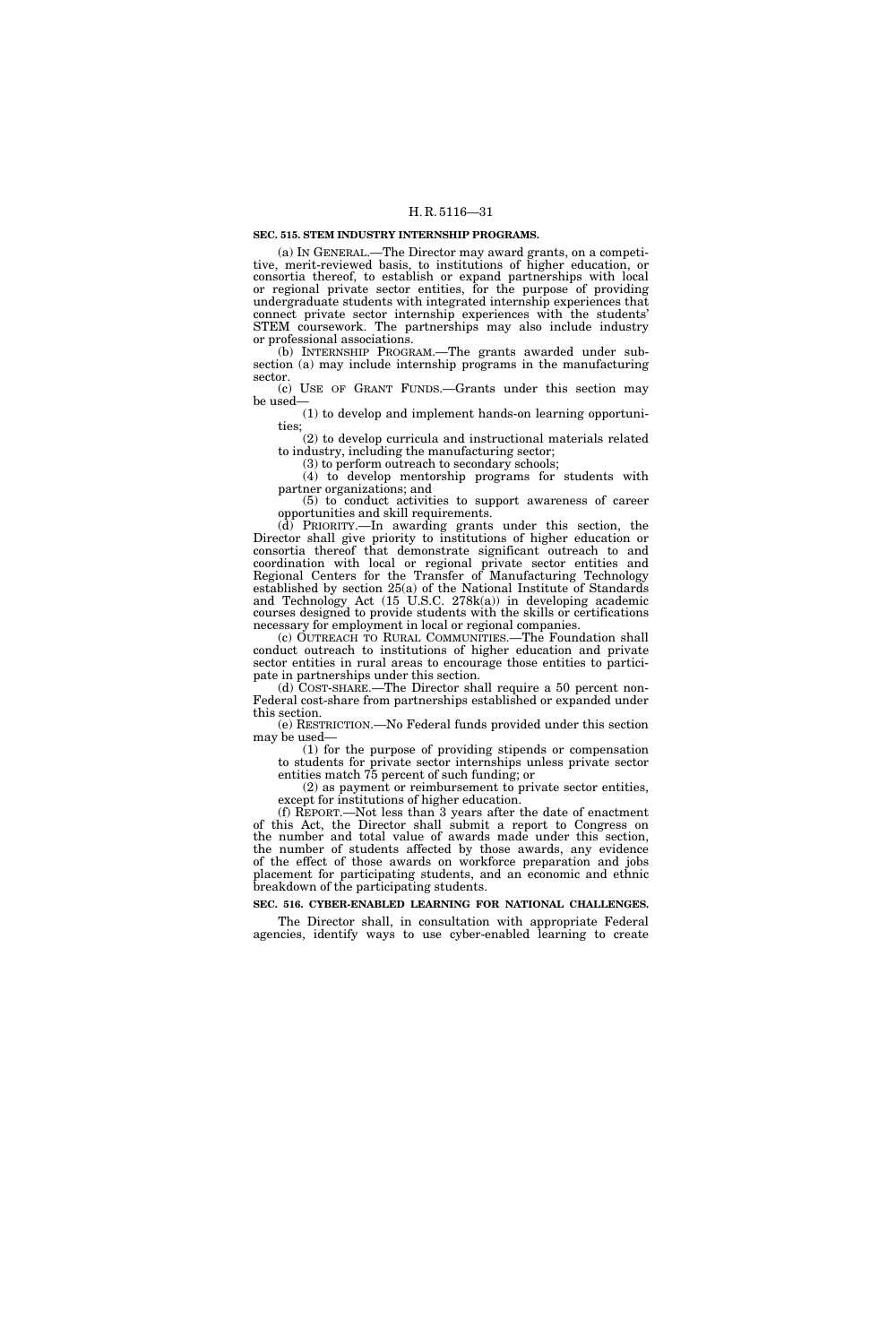an innovative STEM workforce and to help retrain and retain our existing STEM workforce to address national challenges, including national security and competitiveness, and use technology to enhance or supplement laboratory based learning.

#### **SEC. 517. EXPERIMENTAL PROGRAM TO STIMULATE COMPETITIVE RESEARCH.**

(a) FINDINGS.—The Congress finds that—

(1) The National Science Foundation Act of 1950 stated, "it shall be an objective of the Foundation to strengthen research and education in the sciences and engineering, including independent research by individuals, throughout the United States, and to avoid undue concentration of such research and education,'';

(2) National Science Foundation funding remains highly concentrated, with 27 States and 2 jurisdictions, taken together, receiving only about 10 percent of all NSF research funding; each of these States received only a fraction of one percent of Foundation's research dollars each year;

(3) the Nation requires the talent, expertise, and research capabilities of all States in order to prepare sufficient numbers of scientists and engineers, remain globally competitive and support economic development.

(b) CONTINUATION OF PROGRAM.—The Director shall continue to carry out EPSCoR, with the objective of helping the eligible States to develop the research infrastructure that will make them more competitive for Foundation and other Federal research funding. The program shall continue to increase as the National Science Foundation funding increases.

(c) CONGRESSIONAL REPORTS.—The Director shall report to the appropriate committees of Congress on an annual basis, using the most recent available data—

(1) the total amount made available, by State, under EPSCoR;

(2) the amount of co-funding made available to EPSCoR States;

(3) the total amount of National Science Foundation funding made available to all institutions and entities within EPSCoR States; and

(4) efforts and accomplishments to more fully integrate the 29 EPSCoR jurisdictions in major activities and initiatives of the Foundation.

(d) COORDINATION OF EPSCOR AND SIMILAR FEDERAL PRO-GRAMS.—

(1) ANOTHER FINDING.—The Congress finds that a number of Federal agencies have programs, such as Experimental Programs to Stimulate Competitive Research and the National Institutes of Health Institutional Development Award program, designed to increase the capacity for and quality of science and technology research and training at academic institutions in States that historically have received relatively little Federal research and development funding.

(2) COORDINATION REQUIRED.—The EPSCoR Interagency Coordinating Committee, chaired by the National Science Foundation, shall—

(A) coordinate EPSCoR and Federal EPSCoR-like programs to maximize the impact of Federal support for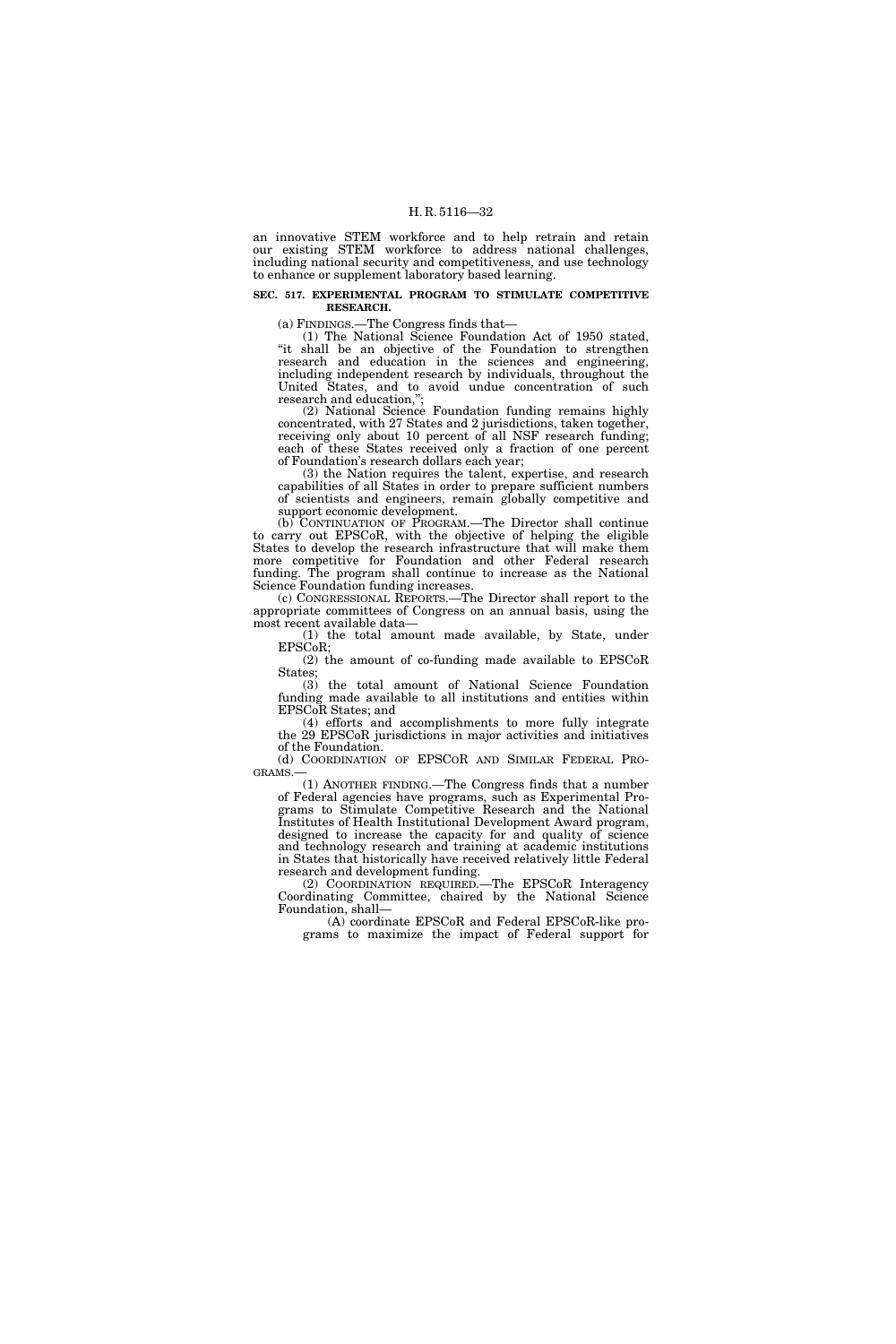building competitive research infrastructure, and in order to achieve an integrated Federal effort;

(B) coordinate agency objectives with State and institutional goals, to obtain continued non-Federal support of science and technology research and training;

(C) develop metrics to assess gains in academic research quality and competitiveness, and in science and technology human resource development;

(D) conduct a cross-agency evaluation of EPSCoR and other Federal EPSCoR-like programs and accomplishments, including management, investment, and metric-measuring strategies implemented by the different agencies aimed to increase the number of new investigators receiving peerreviewed funding, broaden participation, and empower knowledge generation, dissemination, application, and national research and development competitiveness;

(E) coordinate the development and implementation of new, novel workshops, outreach activities, and followup mentoring activities among EPSCoR or EPSCoR-like programs for colleges and universities in EPSCoR States and territories in order to increase the number of proposals submitted and successfully funded and to enhance statewide coordination of EPSCoR and Federal EPSCoR-like programs;

(F) coordinate the development of new, innovative solicitations and programs to facilitate collaborations, partnerships, and mentoring activities among faculty at all levels in non-EPSCoR and EPSCoR States and jurisdictions;

 $(G)$  conduct an evaluation of the roles, responsibilities and degree of autonomy that program officers or managers (or the equivalent position) have in executing EPSCoR programs at the different Federal agencies and the impacts these differences have on the number of EPSCoR State and jurisdiction faculty participating in the peer review process and the percentage of successful awards by individual EPSCoR State jurisdiction and individual researcher; and

(H) conduct a survey of colleges and university faculty at all levels regarding their knowledge and understanding of EPSCoR, and their level of interaction with and knowledge about their respective State or Jurisdictional EPSCoR Committee.

(3) MEETINGS AND REPORTS.—The Committee shall meet at least twice each fiscal year and shall submit an annual report to the appropriate committees of Congress describing progress made in carrying out paragraph (2).

(e) FEDERAL AGENCY REPORTS.—Each Federal agency that administers an EPSCoR or Federal EPSCoR-like program shall submit to the OSTP as part of its Federal budget submission—

(1) a description of the program strategy and objectives; (2) a description of the awards made in the previous year, including—

(A) the percentage of reviewers and number of new reviewers from EPSCoR States;

(B) the percentage of new investigators from EPSCoR States;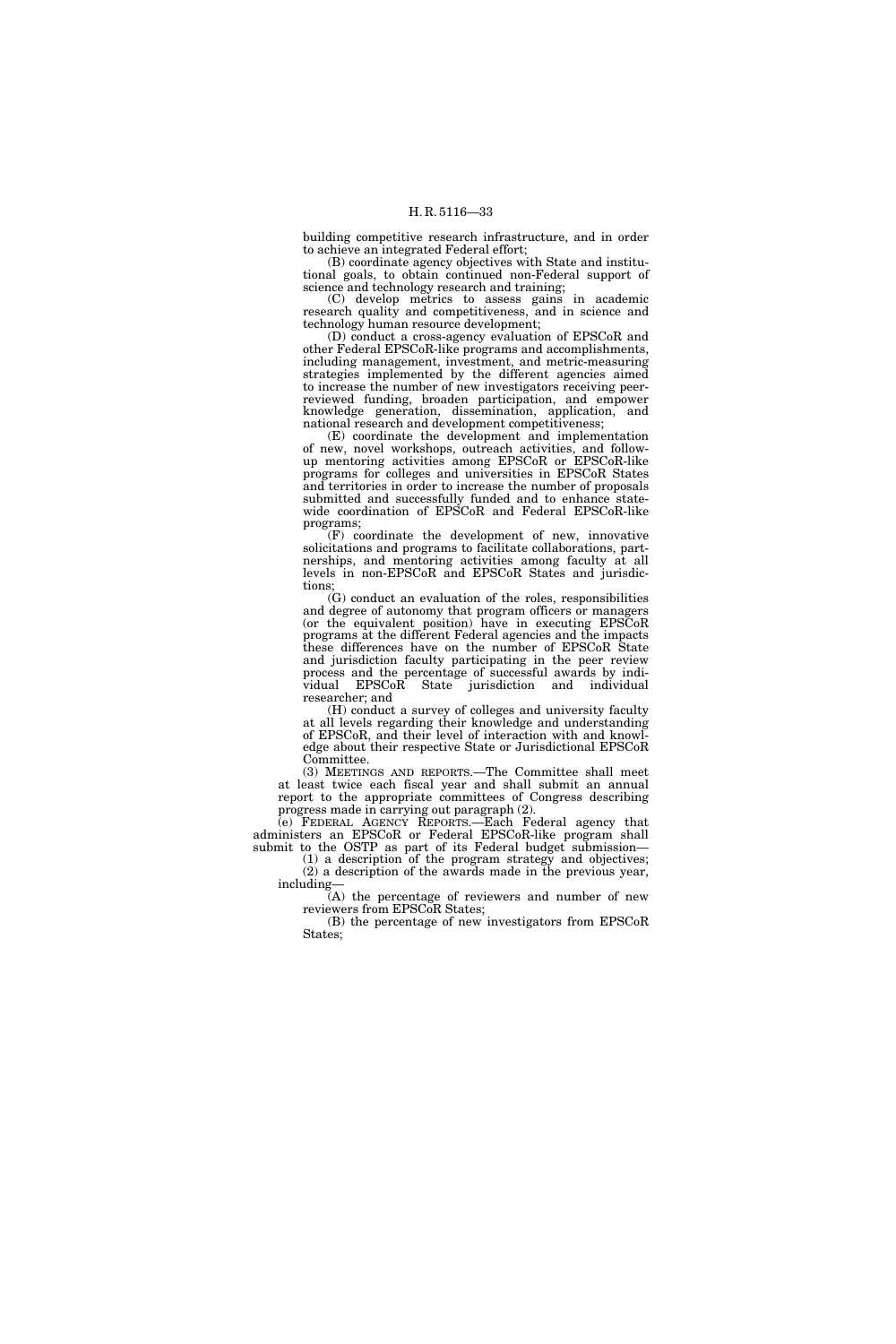(C) the number of programs or large collaborator awards involving a partnership of organizations and institutions from EPSCoR and non-EPSCoR States; and

(3) an analysis of the gains in academic research quality and competitiveness, and in science and technology human resource development, achieved by the program in the last year.<br>(f) NATIONAL ACADEMY OF SCIENCES STUDY.—

(1) IN GENERAL.—The Director shall contract with the National Academy of Sciences to conduct a study on all Federal agencies that administer an Experimental Program to Stimulate Competitive Research or a program similar to the Experimental Program to Stimulate Competitive Research.

(2) MATTERS TO BE ADDRESSED.—The study conducted under paragraph (1) shall include the following:

(A) A delineation of the policies of each Federal agency with respect to the awarding of grants to EPSCoR States.

(B) The effectiveness of each program. (C) Recommendations for improvements for each agency to achieve EPSCoR goals.

(D) An assessment of the effectiveness of EPSCoR States in using awards to develop science and engineering research and education, and science and engineering infrastructure within their States.

(E) Such other issues that address the effectiveness of EPSCoR as the National Academy of Sciences considers appropriate.

**SEC. 518. SENSE OF THE CONGRESS REGARDING THE SCIENCE, TECH-NOLOGY, ENGINEERING, AND MATHEMATICS TALENT EXPANSION PROGRAM.** 

It is the sense of the Congress that—

(1) the Science, Technology, Engineering, and Mathematics Talent Expansion Program established by the National Science Foundation Authorization Act of 2002 continues to be an effective program to increase the number of students, who are citizens or permanent residents of the United States, receiving associate or baccalaureate degrees in established or emerging fields within science, technology, engineering, and mathematics, and its authorization continues;

(2) the strategies employed continue to strengthen mentoring and tutoring between faculty and students and provide students with information and exposure to potential career pathways in science, technology, engineering, and mathematics areas;

(3) this highly competitive program awarded 145 Program implementation awards and 12 research projects in the first 6 years of operations; and

(4) the Science, Technology, Engineering, and Mathematics Talent Expansion Program should continue to be supported by the National Science Foundation.

#### **SEC. 519. SENSE OF THE CONGRESS REGARDING THE NATIONAL SCIENCE FOUNDATION'S CONTRIBUTIONS TO BASIC RESEARCH AND EDUCATION.**

(a) FINDINGS.—The Congress finds that—

(1) the National Science Foundation is an independent Federal agency created by Congress in 1950 to, among other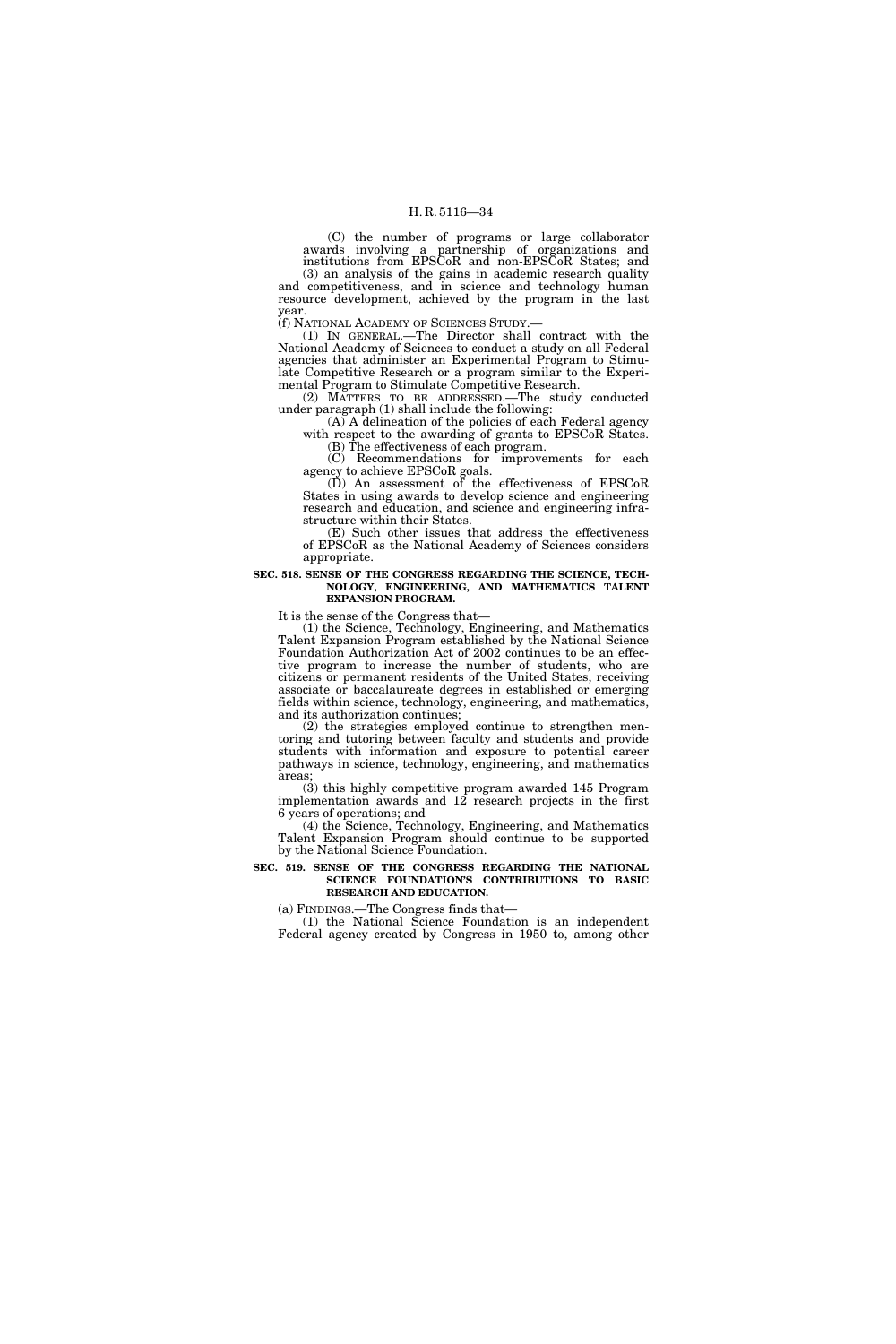things, promote the progress of science, to advance the national health, prosperity, and welfare, and to secure the national defense;

(2) the Foundation is the funding source for approximately 20 percent of all federally supported basic research conducted by America's colleges and universities, and is the major source of Federal backing for mathematics, computer science and other sciences;

(3) the America COMPETES Act of 2007 helped rejuvenate our focus on increasing basic research investment in the physical sciences, strengthening educational opportunities in the science, technology, engineering, and mathematics fields and developing a robust innovation infrastructure; and

(4) reauthorization of the America COMPETES Act should continue a robust investment in basic research and education and preserve the essence of the original Act by increasing the investment focus on science, technology, engineering, and mathematics basic research and education as a national priority.

(b) SENSE OF THE CONGRESS.—It is the sense of the Congress that—

(1) the National Science Foundation is the finest scientific foundation in the world, and is a vital agency that must support basic research needed to advance the United States into the 21st century;

(2) the National Science Foundation should focus Federal research and development resources primarily in the areas of science, technology, engineering, and mathematics basic research and education; and

(3) the National Science Foundation should strive to ensure that federally-supported research is of the finest quality, is ground breaking, and answers questions or solves problems that are of utmost importance to society at large.

#### **SEC. 520. ACADEMIC TECHNOLOGY TRANSFER AND COMMERCIALIZA-TION OF UNIVERSITY RESEARCH.**

(a) IN GENERAL.—Any institution of higher education (as such term is defined in section 101(A) of the Higher Education Act of 1965 (20 U.S.C. 1001(a))) that receives National Science Foundation research support and has received at least \$25,000,000 in total Federal research grants in the most recent fiscal year shall keep, maintain, and report annually to the National Science Foundation the universal record locator for a public website that contains information concerning its general approach to and mechanisms for transfer of technology and the commercialization of research results, including—

(1) contact information for individuals and university offices responsible for technology transfer and commercialization;

(2) information for both university researchers and industry on the institution's technology licensing and commercialization strategies;

(3) success stories, statistics, and examples of how the university supports commercialization of research results;

(4) technologies available for licensing by the university where appropriate; and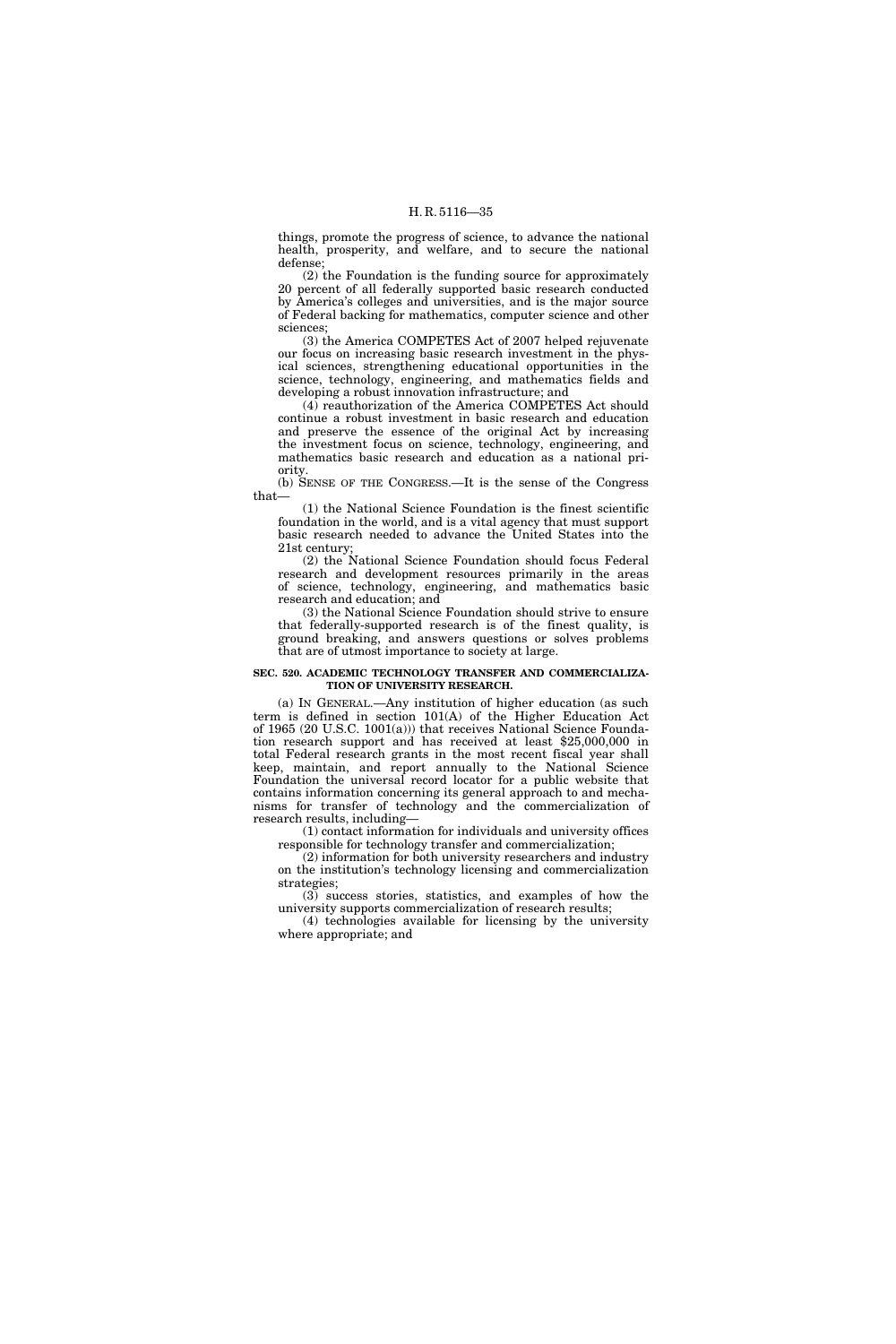(5) any other information deemed by the institution to be helpful to companies with the potential to commercialize university inventions.

(b) NSF WEBSITE.—The National Science Foundation shall create and maintain a website accessible to the public that links to each website mentioned under (a).

(c) TRADE SECRET INFORMATION.—Notwithstanding subsection (a), an institution shall not be required to reveal confidential, trade secret, or proprietary information on its website.

#### **SEC. 521. STUDY TO DEVELOP IMPROVED IMPACT-ON-SOCIETY METRICS.**

(a) IN GENERAL.—Within 180 days after the date of enactment of this Act, the Director of the National Science Foundation shall contract with the National Academy of Sciences to initiate a study to evaluate, develop, or improve metrics for measuring the potential impact-on-society, including—

(1) the potential for commercial applications of research studies funded in whole or in part by grants of financial assistance from the Foundation or other Federal agencies;

(2) the manner in which research conducted at, and individuals graduating from, an institution of higher education contribute to the development of new intellectual property and the success of commercial activities;

(3) the quality of relevant scientific and international publications; and

(4) the ability of such institutions to attract external research funding.

(b) REPORT.—Within 1 year after initiating the study required by subsection (a), the Director shall submit a report to the Senate Committee on Commerce, Science, and Transportation and the House of Representatives Committee on Science and Technology setting forth the Director's findings, conclusions, and recommendations.

#### **SEC. 522. NSF GRANTS IN SUPPORT OF SPONSORED POST-DOCTORAL FELLOWSHIP PROGRAMS.**

The Director of the National Science Foundation may utilize funds appropriated to carry out grants to institutions of higher education (as such term is defined in section 101(a) of the Higher Education Act of 1965 (20 U.S.C. 1001(a))) to provide financial support for post-graduate research in fields with potential commercial applications to match, in whole or in part, any private sector grant of financial assistance to any post-doctoral program in such a field of study.

#### **SEC. 523. COLLABORATION IN PLANNING FOR STEWARDSHIP OF LARGE-SCALE FACILITIES.**

It is the sense of Congress that-

(1) the Foundation should, in its planning for construction and stewardship of large facilities, coordinate and collaborate with other Federal agencies, including the Department of Energy's Office of Science, to ensure that joint investments may be made when practicable;

(2) in particular, the Foundation should ensure that it responds to recommendations by the National Academy of Sciences and working groups convened by the National Science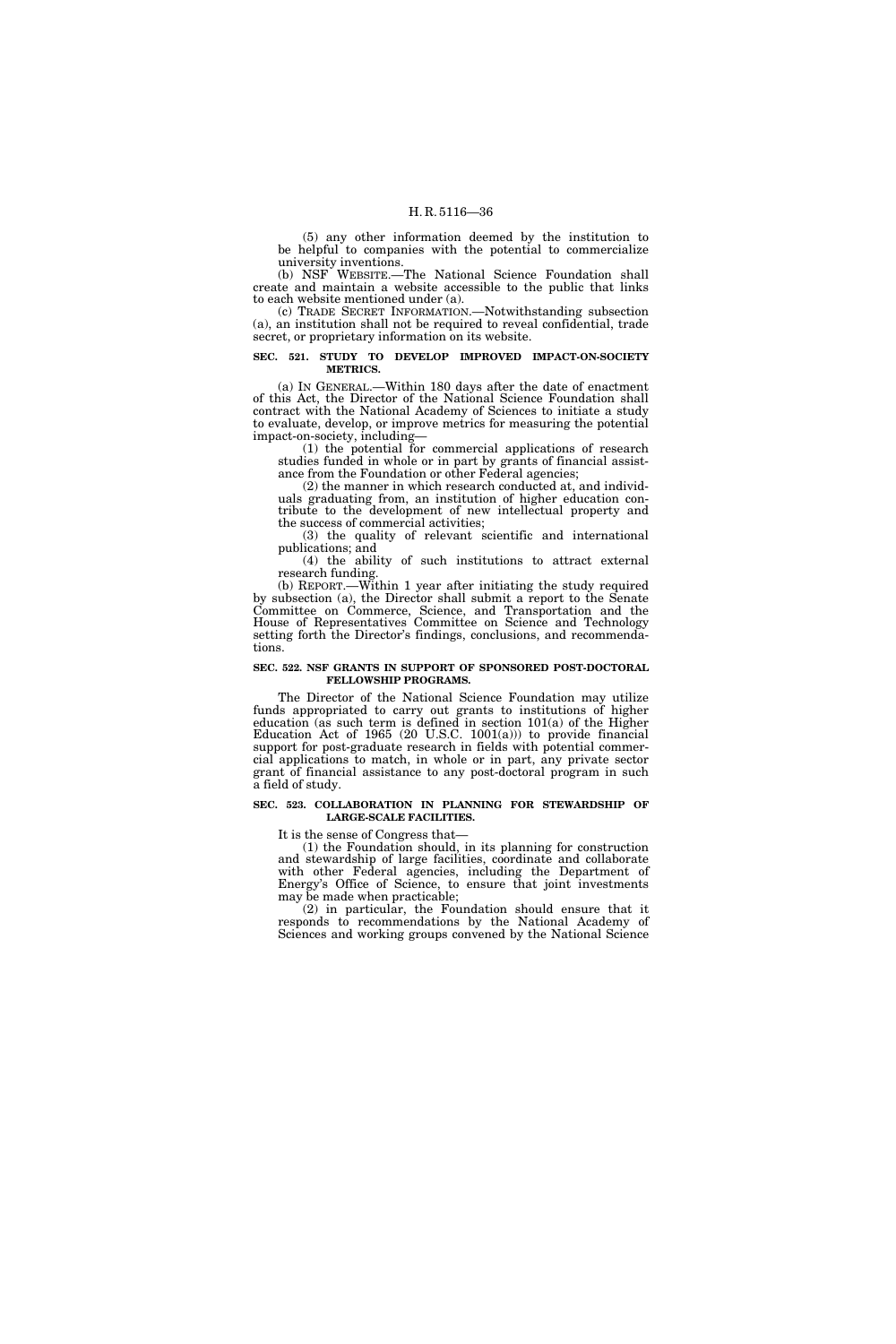and Technology Council regarding such facilities and opportunities for partnership with other agencies in the design and construction of such facilities; and

(3) for facilities in which research in multiple disciplines will be possible, the Director should include multiple units within the Foundation during the planning process.

#### **SEC. 524. CLOUD COMPUTING RESEARCH ENHANCEMENT.**

(a) RESEARCH FOCUS AREA.—The Director may support a national research agenda in key areas affected by the increased use of public and private cloud computing, including—

(1) new approaches, techniques, technologies, and tools for—

(A) optimizing the effectiveness and efficiency of cloud computing environments; and

(B) mitigating security, identity, privacy, reliability, and manageability risks in cloud-based environments, including as they differ from traditional data centers;

(2) new algorithms and technologies to define, assess, and establish large-scale, trustworthy, cloud-based infrastructures; (3) models and advanced technologies to measure, assess,

report, and understand the performance, reliability, energy consumption, and other characteristics of complex cloud environments; and

(4) advanced security technologies to protect sensitive or proprietary information in global-scale cloud environments.<br>(b) ESTABLISHMENT.—

 $(1)$  In GENERAL.—Not later than 60 days after the date of enactment of this Act, the Director shall initiate a review and assessment of cloud computing research opportunities and challenges, including research areas listed in subsection (a), as well as related issues such as—

(A) the management and assurance of data that are the subject of Federal laws and regulations in cloud computing environments, which laws and regulations exist on the date of enactment of this Act;

(B) misappropriation of cloud services, piracy through cloud technologies, and other threats to the integrity of cloud services;

(C) areas of advanced technology needed to enable trusted communications, processing, and storage; and

(D) other areas of focus determined appropriate by the Director.

(2) UNSOLICITED PROPOSALS.—The Director may accept unsolicited proposals that review and assess the issues described in paragraph (1). The proposals may be judged according to existing criteria of the National Science Foundation.

(c) REPORT.—The Director shall provide an annual report for not less than 5 consecutive years to Congress on the outcomes of National Science Foundation investments in cloud computing research, recommendations for research focus and program improvements, or other related recommendations. The reports, including any interim findings or recommendations, shall be made publicly available on the website of the National Science Foundation.

(d) NIST SUPPORT.—The Director of the National Institute of Standards and Technology shall—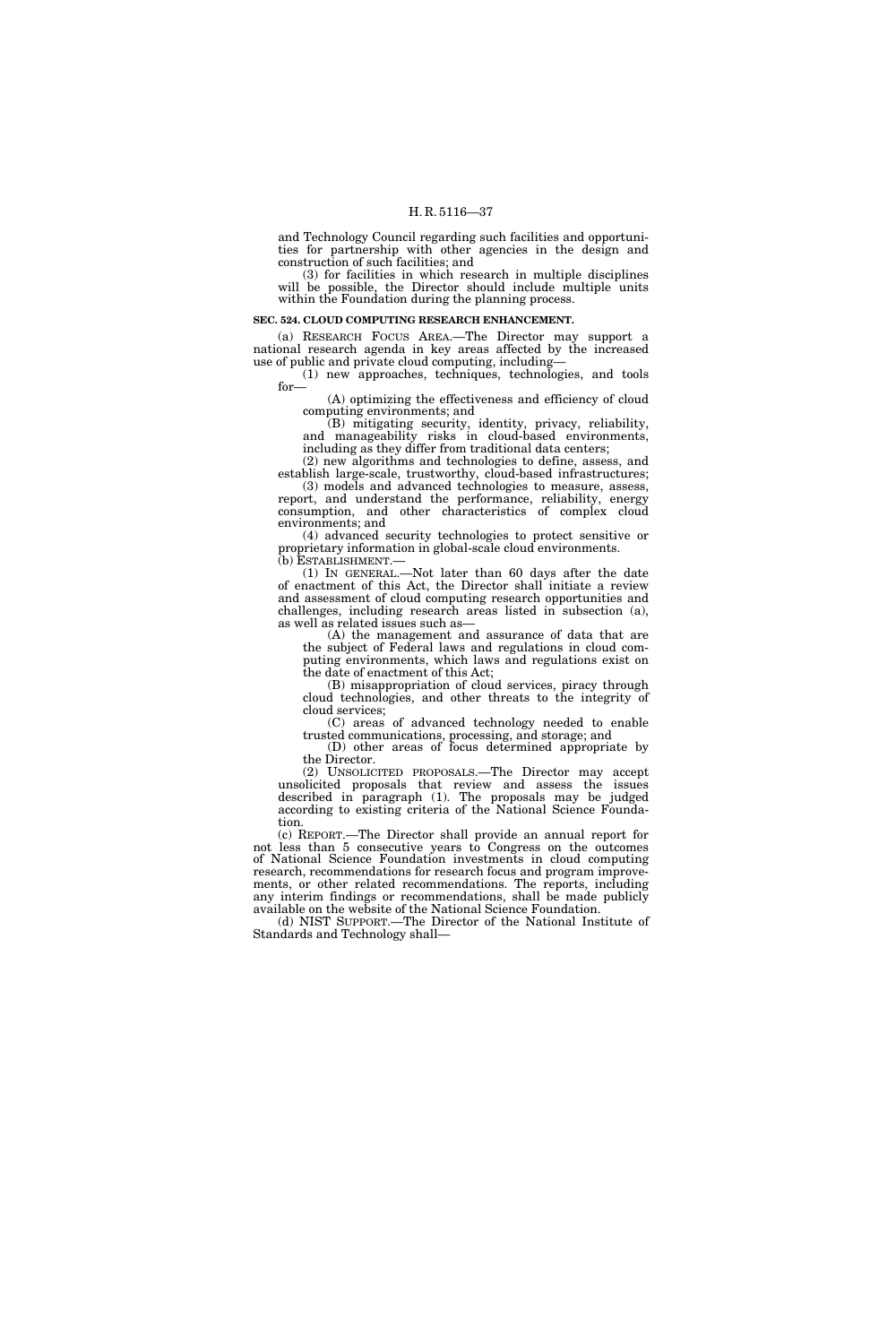(1) collaborate with industry in the development of standards supporting trusted cloud computing infrastructures, metrics, interoperability, and assurance; and

(2) support standards development with the intent of supporting common goals.

#### **SEC. 525. TRIBAL COLLEGES AND UNIVERSITIES PROGRAM.**

(a) IN GENERAL.—The Director shall continue to support a program to award grants on a competitive, merit-reviewed basis to tribal colleges and universities (as defined in section 316 of the Higher Education Act of 1965 (20 U.S.C. 1059c), including institutions described in section 317 of such Act (20 U.S.C. 1059d), to enhance the quality of undergraduate STEM education at such institutions and to increase the retention and graduation rates of Native American students pursuing associate's or baccalaureate degrees in STEM.

(b) PROGRAM COMPONENTS.—Grants awarded under this section shall support—

(1) activities to improve courses and curriculum in STEM; (2) faculty development;

(3) stipends for undergraduate students participating in research; and

(4) other activities consistent with subsection (a), as determined by the Director.

(c) INSTRUMENTATION.—Funding provided under this section may be used for laboratory equipment and materials.

#### **SEC. 526. BROADER IMPACTS REVIEW CRITERION.**

(a) GOALS.—The Foundation shall apply a Broader Impacts Review Criterion to achieve the following goals:

(1) Increased economic competitiveness of the United States. (2) Development of a globally competitive STEM workforce.

(3) Increased participation of women and underrepresented minorities in STEM.

(4) Increased partnerships between academia and industry. (5) Improved pre-K–12 STEM education and teacher development.

(6) Improved undergraduate STEM education.

(7) Increased public scientific literacy.

(8) Increased national security.

(b) POLICY.—Not later than 6 months after the date of enactment of this Act, the Director shall develop and implement a policy for the Broader Impacts Review Criterion that—

(1) provides for educating professional staff at the Foundation, merit review panels, and applicants for Foundation research grants on the policy developed under this subsection;

(2) clarifies that the activities of grant recipients undertaken to satisfy the Broader Impacts Review Criterion shall— (A) to the extent practicable employ proven strategies

and models and draw on existing programs and activities; and

(B) when novel approaches are justified, build on the most current research results;

(3) allows for some portion of funds allocated to broader impacts under a research grant to be used for assessment and evaluation of the broader impacts activity;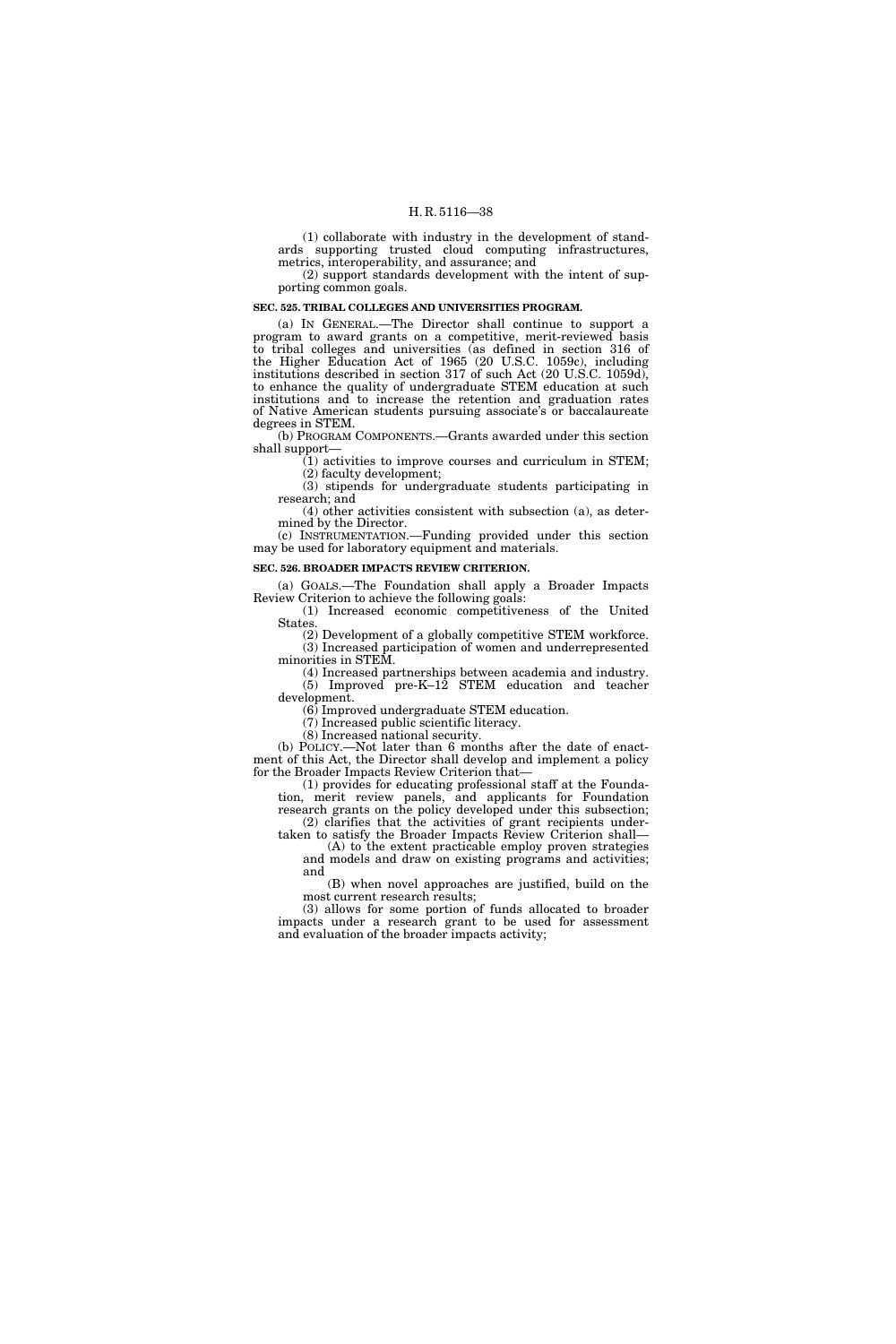(4) encourages institutions of higher education and other nonprofit education or research organizations to develop and provide, either as individual institutions or in partnerships thereof, appropriate training and programs to assist Foundation-funded principal investigators at their institutions in achieving the goals of the Broader Impacts Review Criterion as described in subsection (a); and

(5) requires principal investigators applying for Foundation research grants to provide evidence of institutional support for the portion of the investigator's proposal designed to satisfy the Broader Impacts Review Criterion, including evidence of relevant training, programs, and other institutional resources available to the investigator from either their home institution or organization or another institution or organization with relevant expertise.

#### **SEC. 527. TWENTY-FIRST CENTURY GRADUATE EDUCATION.**

(a) IN GENERAL.—The Director shall award grants, on a competitive, merit-reviewed basis, to institutions of higher education to implement or expand research-based reforms in master's and doctoral level STEM education that emphasize preparation for diverse careers utilizing STEM degrees, including at diverse types of institutions of higher education, in industry, and at government agencies and research laboratories.

(b) USES OF FUNDS.—Activities supported by grants under this section may include—

(1) creation of multidisciplinary or interdisciplinary courses or programs for the purpose of improved student instruction and research in STEM;

(2) expansion of graduate STEM research opportunities to include interdisciplinary research opportunities and research opportunities in industry, at Federal laboratories, and at international research institutions or research sites;

(3) development and implementation of future faculty training programs focused on improved instruction, mentoring, assessment of student learning, and support of undergraduate STEM students;

(4) support and training for graduate students to participate in instructional activities beyond the traditional teaching assistantship, and especially as part of ongoing educational reform efforts, including at pre-K–12 schools, and primarily undergraduate institutions;

(5) creation, improvement, or expansion of innovative graduate programs such as science master's degree programs;

(6) development and implementation of seminars, workshops, and other professional development activities that increase the ability of graduate students to engage in innovation, technology transfer, and entrepreneurship;

(7) development and implementation of seminars, workshops, and other professional development activities that increase the ability of graduate students to effectively communicate their research findings to technical audiences outside of their own discipline and to nontechnical audiences;

(8) expansion of successful STEM reform efforts beyond a single academic unit to other STEM academic units within an institution or to comparable academic units at other institutions; and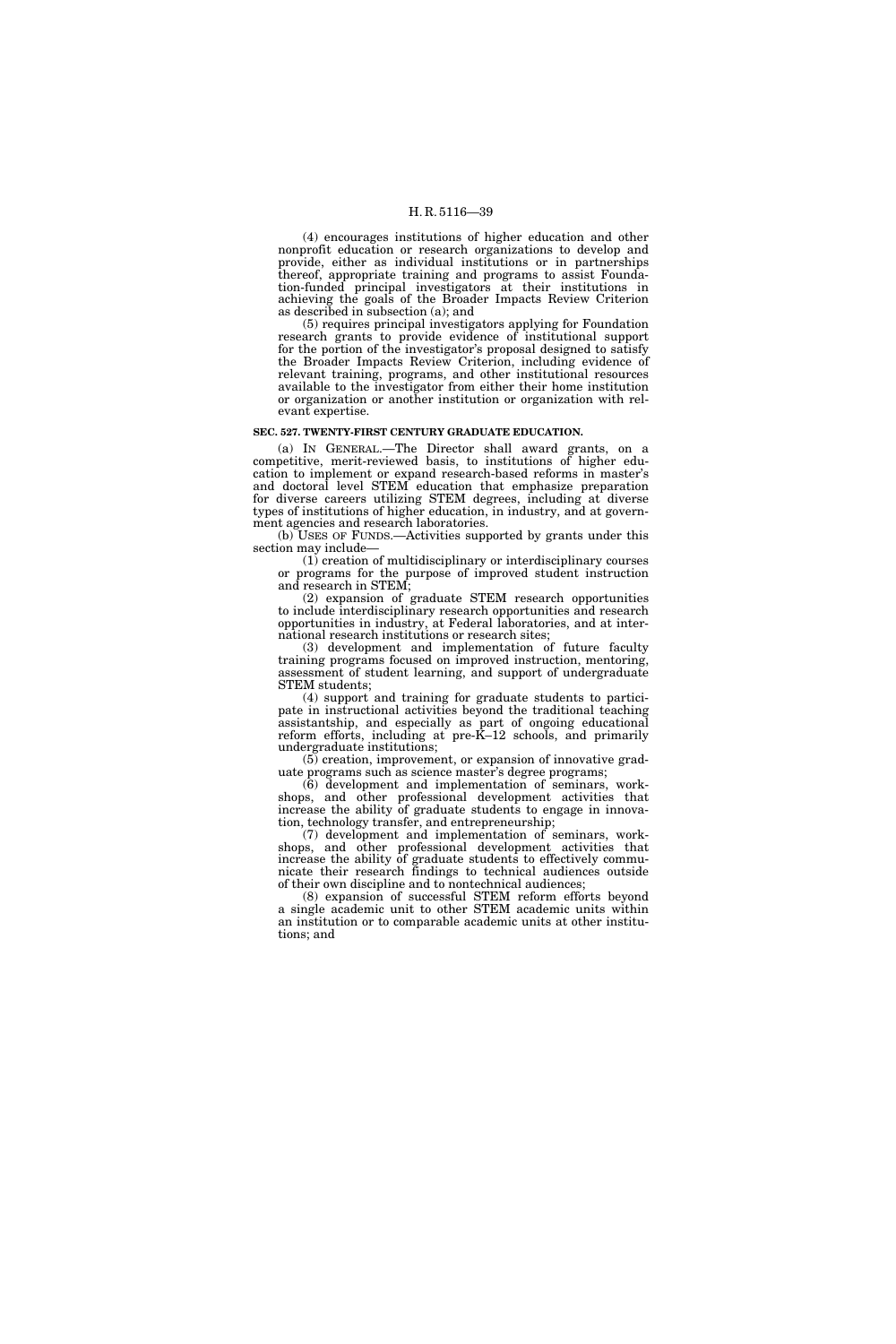(9) research on teaching and learning of STEM at the graduate level related to the proposed reform effort, including assessment and evaluation of the proposed reform activities and research on scalability and sustainability of approaches to reform.

(c) PARTNERSHIP.—An institution of higher education may partner with one or more other nonprofit education or research organizations, including scientific and engineering societies, for the purposes of carrying out the activities authorized under this section.<br>(d) SELECTION PROCESS.—

(1) APPLICATIONS.—An institution of higher education seeking a grant under this section shall submit an application to the Director at such time, in such manner, and containing such information as the Director may require. The application shall include, at a minimum—

(A) a description of the proposed reform effort;

(B) in the case of applications that propose an expansion of a previously implemented reform effort at the applicant's institution or at other institutions, a description of the previously implemented reform effort;

(C) evidence of institutional support for, and commitment to, the proposed reform effort, including long-term commitment to implement successful strategies from the current reform effort beyond the academic unit or units included in the grant proposal or to disseminate successful strategies to other institutions; and

(D) a description of the plans for assessment and evaluation of the grant proposed reform activities. (2) REVIEW OF APPLICATIONS.—In selecting grant recipients

under this section, the Director shall consider at a minimum— (A) the likelihood of success in undertaking the pro-

posed effort at the institution submitting the application, including the extent to which the faculty, staff, and administrators of the institution are committed to making the proposed institutional reform a priority of the participating academic unit or units;

(B) the degree to which the proposed reform will contribute to change in institutional culture and policy such that a greater value is placed on preparing graduate students for diverse careers utilizing STEM degrees;

(C) the likelihood that the institution will sustain or expand the reform beyond the period of the grant; and (D) the degree to which scholarly assessment and evaluation plans are included in the design of the reform effort.

### **SUBTITLE B—STEM-TRAINING GRANT PROGRAM**

#### **SEC. 551. PURPOSE.**

The purpose of this subtitle is to replicate and implement programs at institutions of higher education that provide integrated courses of study in science, technology, engineering, or mathematics, and teacher education, that lead to a baccalaureate degree in science, technology, engineering, or mathematics with concurrent teacher certification.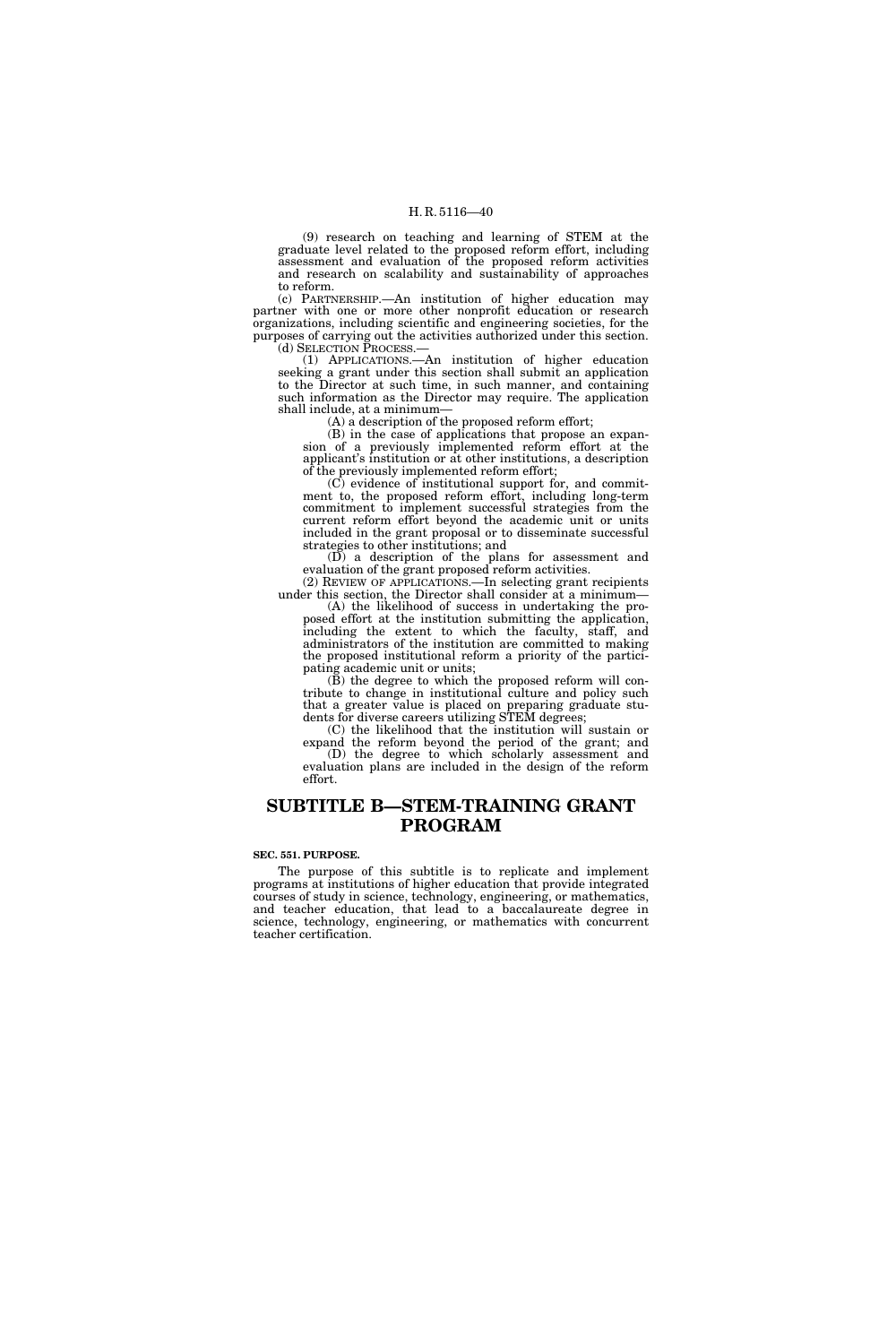**SEC. 552. PROGRAM REQUIREMENTS.** 

The Director shall replicate and implement undergraduate degree programs under this subtitle that-

(1) are designed to recruit and prepare students who pursue a baccalaureate degree in science, technology, engineering, or mathematics to become certified as elementary and secondary teachers;

(2) require the education department (or its equivalent) and the departments or division responsible for preparation of science, technology, engineering, and mathematics majors at an institution of higher education to collaborate in establishing and implementing the program at that institution;

(3) require students participating in the program to enter the program through a field-based course and to continue to complete field-based courses supervised by master teachers throughout the program;

(4) hire sufficient teachers so that the ratio of students to master teachers in the program does not exceed 100 to 1;

(5) include instruction in the use of scientifically-based instructional materials and methods, assessments, pedagogical content knowledge (including the interaction between mathematics and science), the use of instructional technology, and how to incorporate State and local standards into the classroom curriculum;

(6) restrict to students participating in the program those courses that are specifically designed for the needs of teachers of science, technology, engineering, and mathematics; and

(7) require students participating in the program to successfully complete a final evaluation of their teaching proficiency, based on their classroom teaching performance, conducted by multiple trained observers, and a portfolio of their accomplishments.

#### **SEC. 553. GRANT PROGRAM.**

(a) IN GENERAL.—The Director shall establish a grant program to support programs at institutions of higher education to carry out the purpose of this subtitle.

(b) GEOGRAPHICAL CONSIDERATIONS.—In the administration of this subtitle, the Director shall take such steps as may be necessary to ensure that grants are equitably distributed across all regions of the United States, taking into account population density and other geographic and demographic considerations.

(c) AMOUNT OF GRANT.—Subject to the requirements of subsection (d), the Director may award grants annually on a competitive basis to institutions of higher education in the amount of \$2,000,000, per institution of which—

(1) \$1,500,000 shall be used—

(A) to design, implement, and evaluate a program that meets the requirements of section 552;

(B) to employ master teachers at the institution to oversee field experiences;

(C) to provide a stipend to mentor teachers participating in the program; and

(D) to support curriculum development and implementation strategies for science, technology, istrategies for science, technology,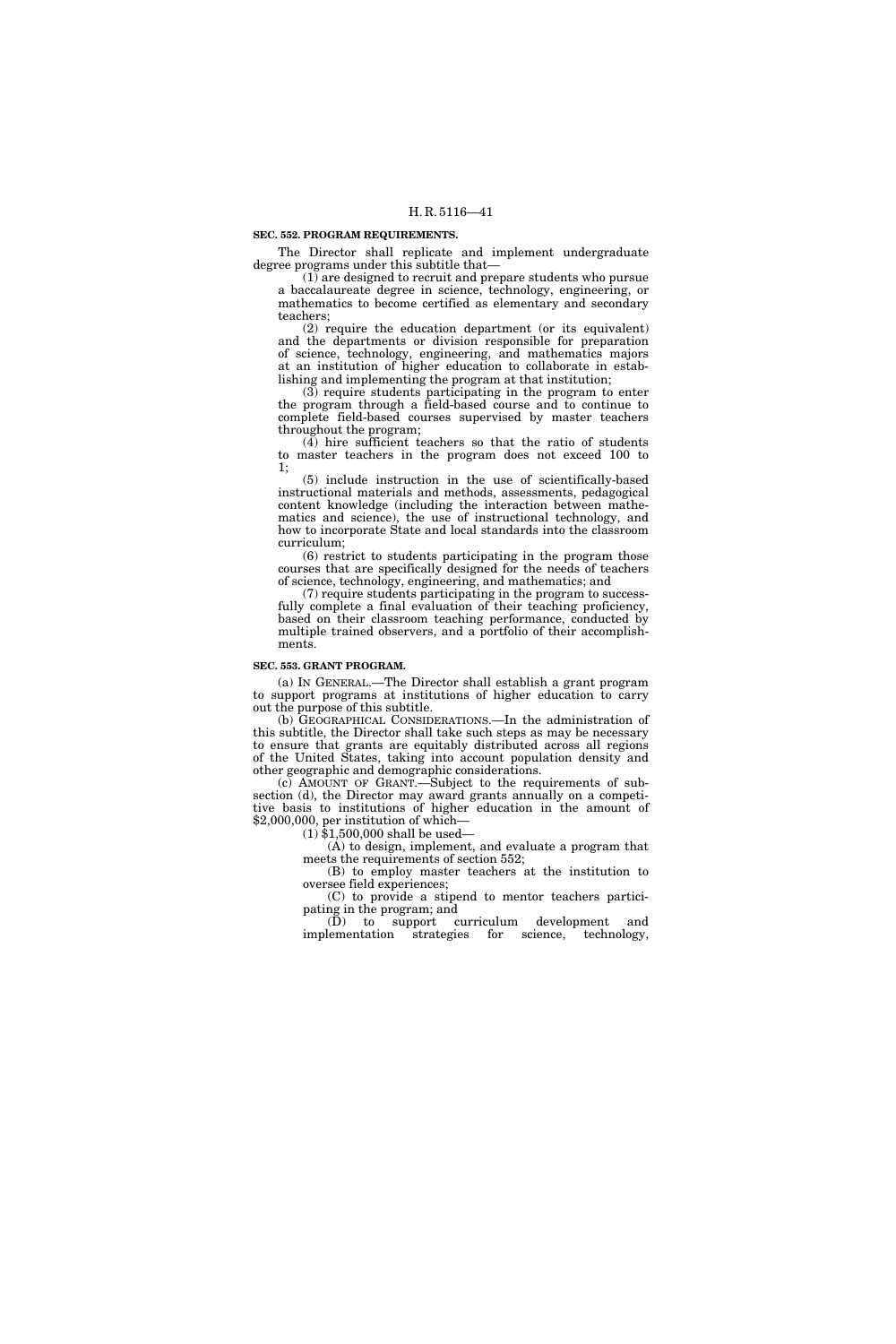engineering, and mathematics content courses taught through the program; and

 $(2)$  up to  $$500,000$  shall be set aside by the grantee for technical support and evaluation services from the institution whose programs will be replicated.

(d) ELIGIBILITY.—To be eligible to apply for a grant under this section, an institution of higher education shall—

(1) include former secondary school science, technology, engineering, or mathematics master teachers as faculty in its science department for this program;

(2) grant terminal degrees in science, technology, engineering, and mathematics; and

(3) have a process to be used in establishing partnerships with local educational agencies for placement of participating students in their field experiences, including a process for identifying mentor teachers working in local schools to supervise classroom field experiences in cooperation with universitybased master teachers;

(4) maintain policies allowing flexible entry to the program throughout the undergraduate coursework;

(5) require that master teachers employed by the institution will supervise field experiences of students in the program; (6) require that the program complies with State certifi-

cation or licensing requirements and the requirements under section 9101(23) of the Elementary and Secondary Education Act of 1965 (20 U.S.C. 7801(23)) for highly qualified teachers; (7) develop during the course of the grant a plan for long-

term support and assessment of its graduates, which shall include— (A) induction support for graduates in their first one

to two years of teaching;

(B) systems to determine the teaching status of graduates and thereby determine retention rates; and

(C) methods to analyze the achievement of students taught by graduates, and methods to analyze classroom practices of graduates; and

 $(8)$  be able upon completion of the grant at the end of 5 years to fund essential program costs, including salaries of master teachers and other necessary personnel, from recurring university budgets.

(e) APPLICATION REQUIREMENTS.—An institution of higher education seeking a grant under the program shall submit an application to the Director in such form, at such time, and containing such information and assurances as the Director may require, including—

(1) a description of the current rate at which individuals majoring in science, technology, engineering, and mathematics become certified as elementary and secondary teachers;

(2) a description for the institution's plan for increasing the numbers of students enrolled in and graduating from the program supported under this subtitle;

(3) a description of the institution's capacity to develop a program in which individuals majoring in science, technology, engineering, and mathematics can become certified as elementary and secondary teachers;

(4) identification of the organizational unit within the department or division of arts and sciences or the science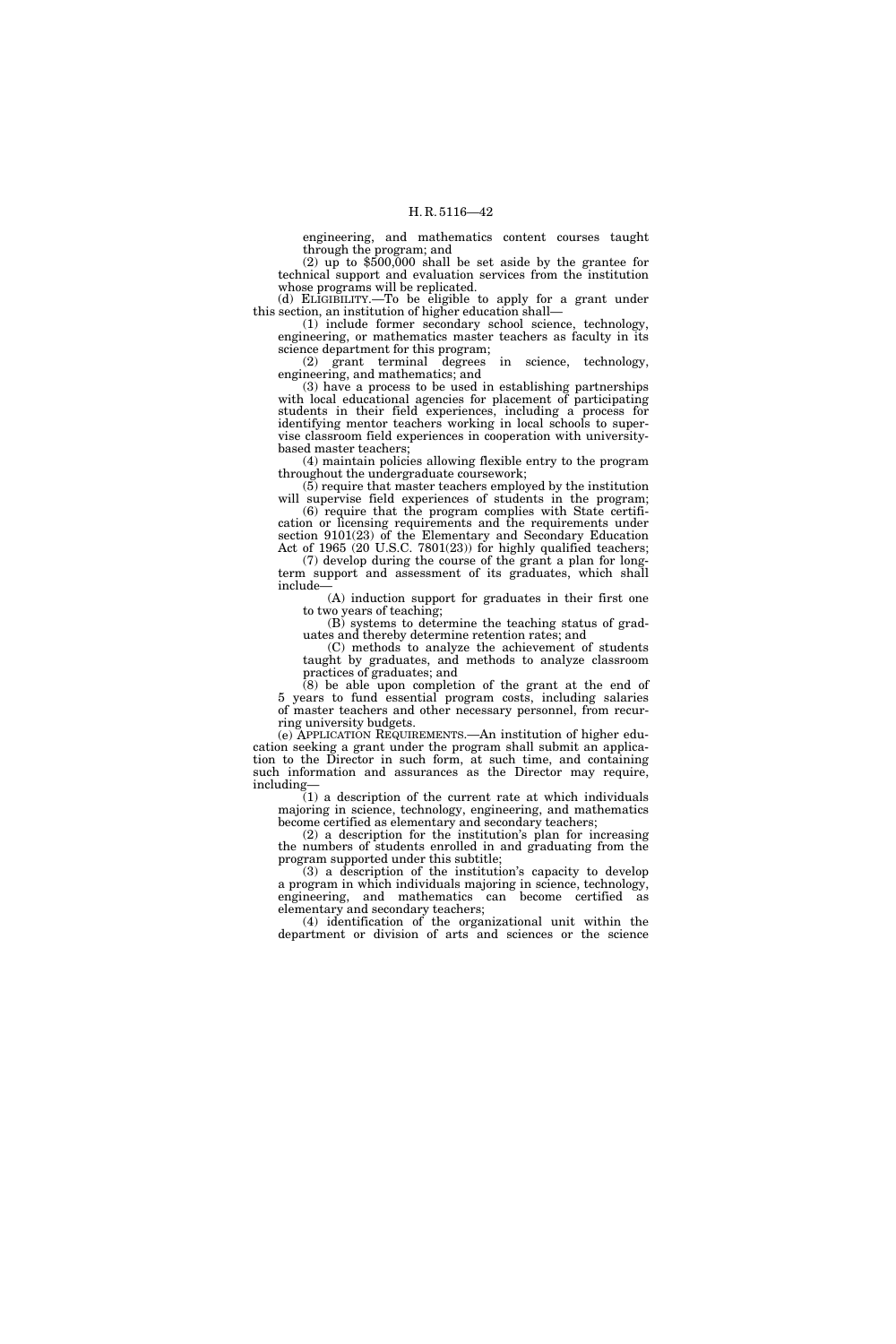department at the institution that will adopt teacher certification for elementary and secondary teachers as its primary mission;

(5) identification of core faculty within the department or division of arts and sciences or the science department at the institution to champion teacher preparation in their departments by teaching courses dedicated to preparing future elementary and secondary school teachers, helping create new degree plans, advising prospective students within their major, and assisting as needed with program administration;

(6) identification of core faculty in the education department or its equivalent at the institution to champion teacher preparation by creating and teaching courses specific to the preparation of science, technology, engineering, and mathematics and working closely with colleagues in the department or division of arts and sciences or the science department; and

(7) a description of involving practical, field-based experience in teaching and degree plans enabling students to graduate in 4 years with a major in science, technology, engineering, or mathematics and elementary or secondary school teacher certification.

(f) MATCHING REQUIREMENT.—An institution of higher education may not receive a grant under this section unless it provides, from non-federal sources, to carry out the activities supported by the grant, an amount that is not less than—

(1) 35 percent of the amount of the grant for the first fiscal year of the grant;

(2) 55 percent of the amount of the grant for the second and third fiscal years of the grant; and

(3) 75 percent of the amount of the grant for the fourth and fifth fiscal years of the grant.

(g) GUIDANCE.—Within 90 days after the date of enactment of this Act, the Director shall initiate a proceeding to promulgate guidance for the administration of the grant program established under subsection (a).

#### **SEC. 554. GRANT OVERSIGHT AND ADMINISTRATION.**

(a) IN GENERAL.—The Director may execute a contract for program oversight and fiscal management with an organization at an institution of higher education, a non-profit organization, or other entity that demonstrates capacity for and experience in—

(1) replicating 1 or more similar programs at regional or national levels;

(2) providing programmatic and technical implementation assistance for the program;

(3) performing data collection and analysis to ensure proper implementation and continuous program improvement; and

(4) providing accountability for results by measuring and monitoring achievement of programmatic milestones.<br>(b) OVERSIGHT RESPONSIBILITIES.—

(1) MANDATORY DUTIES.—If the Director executes a contract under subsection (a) with an organization for program oversight and fiscal management, the organization shall—

(A) ensure that a grant recipient faithfully replicates and implements the program or programs for which the grant is awarded;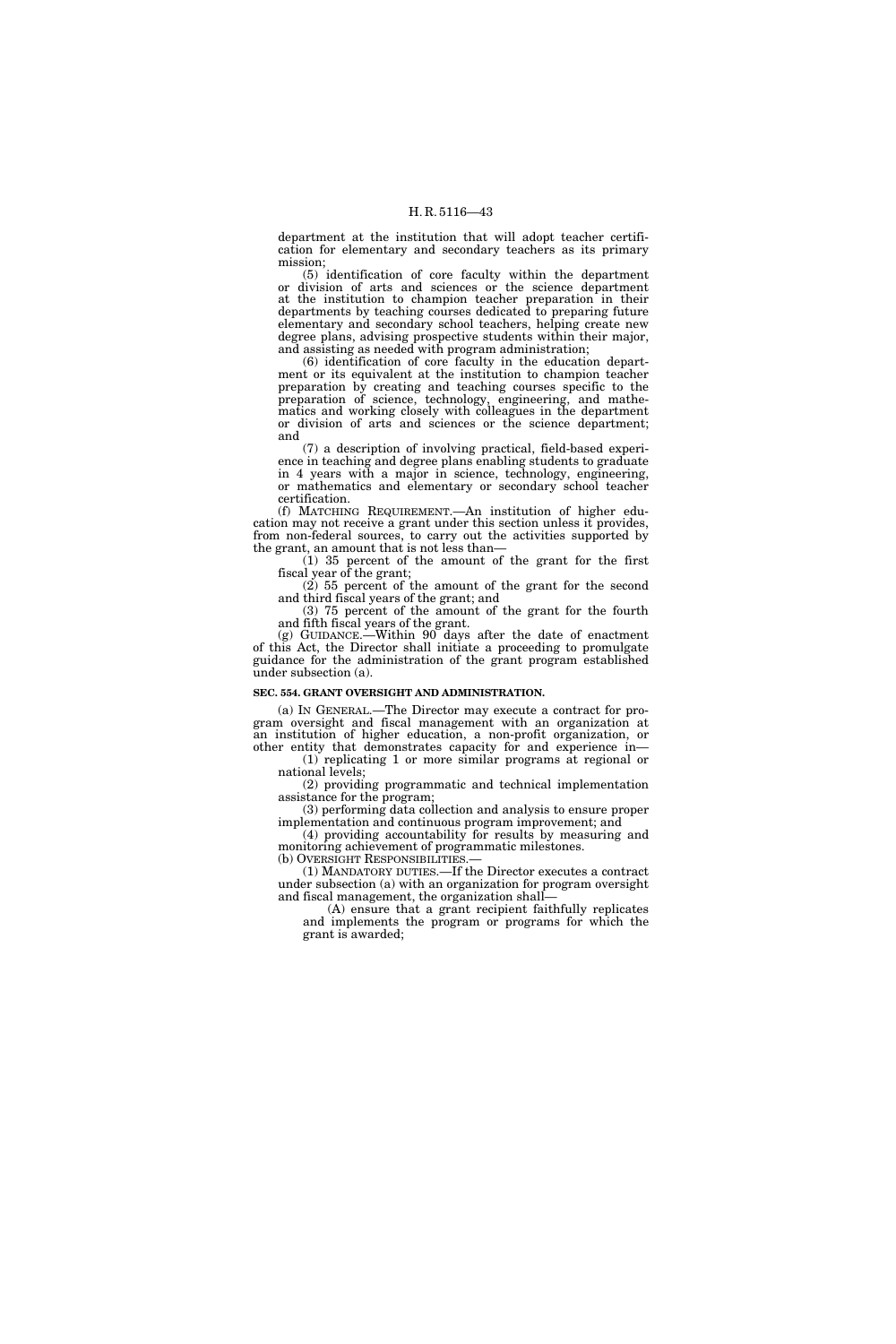(B) ensure that grant funds are used for the purposes authorized and that a grant recipient has a system in place to track and account for all Federal grant funds provided;

(C) provide technical assistance to grant recipients; (D) collect and analyze data and report to the Director annually on the effects of the program on—

(i) the progress of participating students in achieving teaching competence and teaching certification;

(ii) the participation of students in the program by major, compared with local and State needs on secondary teachers by discipline; and

(iii) the participation of students in the program by demographic subgroup;

(E) collect and analyze data and report to the Director annually on the effects of the program on the academic achievement of elementary and secondary school students taught by graduates of programs funded by grants under this subtitle; and

(F) submit an annual report to the Director demonstrating compliance with the requirements of subparagraphs (A) through (E).

(2) DISCRETIONARY DUTIES.—At the request of the Director, the organization under contract under subsection (a) may assist the Director in evaluating grant applications.

(c) REPORTS TO CONGRESS.—The Director shall submit a copy of the annual report required by subsection  $(b)(1)(F)$  to the Senate Committee on Commerce, Science, and Transportation, the Senate Committee on Health, Education, Labor, and Pensions, the House of Representatives Committee on Science and Technology, and the House of Representatives Committee on Education and Labor.

**SEC. 555. DEFINITIONS.** 

In this subtitle:

(1) FIELD-BASED COURSE.—The term ''field-based course'' means a course of instruction offered by an institution of higher education that includes a requirement that students teach a minimum of 3 lessons or sequences of lessons to elementary or secondary students.

(2) INSTITUTION OF HIGHER EDUCATION.—The term ''institution of higher education'' has the meaning given that term by section 101 of the Higher Education Act of 1965 (20 U.S.C. 1001).

(3) MASTER TEACHER.—The term ''master teacher'' means an individual—

(A) who has been awarded a master's or doctoral degree by an institution of higher education;

(B) whose graduate coursework included courses in mathematics, science, computer science, or engineering;

(C) who has at least 3 years teaching experience in K–12 settings; and

(D) whose teaching has been recognized for exceptional accomplishments in educating students, or is demonstrated to have resulted in improved student achievement.

(4) MENTOR TEACHER.—The term ''mentor teacher'' means an elementary or secondary school classroom teacher who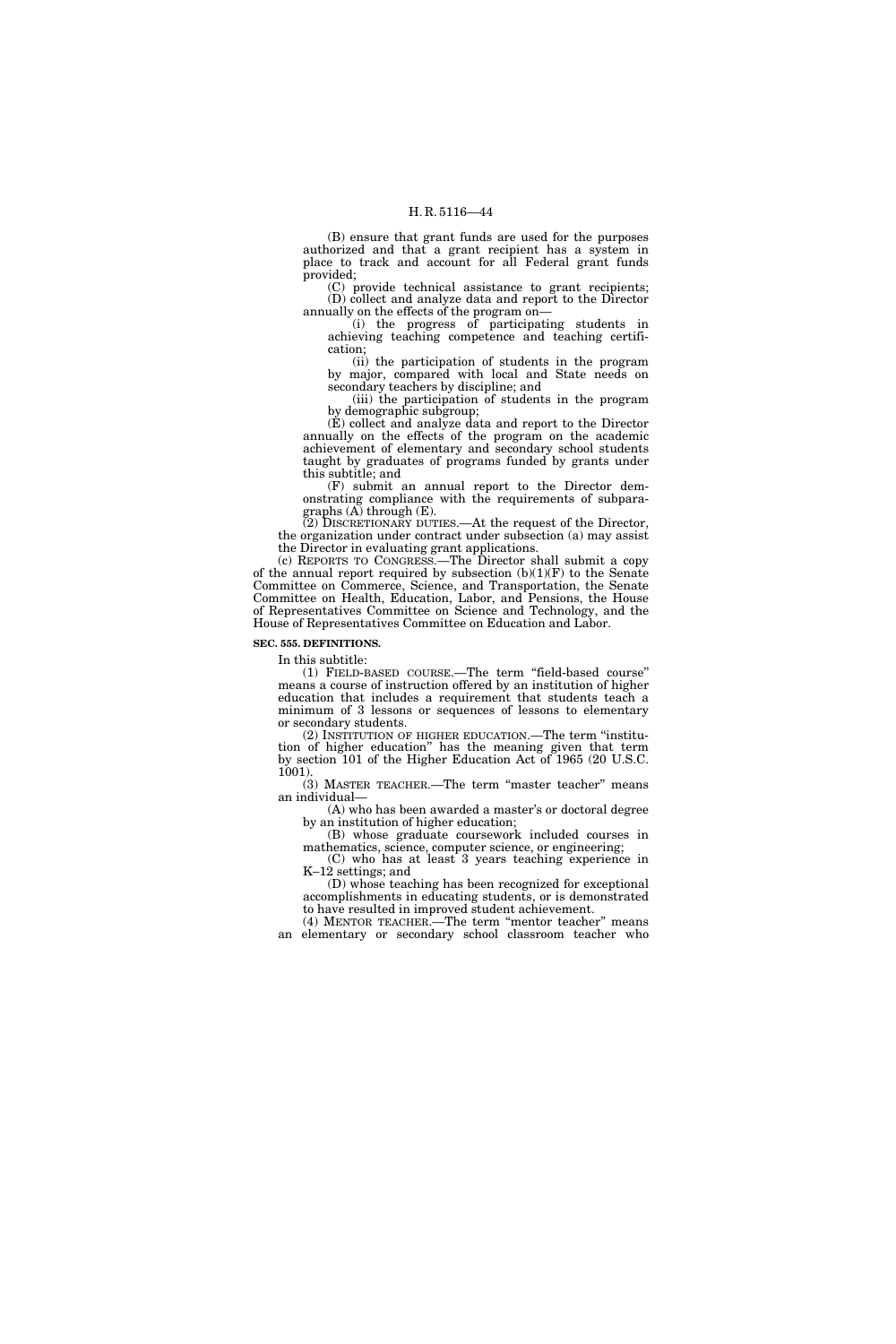assists with the training of students participating in a fieldbased course.

(5) DIRECTOR.—The term ''Director'' means the Director of the National Science Foundation.

#### **SEC. 556. AUTHORIZATION OF APPROPRIATIONS.**

There are authorized to be appropriated to the Director to carry out this subtitle \$10,000,000 for each of fiscal years 2011 through 2013.

### **TITLE VI—INNOVATION**

#### **SEC. 601. OFFICE OF INNOVATION AND ENTREPRENEURSHIP.**

The Stevenson-Wydler Technology Innovation Act of 1980 (15 U.S.C. 3701 et seq.), as amended by section 106 of this Act, is amended by adding at the end the following:

#### **''SEC. 25. OFFICE OF INNOVATION AND ENTREPRENEURSHIP.**

''(a) IN GENERAL.—The Secretary shall establish an Office of Innovation and Entrepreneurship to foster innovation and the commercialization of new technologies, products, processes, and services with the goal of promoting productivity and economic growth in the United States.

''(b) DUTIES.—The Office of Innovation and Entrepreneurship shall be responsible for—

 $(1)$  developing policies to accelerate innovation and advance the commercialization of research and development, including federally funded research and development;

''(2) identifying existing barriers to innovation and commercialization, including access to capital and other resources, and ways to overcome those barriers, particularly in States participating in the Experimental Program to Stimulate Competitive Research;

''(3) providing access to relevant data, research, and technical assistance on innovation and commercialization;

'(4) strengthening collaboration on and coordination of policies relating to innovation and commercialization, including those focused on the needs of small businesses and rural communities, within the Department of Commerce, between the Department of Commerce and other Federal agencies, and between the Department of Commerce and appropriate State government agencies and institutions, as appropriate; and

''(5) any other duties as determined by the Secretary.

''(c) ADVISORY COMMITTEE.—The Secretary shall establish an Advisory Council on Innovation and Entrepreneurship to provide advice to the Secretary on carrying out subsection (b).''.

#### **SEC. 602. FEDERAL LOAN GUARANTEES FOR INNOVATIVE TECH-NOLOGIES IN MANUFACTURING.**

The Stevenson-Wydler Technology Innovation Act of 1980 (15 U.S.C. 3701 et seq.), as amended by section 601, is further amended by adding at the end the following:

#### **''SEC. 26. FEDERAL LOAN GUARANTEES FOR INNOVATIVE TECH-NOLOGIES IN MANUFACTURING.**

''(a) ESTABLISHMENT.—The Secretary shall establish a program to provide loan guarantees for obligations to small- or medium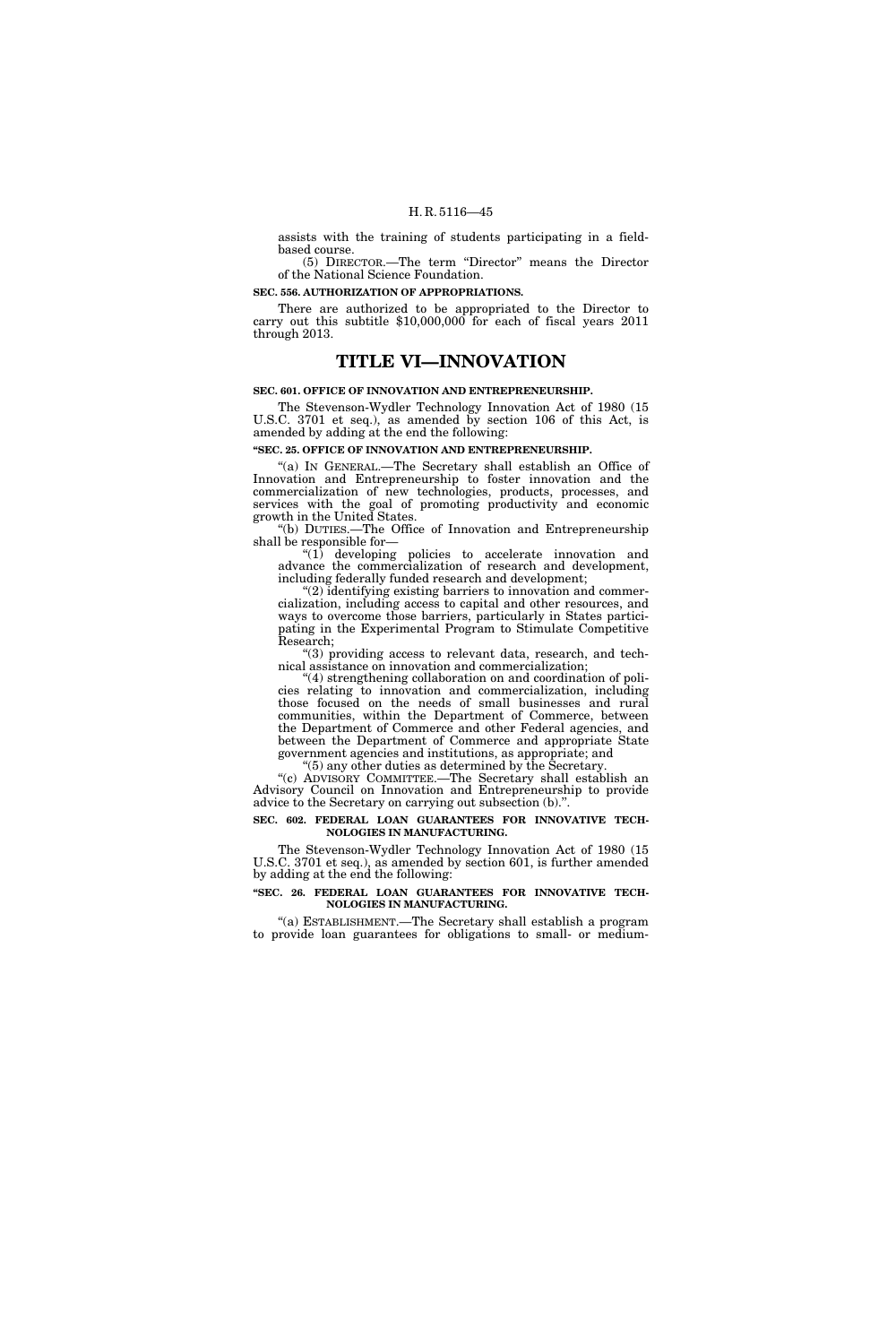sized manufacturers for the use or production of innovative technologies.

''(b) ELIGIBLE PROJECTS.—A loan guarantee may be made under the program only for a project that re-equips, expands, or establishes a manufacturing facility in the United States—

"(1) to use an innovative technology or an innovative process in manufacturing;

"(2) to manufacture an innovative technology product or an integral component of such a product; or

 $\degree$ (3) to commercialize an innovative product, process, or idea that was developed by research funded in whole or in part by a grant from the Federal government.

 $e^{i}(c)$  ELIGIBLE BORROWER.—A loan guarantee may be made under the program only for a borrower who is a small- or mediumsized manufacturer, as determined by the Secretary under the criteria established pursuant to subsection (l).

''(d) LIMITATION ON AMOUNT.—A loan guarantee shall not exceed an amount equal to 80 percent of the obligation, as estimated at the time at which the loan guarantee is issued.

''(e) LIMITATIONS ON LOAN GUARANTEE.—No loan guarantee shall be made unless the Secretary determines that—

" $(1)$  there is a reasonable prospect of repayment of the principal and interest on the obligation by the borrower;

 $(2)$  the amount of the obligation (when combined with amounts available to the borrower from other sources) is sufficient to carry out the project;

 $(3)$  the obligation is not subordinate to other financing;  $(4)$  the obligation bears interest at a rate that does not exceed a level that the Secretary determines appropriate, taking into account the prevailing rate of interest in the private sector for similar loans and risks; and

 $(5)$  the term of an obligation requires full repayment over a period not to exceed the lesser of—

''(A) 30 years; or

''(B) 90 percent of the projected useful life, as determined by the Secretary, of the physical asset to be financed by the obligation.<br>"(f) DEFAULTS.—

"(1) PAYMENT BY SECRETARY.—

''(A) IN GENERAL.—If a borrower defaults (as defined in regulations promulgated by the Secretary and specified in the loan guarantee) on the obligation, the holder of the loan guarantee shall have the right to demand payment of the unpaid amount from the Secretary.

''(B) PAYMENT REQUIRED.—Within such period as may be specified in the loan guarantee or related agreements, the Secretary shall pay to the holder of the loan guarantee the unpaid interest on and unpaid principal of the obligation as to which the borrower has defaulted, unless the Secretary finds that there was no default by the borrower in the payment of interest or principal or that the default has been remedied.

''(C) FORBEARANCE.—Nothing in this subsection precludes any forbearance by the holder of the obligation for the benefit of the borrower which may be agreed upon by the parties to the obligation and approved by the Secretary.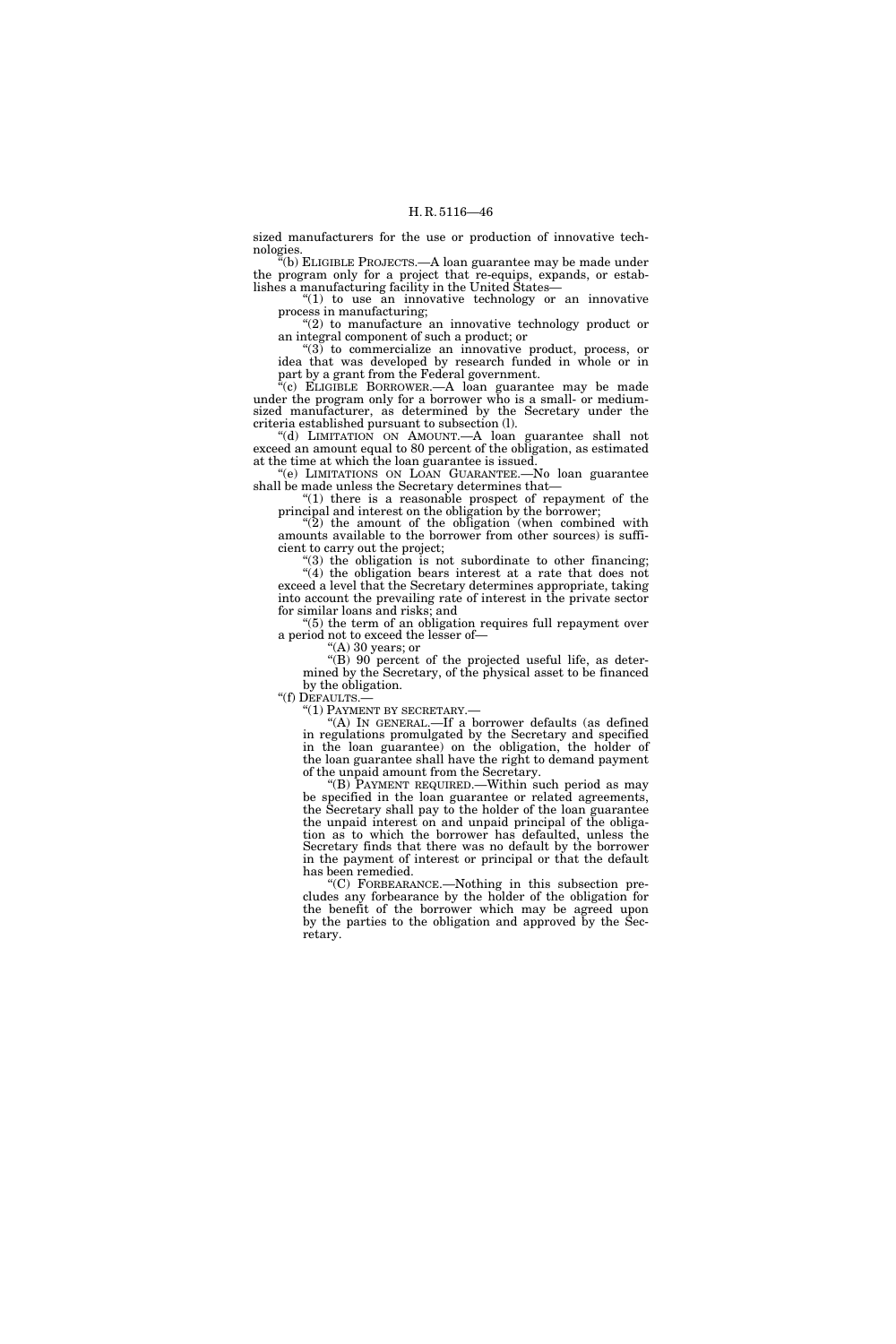''(2) SUBROGATION.—

"(A) IN GENERAL.—If the Secretary makes a payment under paragraph (1), the Secretary shall be subrogated to the rights, as specified in the loan guarantee, of the recipient of the payment or related agreements including, if appropriate, the authority (notwithstanding any other provision of law)—

"(i) to complete, maintain, operate, lease, or otherwise dispose of any property acquired pursuant to such loan guarantee or related agreement; or

"(ii) to permit the borrower, pursuant to an agreement with the Secretary, to continue to pursue the purposes of the project if the Secretary determines that such an agreement is in the public interest.

''(B) SUPERIORITY OF RIGHTS.—The rights of the Secretary, with respect to any property acquired pursuant to a loan guarantee or related agreements, shall be superior to the rights of any other person with respect to the property.

" $(3)$  NOTIFICATION.—If the borrower defaults on an obligation, the Secretary shall notify the Attorney General of the default.

"(g) TERMS AND CONDITIONS.—A loan guarantee under this section shall include such detailed terms and conditions as the Secretary determines appropriate—

''(1) to protect the interests of the United States in the case of default; and

''(2) to have available all the patents and technology necessary for any person selected, including the Secretary, to complete and operate the project.

''(h) CONSULTATION.—In establishing the terms and conditions of a loan guarantee under this section, the Secretary shall consult with the Secretary of the Treasury. " $(i)$  FEES. $-$ 

''(1) IN GENERAL.—The Secretary shall charge and collect fees for loan guarantees in amounts the Secretary determines are sufficient to cover applicable administrative expenses.

"(2) AVAILABILITY. Fees collected under this subsection shall—

"(A) be deposited by the Secretary into the Treasury of the United States; and

''(B) remain available until expended, subject to such other conditions as are contained in annual appropriations Acts.

"(3) LIMITATION.—In charging and collecting fees under paragraph (1), the Secretary shall take into consideration the amount of the obligation. ''(j) RECORDS.—

"(1) In GENERAL.—With respect to a loan guarantee under this section, the borrower, the lender, and any other appropriate party shall keep such records and other pertinent documents as the Secretary shall prescribe by regulation, including such records as the Secretary may require to facilitate an effective audit.

"(2) ACCESS.—The Secretary and the Comptroller General of the United States, or their duly authorized representatives,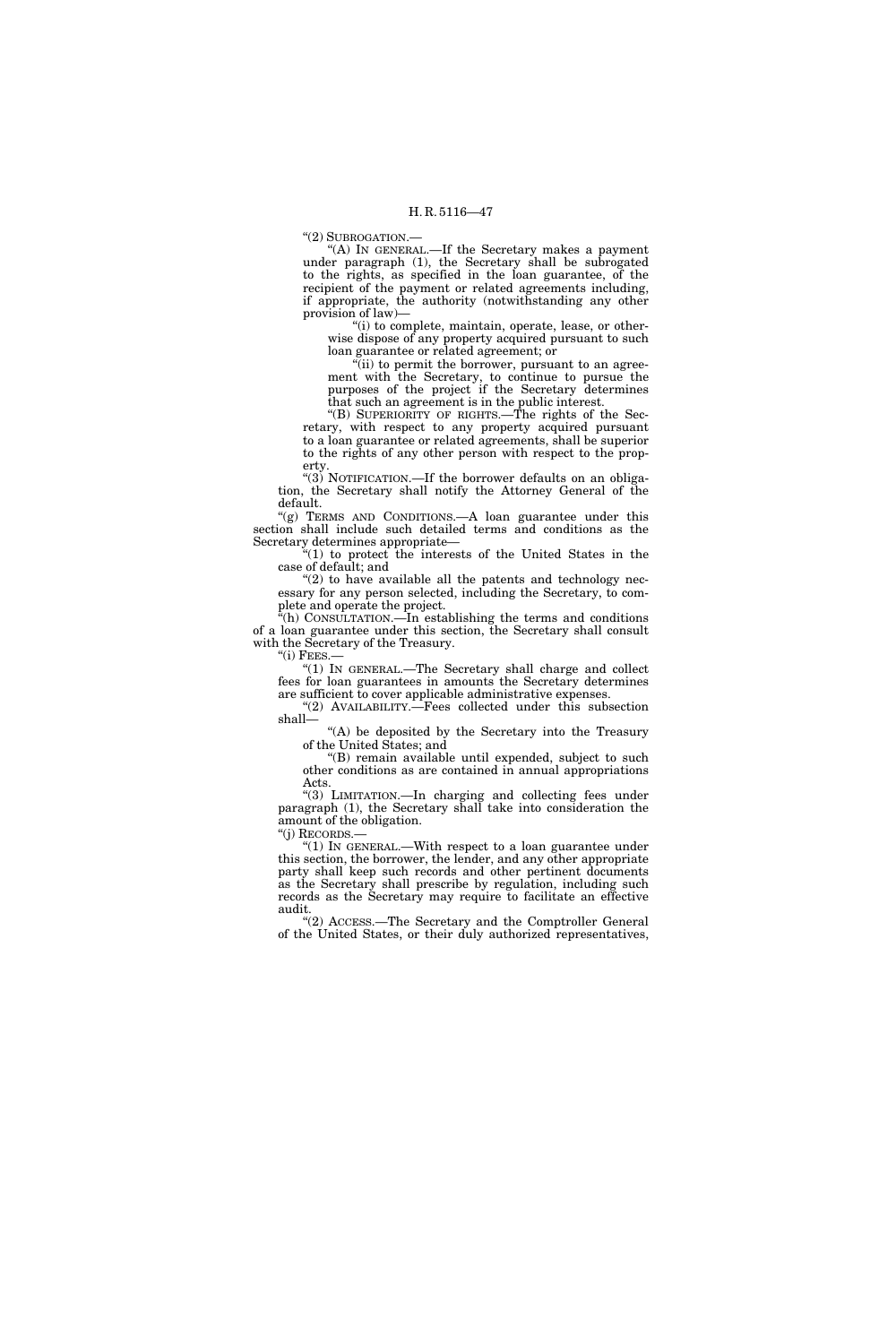shall have access to records and other pertinent documents for the purpose of conducting an audit.

"(k) FULL FAITH AND CREDIT.—The full faith and credit of the United States is pledged to the payment of all loan guarantees issued under this section with respect to principal and interest. ''(l) REGULATIONS.—The Secretary shall issue final regulations

before making any loan guarantees under the program. The regulations shall include—  $(1)$  criteria that the Secretary shall use to determine eligi-

bility for loan guarantees under this section, including—

"(A) whether a borrower is a small- or medium-sized manufacturer; and

''(B) whether a borrower demonstrates that a market exists for the innovative technology product, or the integral component of such a product, to be manufactured, as evidenced by written statements of interest from potential purchasers;

 $(2)$  criteria that the Secretary shall use to determine the amount of any fees charged under subsection (i), including criteria related to the amount of the obligation;

''(3) policies and procedures for selecting and monitoring lenders and loan performance; and

''(4) any other policies, procedures, or information necessary to implement this section.

''(m) AUDIT.— ''(1) ANNUAL INDEPENDENT AUDITS.—The Secretary shall

enter into an arrangement with an independent auditor for annual evaluations of the program under this section.

''(2) COMPTROLLER GENERAL REVIEW.—The Comptroller General of the United States shall conduct a biennial review of the Secretary's execution of the program under this section.

''(3) REPORT.—The results of the independent audit under paragraph (1) and the Comptroller General's review under paragraph (2) shall be provided directly to the Committee on Science and Technology of the House of Representatives and the Committee on Commerce, Science, and Transportation of the Senate.

''(n) REPORT TO CONGRESS.—Concurrent with the submission to Congress of the President's annual budget request in each year after the date of enactment of the America COMPETES Reauthorization Act of 2010, the Secretary shall transmit to the Committee on Science and Technology of the House of Representatives and the Committee on Commerce, Science, and Transportation of the Senate a report containing a summary of all activities carried out under this section.

''(o) COORDINATION AND NONDUPLICATION.—To the maximum extent practicable, the Secretary shall ensure that the activities carried out under this section are coordinated with, and do not duplicate the efforts of, other loan guarantee programs within the Federal Government.

''(p) MEP CENTERS.—The Secretary may use centers established under section 25 of the National Institute of Standards and Technology Act (15 U.S.C. 278k) to provide information about the program established under this section and to conduct outreach to potential borrowers, as appropriate.

"(q) MINIMIZING RISK.—The Secretary shall promulgate regulations and policies to carry out this section in accordance with Office of Management and Budget Circular No. A–129, entitled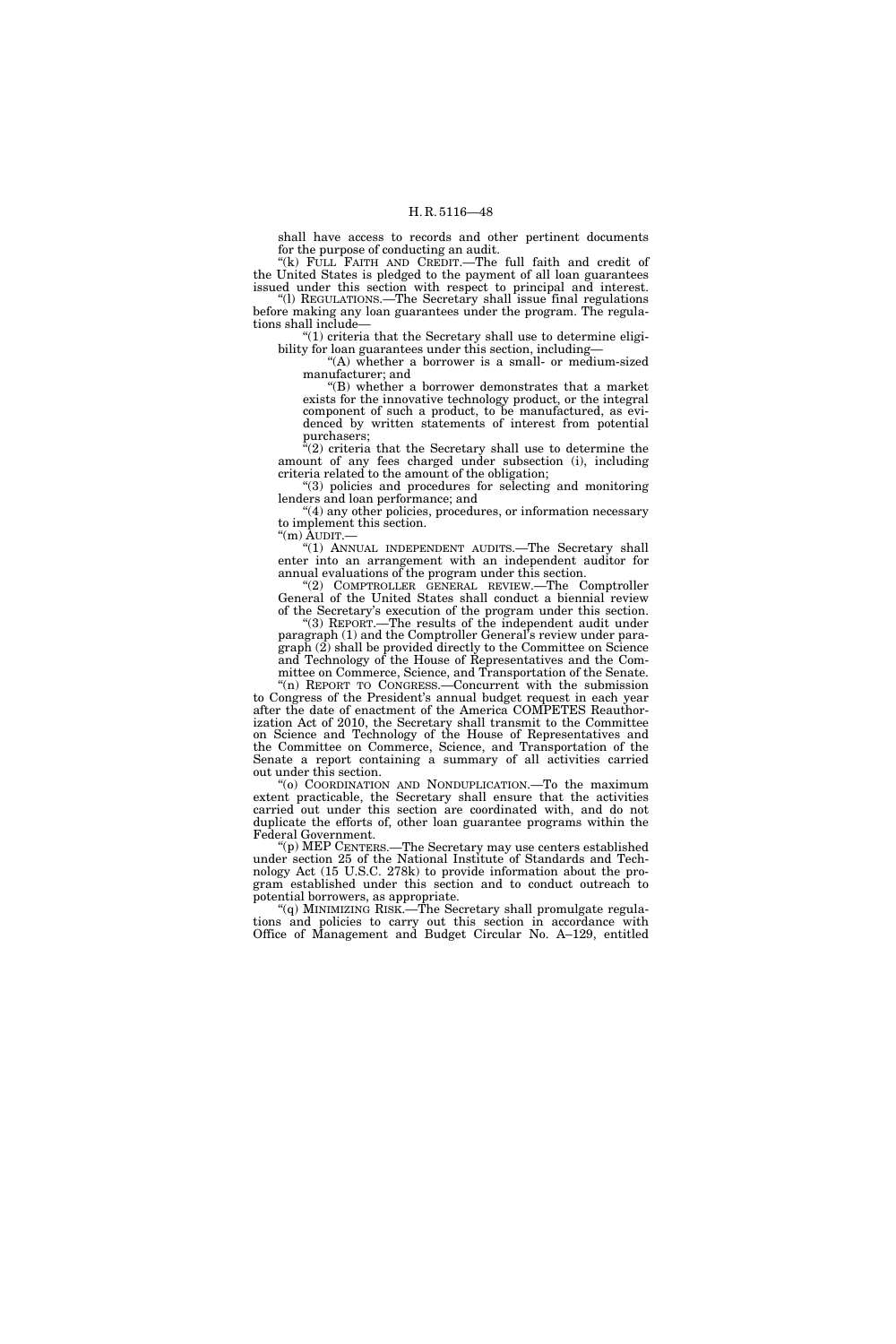'Policies for Federal Credit Programs and Non-Tax Receivables', as in effect on the date of enactment of the America COMPETES Reauthorization Act of 2010.

''(r) SENSE OF CONGRESS.—It is the sense of Congress that no loan guarantee shall be made under this section unless the borrower agrees to use a federally-approved electronic employment eligibility verification system to verify the employment eligibility of—

 $''(1)$  all persons hired during the contract term by the borrower to perform employment duties within the United States; and

"(2) all persons assigned by the borrower to perform work within the United States on the project.

''(s) DEFINITIONS.—In this section:

"(1)  $\text{CoST.}$ —The term 'cost' has the meaning given such term under section 502 of the Federal Credit Reform Act of 1990 (2 U.S.C. 661a).

"(2) INNOVATIVE PROCESS.—The term 'innovative process' means a process that is significantly improved as compared to the process in general use in the commercial marketplace in the United States at the time the loan guarantee is issued.

"(3) INNOVATIVE TECHNOLOGY.—The term 'innovative technology' means a technology that is significantly improved as compared to the technology in general use in the commercial marketplace in the United States at the time the loan guarantee is issued.

"(4) LOAN GUARANTEE.—The term 'loan guarantee' has the meaning given such term in section 502 of the Federal Credit Reform Act of 1990 (2 U.S.C. 661a). The term includes a loan guarantee commitment (as defined in section 502 of such Act (2 U.S.C. 661a)).

''(5) OBLIGATION.—The term 'obligation' means the loan or other debt obligation that is guaranteed under this section. "(6) PROGRAM.—The term 'program' means the loan guar-

antee program established in subsection (a). ''(t) AUTHORIZATION OF APPROPRIATIONS.—There are authorized

to be appropriated \$20,000,000 for each of fiscal years 2011 through 2013 to provide the cost of loan guarantees under this section.''. **SEC. 603. REGIONAL INNOVATION PROGRAM.** 

The Stevenson-Wydler Technology Innovation Act of 1980 (15 U.S.C. 3701 et seq.), as amended by section 602, is further amended by adding at the end thereof the following:

#### **''SEC. 27. REGIONAL INNOVATION PROGRAM.**

''(a) ESTABLISHMENT.—The Secretary shall establish a regional innovation program to encourage and support the development of regional innovation strategies, including regional innovation clusters and science and research parks.

'(b) CLUSTER GRANTS.—

" $(1)$  In GENERAL.—As part of the program established under subsection (a), the Secretary may award grants on a competitive basis to eligible recipients for activities relating to the formation and development of regional innovation clusters.

'(2) PERMISSIBLE ACTIVITIES.—Grants awarded under this subsection may be used for activities determined appropriate by the Secretary, including the following:

''(A) Feasibility studies.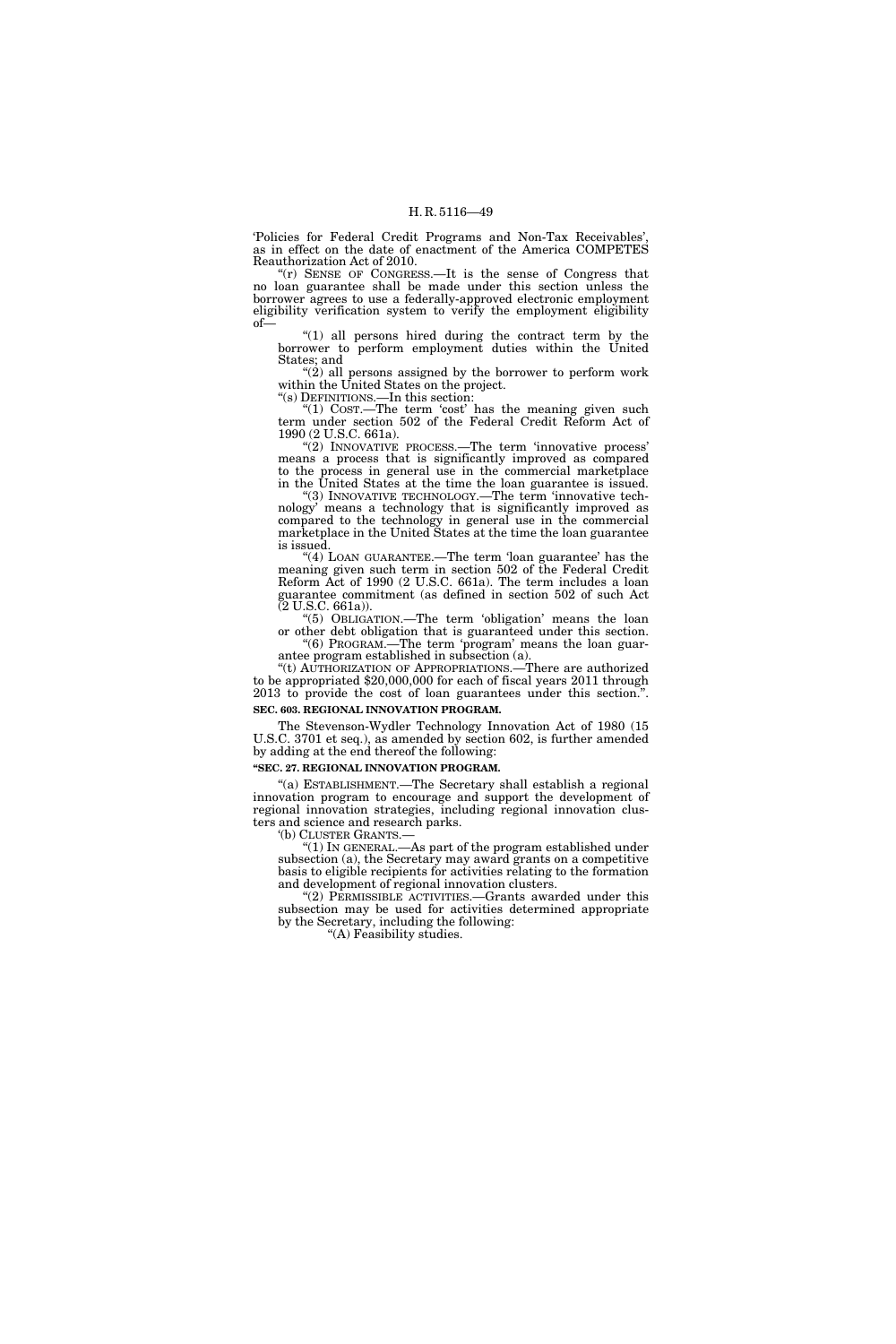''(B) Planning activities.

''(C) Technical assistance.

''(D) Developing or strengthening communication and collaboration between and among participants of a regional innovation cluster.

''(E) Attracting additional participants to a regional innovation cluster.

''(F) Facilitating market development of products and services developed by a regional innovation cluster, including through demonstration, deployment, technology transfer, and commercialization activities.

''(G) Developing relationships between a regional innovation cluster and entities or clusters in other regions. ''(H) Interacting with the public and State and local governments to meet the goals of the cluster.

 $(3)$  ELIGIBLE RECIPIENT DEFINED.—In this subsection, the term 'eligible recipient' means—

 $(A)$  a State;

"(B) an Indian tribe;

 $C'$ (C) a city or other political subdivision of a State; ''(D) an entity that—

''(i) is a nonprofit organization, an institution of higher education, a public-private partnership, a science or research park, a Federal laboratory, or an economic development organization or similar entity; and

"(ii) has an application that is supported by a State or a political subdivision of a State; or

''(E) a consortium of any of the entities described in subparagraphs  $(A)$  through  $(D)$ .

''(4) APPLICATION.— ''(A) IN GENERAL.—An eligible recipient shall submit an application to the Secretary at such time, in such manner, and containing such information and assurances as the Secretary may require.

''(B) COMPONENTS.—The application shall include, at a minimum, a description of the regional innovation cluster supported by the proposed activity, including a description of—

"(i) whether the regional innovation cluster is supported by the private sector, State and local governments, and other relevant stakeholders;

''(ii) how the existing participants in the regional innovation cluster will encourage and solicit participation by all types of entities that might benefit from participation, including newly formed entities and those rival existing participants;

"(iii) the extent to which the regional innovation cluster is likely to stimulate innovation and have a positive impact on regional economic growth and development;

"(iv) whether the participants in the regional innovation cluster have access to, or contribute to, a well-trained workforce;

" $(v)$  whether the participants in the regional innovation cluster are capable of attracting additional funds from non-Federal sources; and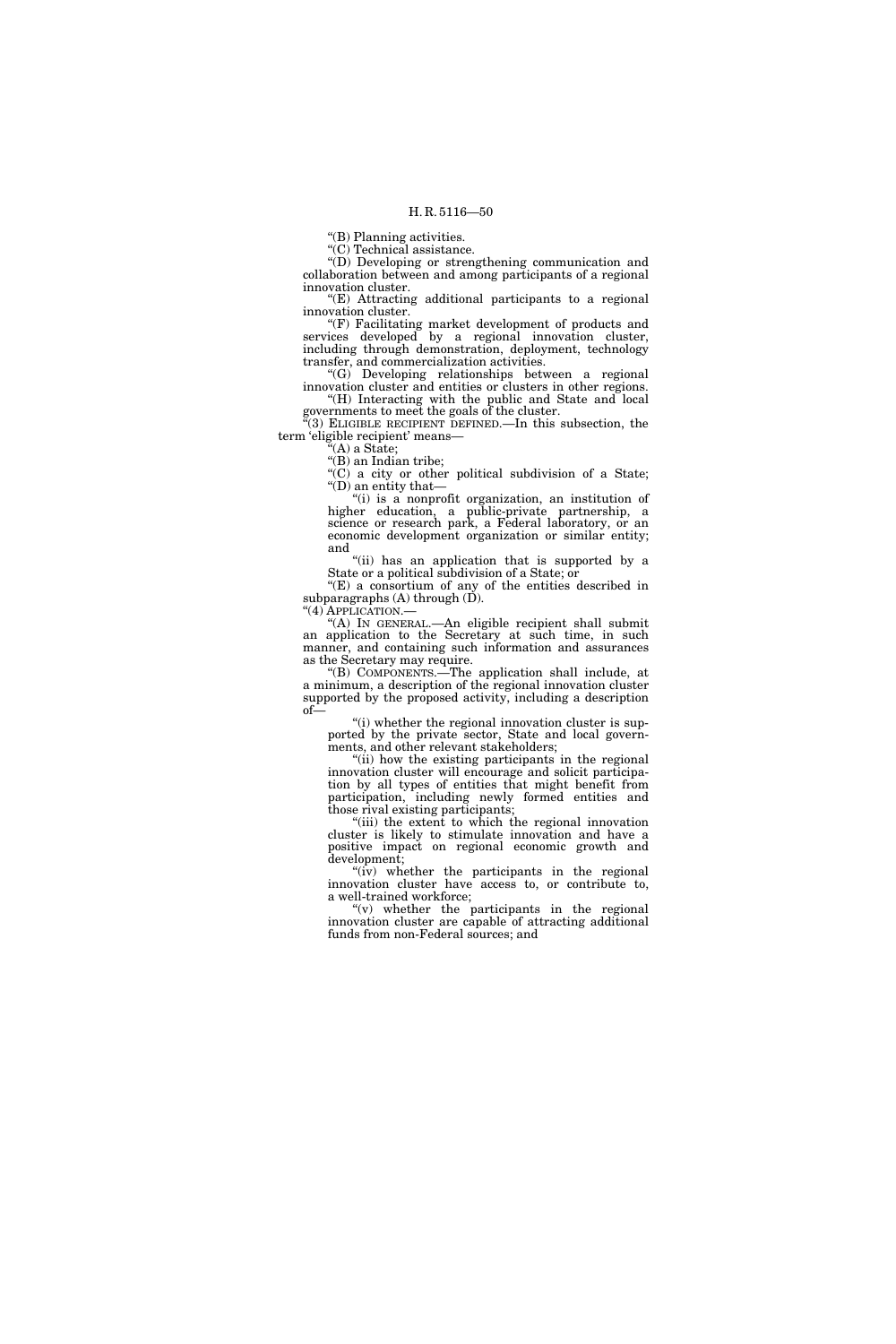"(vi) the likelihood that the participants in the regional innovation cluster will be able to sustain activities once grant funds under this subsection have been expended.

''(C) SPECIAL CONSIDERATION.—The Secretary shall give special consideration to applications from regions that contain communities negatively impacted by trade.

"(5) SPECIAL CONSIDERATION.—The Secretary shall give special consideration to an eligible recipient who agrees to collaborate with local workforce investment area boards.

''(6) COST SHARE.—The Secretary may not provide more than 50 percent of the total cost of any activity funded under this subsection.

''(7) USE AND APPLICATION OF RESEARCH AND INFORMATION PROGRAM.—To the maximum extent practicable, the Secretary shall ensure that activities funded under this subsection use and apply any relevant research, best practices, and metrics developed under the program established in subsection (c). "(c) SCIENCE AND RESEARCH PARK DEVELOPMENT GRANTS.-

''(1) IN GENERAL.—As part of the program established under subsection (a), the Secretary may award grants for the development of feasibility studies and plans for the construction of new science parks or the renovation or expansion of existing science parks.

" $(2)$  LIMITATION ON AMOUNT OF GRANTS.—The amount of a grant awarded under this subsection may not exceed \$750,000.

 $\cdot$ "(3) AWARD.-

''(A) COMPETITION REQUIRED.—The Secretary shall award grants under this subsection pursuant to a full and open competition.

''(B) GEOGRAPHIC DISPERSION.—In conducting a competitive process, the Secretary shall consider the need to avoid undue geographic concentration among any one category of States based on their predominant rural or urban character as indicated by population density.

''(C) SELECTION CRITERIA.—The Secretary shall publish the criteria to be utilized in any competition for the selection of recipients of grants under this subsection, which shall include requirements relating to the—

"(i) effect the science park will have on regional economic growth and development;

"(ii) number of jobs to be created at the science park and the surrounding regional community each year during its first 3 years;

''(iii) funding to be required to construct, renovate expand the science park during its first 3 years; "(iv) amount and type of financing and access to

capital available to the applicant; ''(v) types of businesses and research entities expected in the science park and surrounding regional community;

"(vi) letters of intent by businesses and research entities to locate in the science park;

"(vii) capability to attract a well trained workforce to the science park;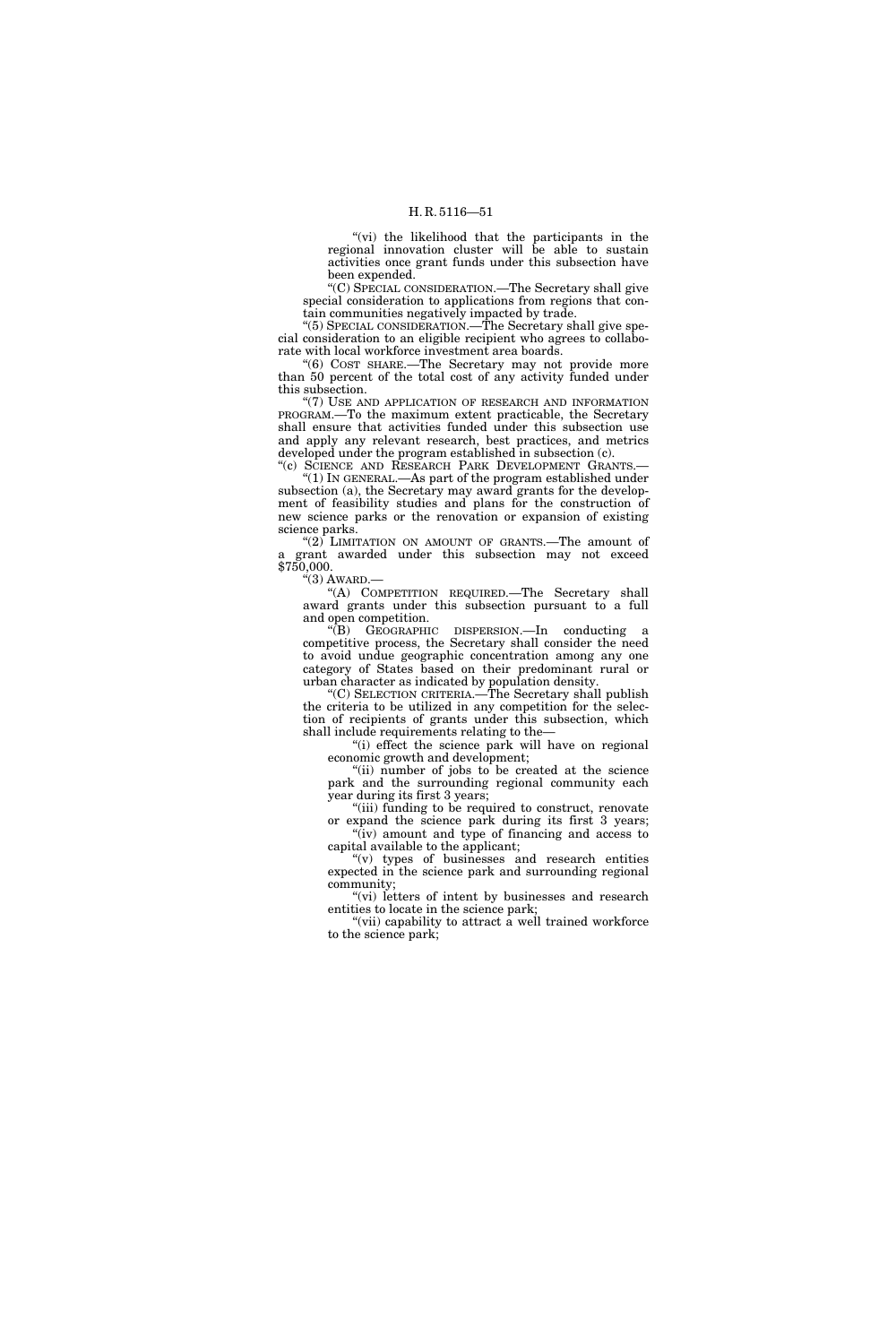"(viii) the management of the science park during its first 5 years;

"(ix) expected financial risks in the construction and operation of the science park and the risk mitigation strategy;

"(x) physical infrastructure available to the science park, including roads, utilities, and telecommunications;

"(xi) utilization of energy-efficient building technology including nationally recognized green building design practices, renewable energy, cogeneration, and other methods that increase energy efficiency and conservation;

"(xii) consideration to the transformation of military bases affected by the base realignment and closure process or the redevelopment of existing buildings, structures, or brownfield sites that are abandoned, idled, or underused into single or multiple building facilities for science and technology companies and institutions;

"(xiii) ability to collaborate with other science parks throughout the world;

"(xiv) consideration of sustainable development practices and the quality of life at the science park; and

"(xv) other such criteria as the Secretary shall prescribe.

''(4) ALLOCATION CONSTRAINTS.—The Secretary may not allocate less than one-third of the total grant funding allocated under this section for any fiscal year to grants under subsection (b) or this subsection without written notification to the Senate Committee on Commerce, Science, and Transportation and the House of Representatives Committees on Science and Technology and on Energy and Commerce.

''(d) LOAN GUARANTEES FOR SCIENCE PARK INFRASTRUCTURE.— ''(1) IN GENERAL.—Subject to paragraph (2), the Secretary

may guarantee up to 80 percent of the loan amount for projects for the construction or expansion, including renovation and modernization, of science park infrastructure.

"(2) LIMITATIONS ON GUARANTEE AMOUNTS.—The maximum amount of loan principal guaranteed under this subsection may not exceed—

''(A) \$50,000,000 with respect to any single project; and

''(B) \$300,000,000 with respect to all projects.

''(3) SELECTION OF GUARANTEE RECIPIENTS.—The Secretary shall select recipients of loan guarantees under this subsection based upon the ability of the recipient to collateralize the loan amount through bonds, equity, property, and such other things of values as the Secretary shall deem necessary. Recipients of grants under subsection (c) are not eligible for a loan guarantee during the period of the grant. To the extent that the Secretary determines it to be feasible, the Secretary may select recipients of guarantee assistance in accord with a competitive process that takes into account the factors set out in subsection  $(c)(3)(C)$  of this section.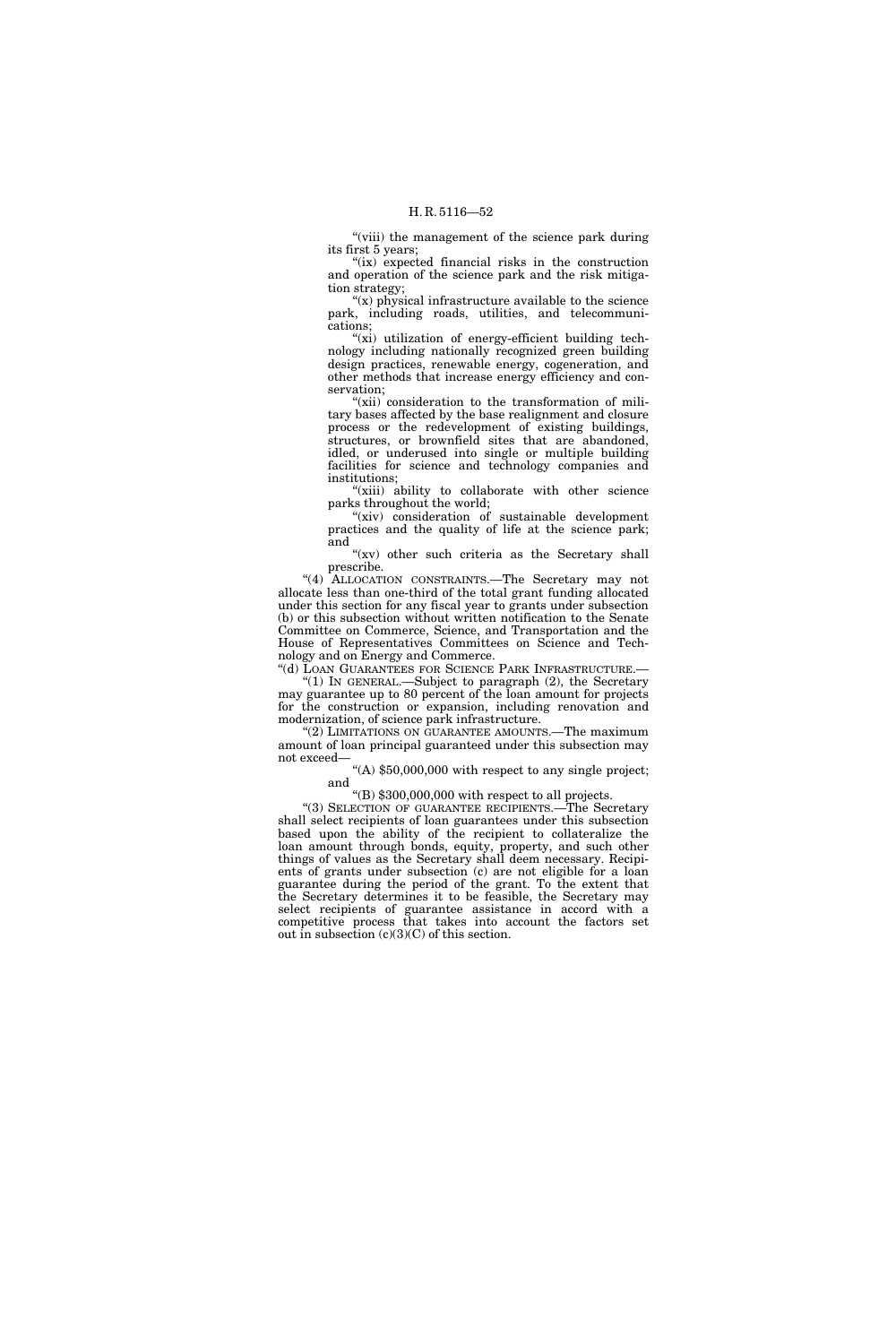"(4) TERMS AND CONDITIONS FOR LOAN GUARANTEES.-The loans guaranteed under this subsection shall be subject to such terms and conditions as the Secretary may prescribe, except that—

 $<sup>4</sup>(A)$  the final maturity of such loans made or guaran-</sup> teed may not exceed the lesser of—

 $(i)$  30 years; or

"(ii) 90 percent of the useful life of any physical asset to be financed by the loan;

''(B) a loan guaranteed under this subsection may not be subordinated to another debt contracted by the borrower or to any other claims against the borrowers in the case of default;

''(C) a loan may not be guaranteed under this subsection unless the Secretary determines that the lender is responsible and that provision is made for servicing the loan on reasonable terms and in a manner that adequately protects the financial interest of the United States;

''(D) a loan may not be guaranteed under this subsection if—

''(i) the income from the loan is excluded from gross income for purposes of chapter 1 of the Internal Revenue Code of 1986; or

''(ii) the guarantee provides significant collateral or security, as determined by the Secretary in coordination with the Secretary of the Treasury, for other obligations the income from which is so excluded;

"(E) any guarantee provided under this subsection shall be conclusive evidence that—

''(i) the guarantee has been properly obtained;

"(ii) the underlying loan qualified for the guarantee; and

"(iii) absent fraud or material misrepresentation by the holder, the guarantee is presumed to be valid, legal, and enforceable;

" $(F)$  the Secretary may not extend credit assistance unless the Secretary has determined that there is a reasonable assurance of repayment; and

''(G) new loan guarantees may not be committed except to the extent that appropriations of budget authority to cover their costs are made in advance, as required under section 504 of the Federal Credit Reform Act of 1990 (2 U.S.C. 661c).

"(5) PAYMENT OF LOSSES.-

"(A) IN GENERAL.—If, as a result of a default by a borrower under a loan guaranteed under this subsection, after the holder has made such further collection efforts and instituted such enforcement proceedings as the Secretary may require, the Secretary determines that the holder has suffered a loss, the Secretary shall pay to the holder the percentage of the loss specified in the guarantee contract. Upon making any such payment, the Secretary shall be subrogated to all the rights of the recipient of the payment. The Secretary shall be entitled to recover from the borrower the amount of any payments made pursuant to any guarantee entered into under this section.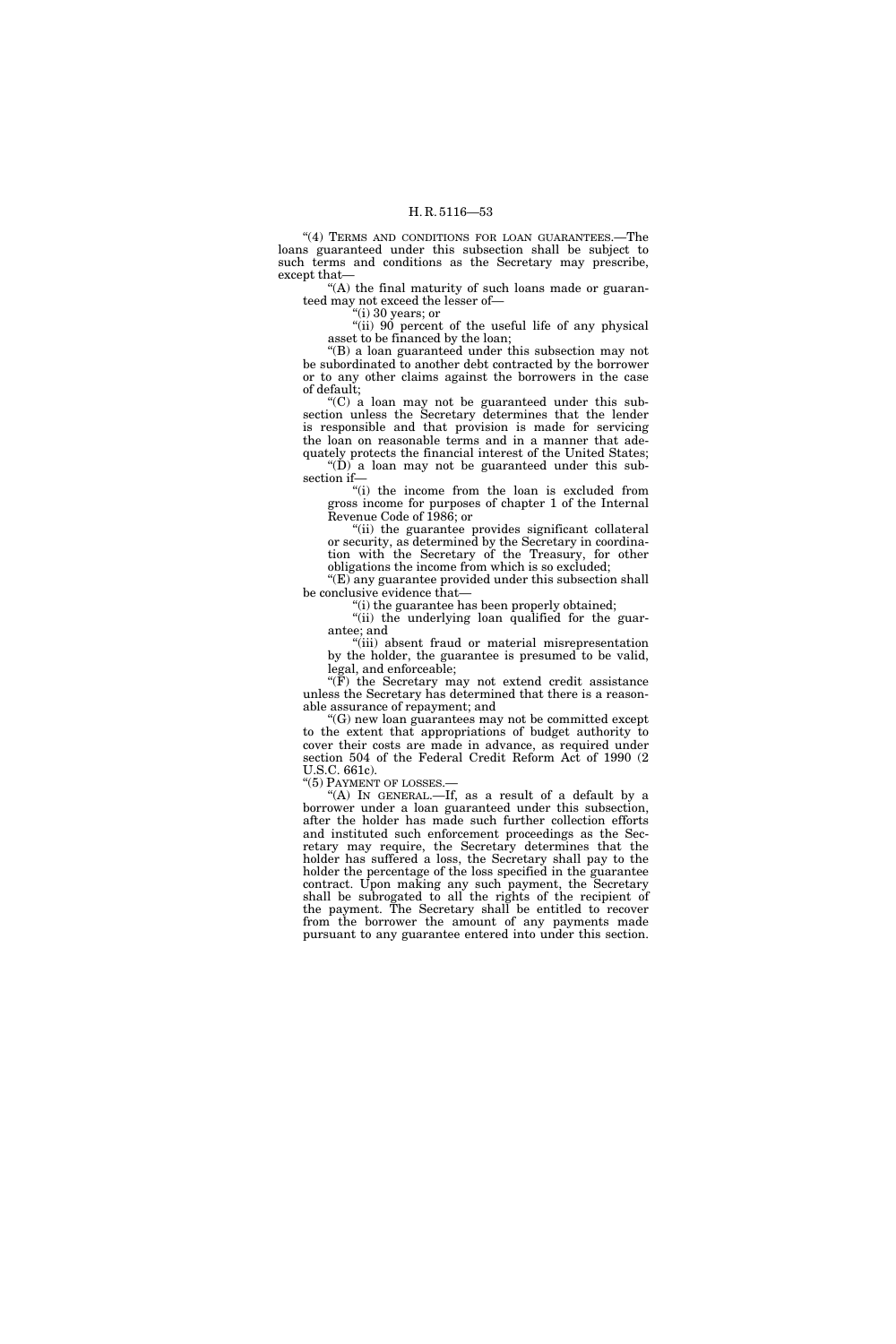''(B) ENFORCEMENT OF RIGHTS.—The Attorney General shall take such action as may be appropriate to enforce any right accruing to the United States as a result of the issuance of any guarantee under this section.

''(C) FORBEARANCE.—Nothing in this section may be construed to preclude any forbearance for the benefit of the borrower which may be agreed upon by the parties to the guaranteed loan and approved by the Secretary, if budget authority for any resulting subsidy costs (as defined in section 502(5) of the Federal Credit Reform Act of 1990) is available.

''(6) EVALUATION OF CREDIT RISK.—

"(A) The Secretary shall periodically assess the credit risk of new and existing direct loans or guaranteed loans.

"(B) Not later than  $\overline{2}$  years after the date of the enactment of the America COMPETES Reauthorization Act of 2010, the Comptroller General of the United States shall—

''(i) conduct a review of the subsidy estimates for the loan guarantees under this section; and

"(ii) submit to Congress a report on the review conducted under this paragraph.

"(7) TERMINATION.—A loan may not be guaranteed under this section after September 30, 2013.

"(8) AUTHORIZATION OF APPROPRIATIONS.—There are authorized to be appropriated \$7,000,000 for each of fiscal years 2011 through 2013 for the cost (as defined in section 502(5) of the Federal Credit Reform Act of 1990) of guaranteeing \$300,000,000 in loans under this section, such sums to remain available until expended.

''(e) REGIONAL INNOVATION RESEARCH AND INFORMATION PRO-GRAM.—

''(1) IN GENERAL.—As part of the program established under subsection (a), the Secretary shall establish a regional innovation research and information program—

"(A) to gather, analyze, and disseminate information on best practices for regional innovation strategies (including regional innovation clusters), including information relating to how innovation, productivity, and economic development can be maximized through such strategies;

 $\mathrm{``}(\bar{\mathbf{B}})$  to provide technical assistance, including through the development of technical assistance guides, for the development and implementation of regional innovation strategies (including regional innovation clusters);

 $(C)$  to support the development of relevant metrics and measurement standards to evaluate regional innovation strategies (including regional innovation clusters), including the extent to which such strategies stimulate innovation, productivity, and economic development; and

''(D) to collect and make available data on regional innovation cluster activity in the United States, including data on—

''(i) the size, specialization, and competitiveness of regional innovation clusters;

''(ii) the regional domestic product contribution, total jobs and earnings by key occupations, establishment size, nature of specialization, patents, Federal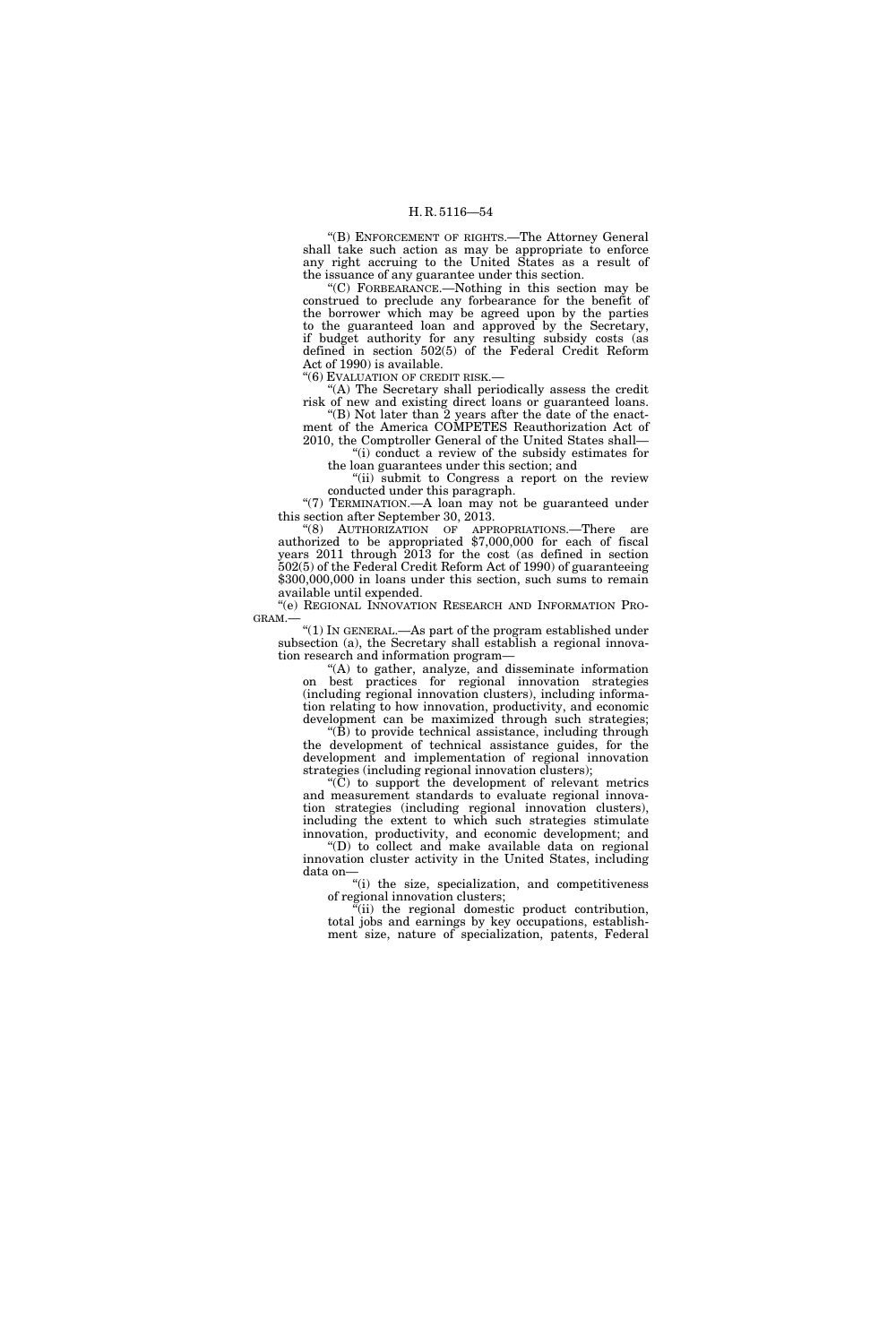research and development spending, and other relevant information for regional innovation clusters; and

"(iii) supply chain product and service flows within and between regional innovation clusters.

''(2) RESEARCH GRANTS.—The Secretary may award research grants on a competitive basis to support and further the goals of the program established under this subsection.

''(3) DISSEMINATION OF INFORMATION.—Data and analysis compiled by the Secretary under the program established in this subsection shall be made available to other Federal agencies, State and local governments, and nonprofit and for-profit entities.

"(4) REGIONAL INNOVATION GRANT PROGRAM.—The Secretary shall incorporate data and analysis relating to any grant under subsection (b) or (c) and any loan guarantee under subsection (d) into the program established under this subsection. ''(f) INTERAGENCY COORDINATION.—

" $(1)$  In GENERAL.—To the maximum extent practicable, the Secretary shall ensure that the activities carried out under this section are coordinated with, and do not duplicate the efforts of, other programs at the Department of Commerce or other Federal agencies.

''(2) COLLABORATION.—

"(A) In GENERAL.—The Secretary shall explore and pursue collaboration with other Federal agencies, including through multiagency funding opportunities, on regional innovation strategies.

''(B) SMALL BUSINESSES.—The Secretary shall ensure that such collaboration with Federal agencies prioritizes the needs and challenges of small businesses.

"(g) EVALUATION.-

" $(1)$  In GENERAL.—Not later than 3 years after the date of enactment of the America COMPETES Reauthorization Act of 2010, the Secretary shall enter into a contract with an independent entity, such as the National Academy of Sciences, to conduct an evaluation of the program established under subsection (a).

''(2) REQUIREMENTS.—The evaluation shall include—

 $(A)$  whether the program is achieving its goals;

''(B) any recommendations for how the program may be improved; and

 $\sqrt{\text{C}}$  a recommendation as to whether the program should be continued or terminated.

''(h) DEFINITIONS.—In this section:

"(1) REGIONAL INNOVATION CLUSTER.—The term 'regional innovation cluster' means a geographically bounded network of similar, synergistic, or complementary entities that—

"(A) are engaged in or with a particular industry sector; "(B) have active channels for business transactions and communication;

''(C) share specialized infrastructure, labor markets, and services; and

''(D) leverage the region's unique competitive strengths to stimulate innovation and create jobs.

"(2) SCIENCE PARK.—The term 'Science park' means a property-based venture, which has—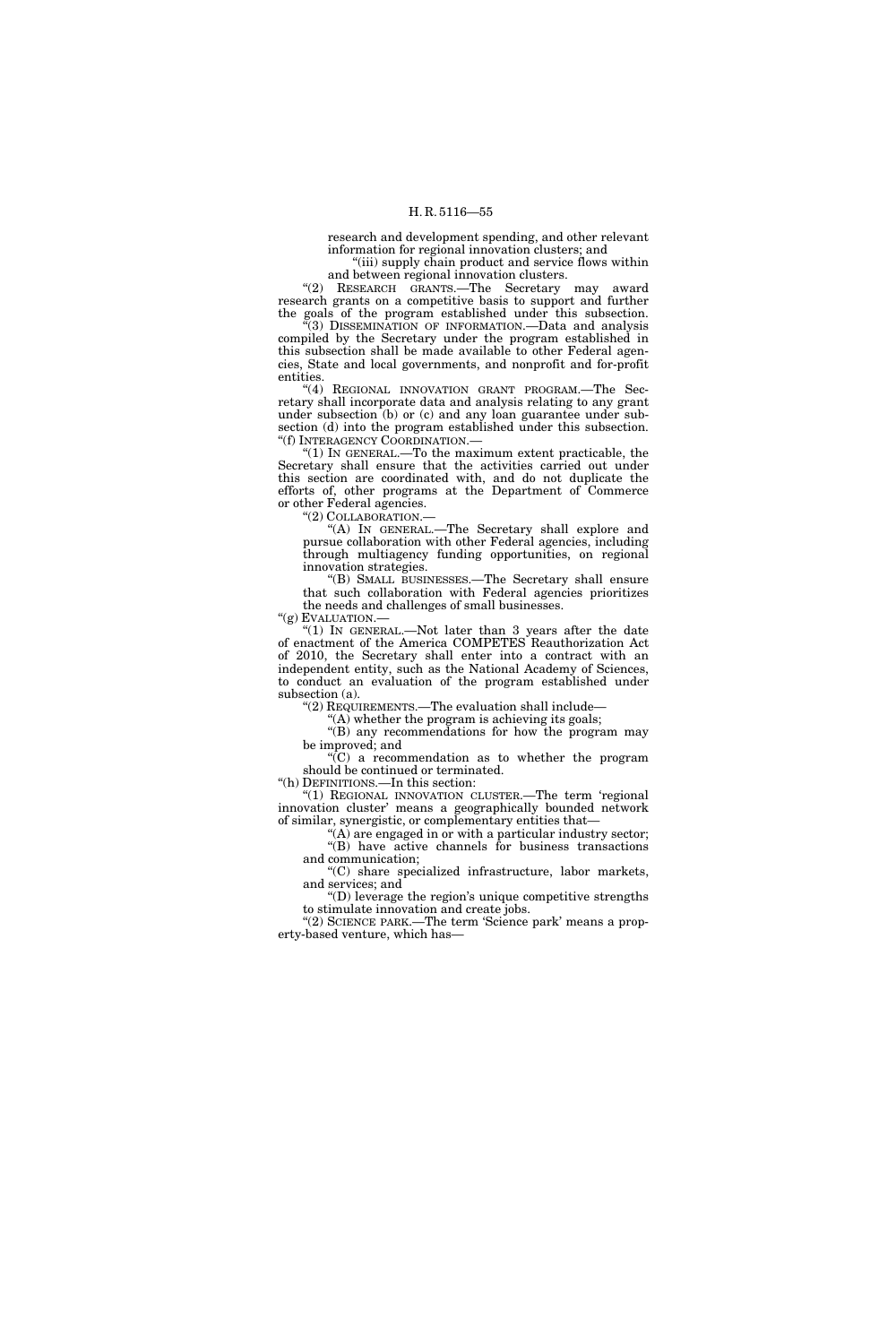''(A) master-planned property and buildings designed primarily for private-public research and development activities, high technology and science-based companies, and research and development support services;

''(B) a contractual or operational relationship with one or more science- or research-related institution of higher education or governmental or non-profit research laboratories;

''(C) a primary mission to promote research and development through industry partnerships, assisting in the growth of new ventures and promoting innovationdriven economic development;

''(D) a role in facilitating the transfer of technology and business skills between researchers and industry teams; and

''(E) a role in promoting technology-led economic development for the community or region in which the science park is located.A science park may be owned by a governmental or not-for-profit entity, but it may enter into partnerships or joint ventures with for-profit entities for development or management of specific components of the park.

"(3) STATE.—The term 'State' means one of the several States, the District of Columbia, the Commonwealth of Puerto Rico, the Virgin Islands, Guam, American Samoa, the Commonwealth of the Northern Mariana Islands, or any other territory or possession of the United States.

"(i) AUTHORIZATION OF APPROPRIATIONS.—Except as provided in subsection (d)(8), there are authorized to be appropriated \$100,000,000 for each of fiscal years 2011 through 2013 to carry out this section (other than for loan guarantees under subsection  $(d)$ .".

#### **SEC. 604. STUDY ON ECONOMIC COMPETITIVENESS AND INNOVATIVE CAPACITY OF UNITED STATES AND DEVELOPMENT OF NATIONAL ECONOMIC COMPETITIVENESS STRATEGY.**

(a) STUDY.—

(1) IN GENERAL.—Not later than 1 year after the date of the enactment of this Act, the Secretary of Commerce shall complete a comprehensive study of the economic competitiveness and innovative capacity of the United States.

(2) MATTERS COVERED.—The study required by paragraph (1) shall include the following:

(A) An analysis of the United States economy and innovation infrastructure.

(B) An assessment of the following:

(i) The current competitive and innovation performance of the United States economy relative to other countries that compete economically with the United States.

(ii) Economic competitiveness and domestic innovation in the current business climate, including tax and Federal regulatory policy.

(iii) The business climate of the United States and those of other countries that compete economically with the United States.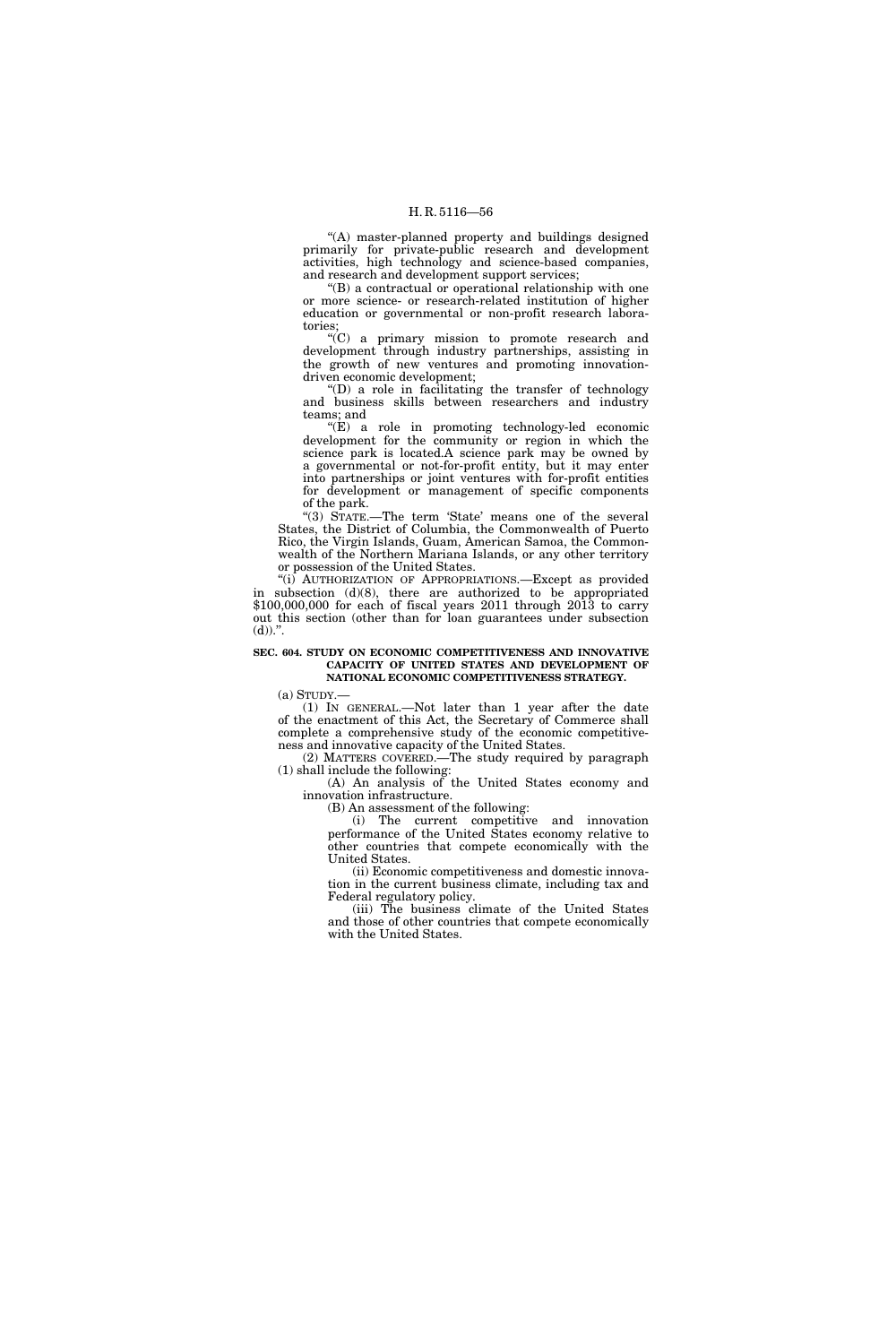(iv) Regional issues that influence the economic competitiveness and innovation capacity of the United States, including—

(I) the roles of State and local governments and institutions of higher education; and

(II) regional factors that contribute positively to innovation.

(v) The effectiveness of the Federal Government in supporting and promoting economic competitiveness and innovation, including any duplicative efforts of, or gaps in coverage between, Federal agencies and departments.

(vi) Barriers to competitiveness in newly emerging business or technology sectors, factors influencing underperforming economic sectors, unique issues facing small and medium enterprises, and barriers to the development and evolution of start-ups, firms, and industries.

(vii) The effects of domestic and international trade policy on the competitiveness of the United States and the United States economy.

(viii) United States export promotion and export finance programs relative to export promotion and export finance programs of other countries that compete economically with the United States, including Canada, France, Germany, Italy, Japan, Korea, and the United Kingdom, with noting of export promotion and export finance programs carried out by such countries that are not analogous to any programs carried out by the United States.

(ix) The effectiveness of current policies and programs affecting exports, including an assessment of Federal trade restrictions and State and Federal export promotion activities.

(x) The effectiveness of the Federal Government and Federally funded research and development centers in supporting and promoting technology commercialization and technology transfer.

(xi) Domestic and international intellectual property policies and practices.

(xii) Manufacturing capacity, logistics, and supply chain dynamics of major export sectors, including access to a skilled workforce, physical infrastructure, and broadband network infrastructure.

(xiii) Federal and State policies relating to science, technology, and education and other relevant Federal and State policies designed to promote commercial innovation, including immigration policies.

(C) Development of recommendations on the following: (i) How the United States should invest in human capital.

(ii) How the United States should facilitate entrepreneurship and innovation.

(iii) How best to develop opportunities for locally and regionally driven innovation by providing Federal support.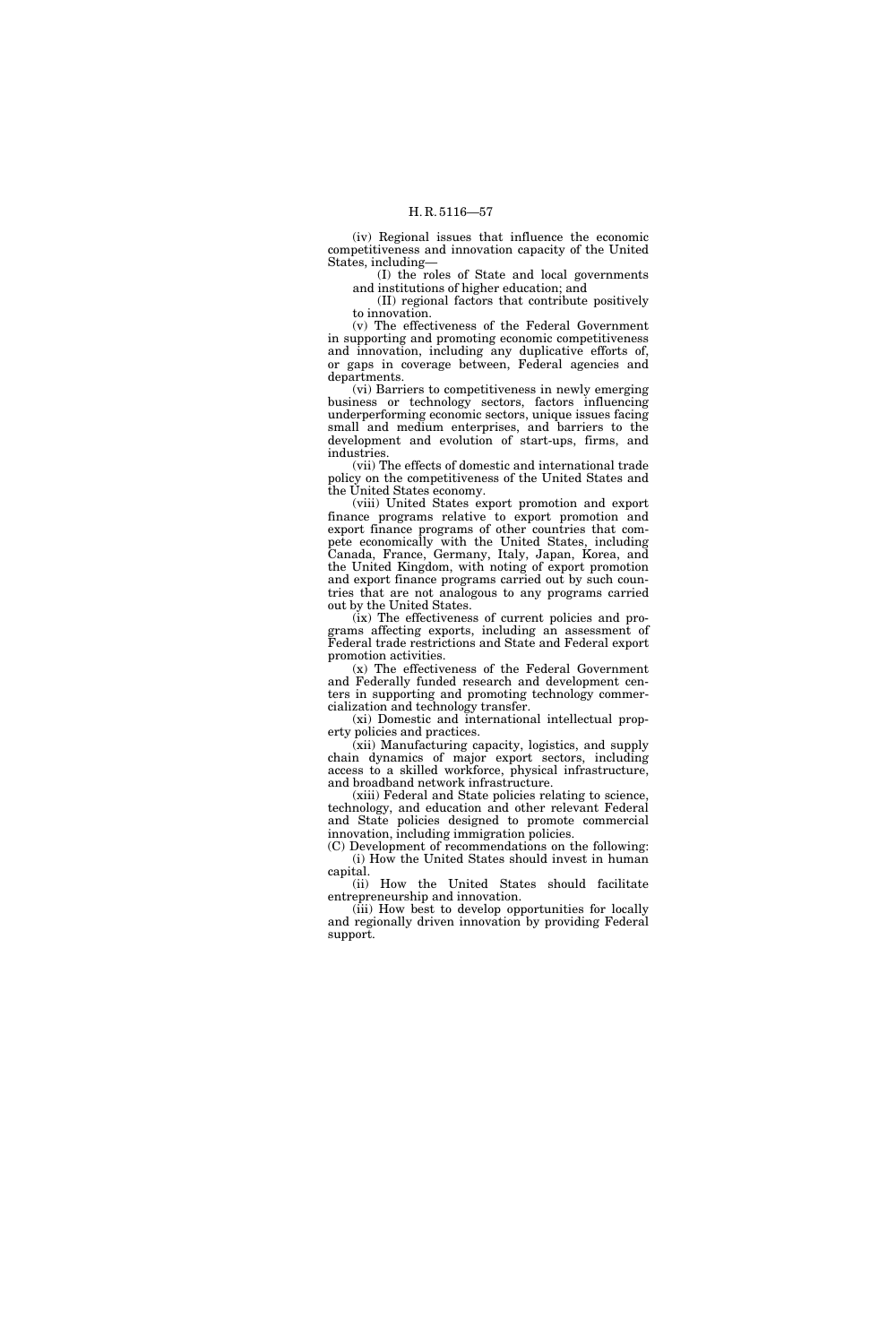(iv) How best to strengthen the economic infrastructure and industrial base of the United States. (v) How to improve the international competitive-

ness of the United States. (3) CONSULTATION.—

(A) IN GENERAL.—The study required by paragraph (1) shall be conducted in consultation with the National Economic Council of the Office of Policy Development, such Federal agencies as the Secretary considers appropriate, and the Innovation Advisory Board established under subparagraph (B). The Secretary shall also establish a process for obtaining comments from the public.

(B) INNOVATION ADVISORY BOARD.—

(i) IN GENERAL.—The Secretary shall establish an Innovation Advisory Board for purposes of obtaining advice with respect to the conduct of the study required by paragraph (1).

(ii) COMPOSITION.—The Advisory Board established under clause (i) shall be comprised of 15 members, appointed by the Secretary—

(I) who shall represent all major industry sectors;

(II) a majority of whom should be from private industry, including large and small firms, representing advanced technology sectors and more traditional sectors that use technology; and

(III) who may include economic or innovation policy experts, State and local government officials active in technology-based economic development, and representatives from higher education.

(iii) EXEMPTION FROM FACA.—The Federal Advisory Committee Act (5 U.S.C. App.) shall not apply to the advisory board established under clause (i).

(b) STRATEGY.

(1) IN GENERAL.—Not later than 1 year after the completion of the study required by subsection (a), the Secretary shall develop, based on the study required by subsection (a)(1), a national 10-year strategy to strengthen the innovative and competitive capacity of the Federal Government, State and local governments, United States institutions of higher education, and the private sector of the United States.

(2) ELEMENTS.—The strategy required by paragraph (1) shall include the following:

(A) Actions to be taken by individual Federal agencies and departments to improve competitiveness.

(B) Proposed legislative actions for consideration by Congress.

(C) Annual goals and milestones for the 10-year period of the strategy.

(D) A plan for monitoring the progress of the Federal Government with respect to improving conditions for innovation and the competitiveness of the United States. (c) REPORT.—

(1) IN GENERAL.—Upon the completion of the strategy required by subsection (b), the Secretary of Commerce shall submit to Congress and the President a report on the study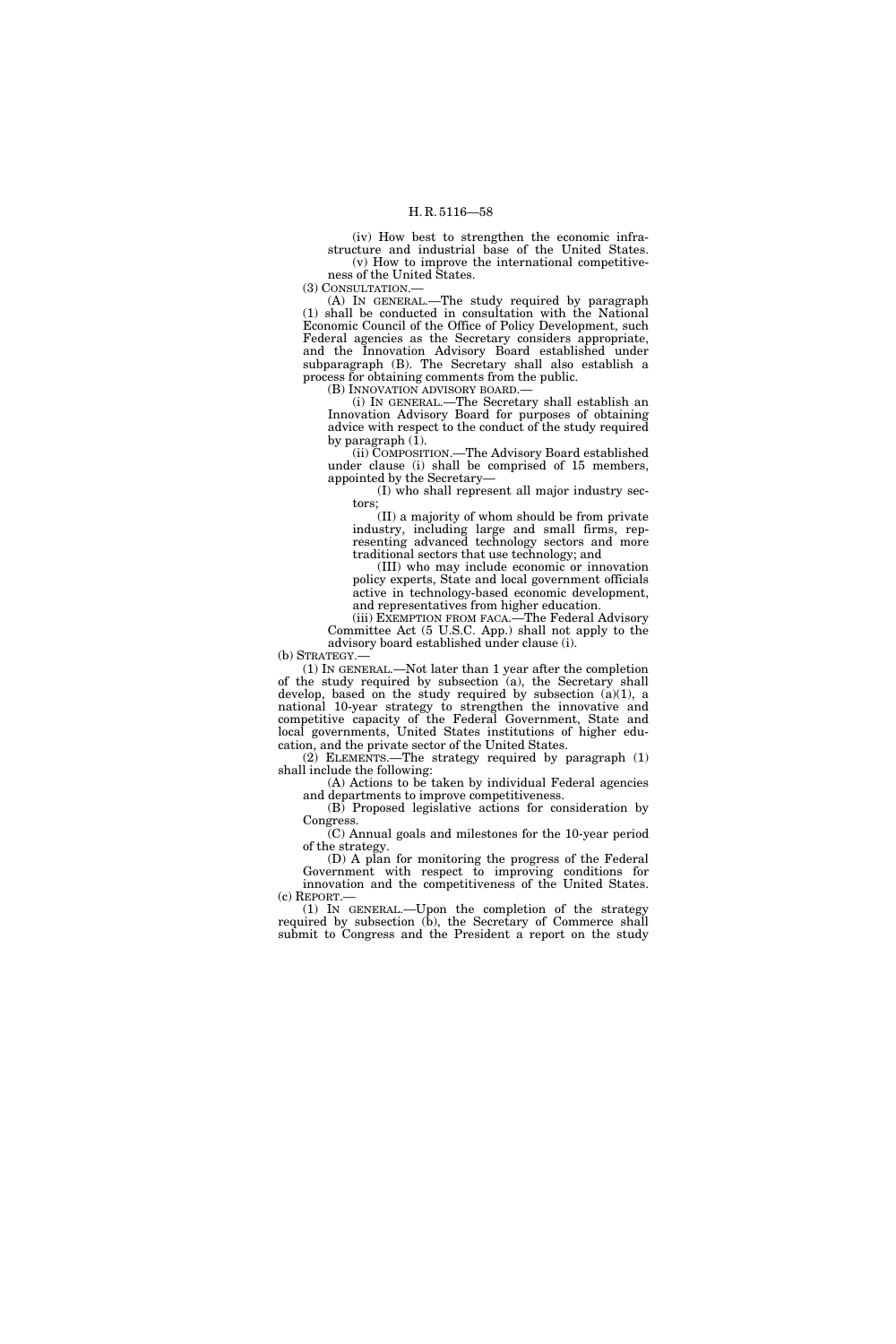conducted under subsection (a) and the strategy developed under subsection (b).

(2) ELEMENTS.—The report required by paragraph (1) shall include the following:

(A) The findings of the Secretary with respect to the study conducted under subsection (a). (B) The strategy required by subsection (b).

#### **SEC. 605. PROMOTING USE OF HIGH-END COMPUTING SIMULATION AND MODELING BY SMALL- AND MEDIUM-SIZED MANU-FACTURERS.**

(a) FINDINGS.—Congress finds that—

(1) the utilization of high-end computing simulation and modeling by large-scale government contractors and Federal research entities has resulted in substantial improvements in the development of advanced manufacturing technologies; and

(2) such simulation and modeling would also benefit smalland medium-sized manufacturers in the United States if such manufacturers were to deploy such simulation and modeling throughout their manufacturing chains.

(b) POLICY.—It is the policy of the United States to take all effective measures practicable to ensure that Federal programs and policies encourage and contribute to the use of high-end computing simulation and modeling in the United States manufacturing sector.

(c) STUDY.—

(1) IN GENERAL.—Not later than 30 days after the date of the enactment of this Act, the Secretary of Commerce, in consultation with the Secretary of Energy and the Director of the Office of Science and Technology Policy, shall carry out, through an interagency consulting process, a study of the barriers to the use of high-end computing simulation and modeling by small- and medium-sized manufacturers in the United States.

(2) FACTORS.—In carrying out the study required by paragraph (1), the Secretary of Commerce, in consultation with the Secretary of Energy and the Director of the Office of Science and Technology Policy, shall consider the following:

(A) The access of small- and medium-sized manufacturers in the United States to high-performance computing facilities and resources.

(B) The availability of software and other applications tailored to meet the needs of such manufacturers.

(C) Whether such manufacturers employ or have access to individuals with appropriate expertise for the use of such facilities and resources.

(D) Whether such manufacturers have access to training to develop such expertise.

(E) The availability of tools and other methods to such manufacturers to understand and manage the costs and risks associated with transitioning to the use of such facilities and resources.

(3) REPORT.—Not later than 270 days after the commencement of the study required by paragraph (1), the Secretary of Commerce shall, in consultation with the Secretary of Energy and the Director of the Office of Science and Technology Policy, submit to Congress a report on such study. Such report shall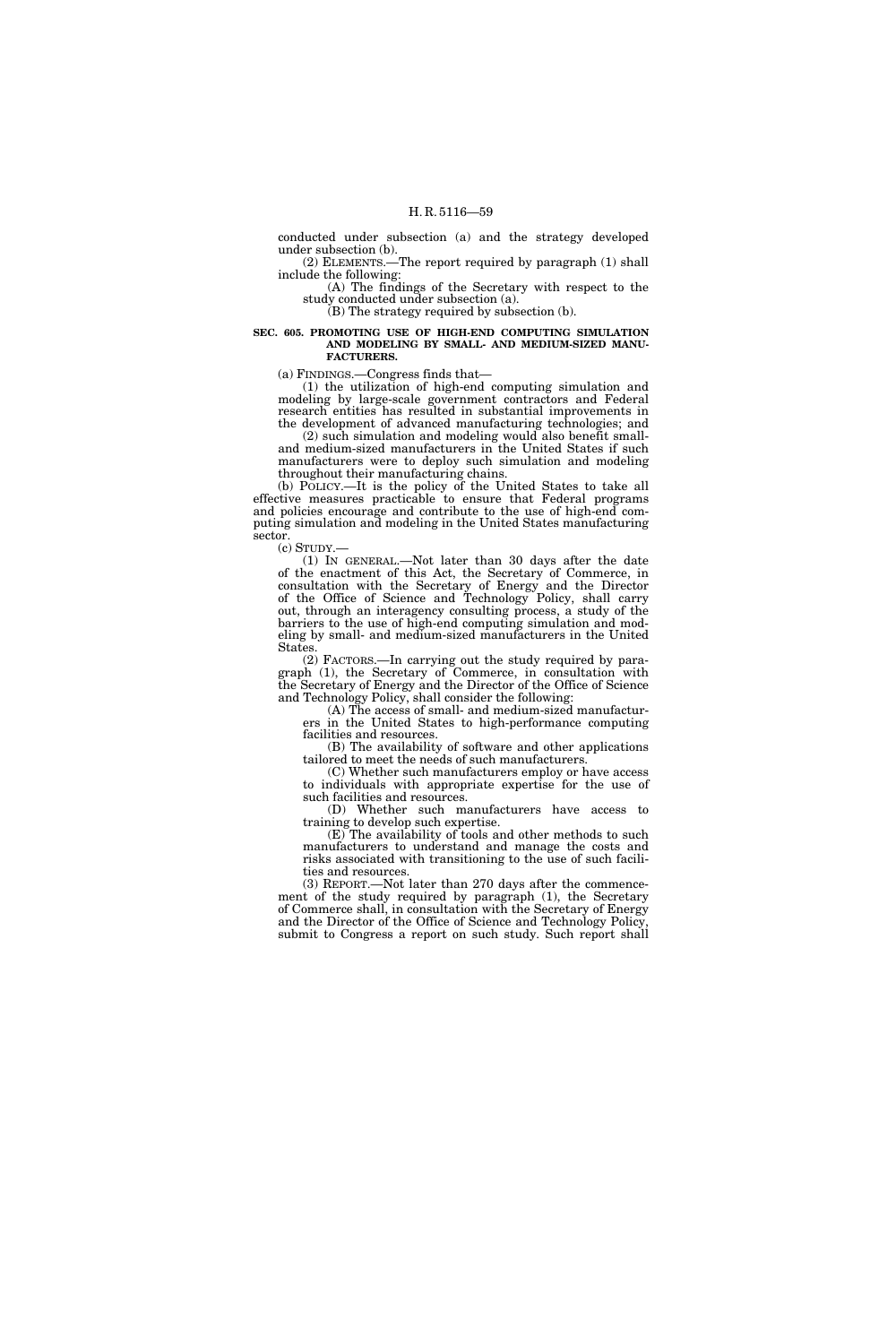include such recommendations for such legislative or administrative action as the Secretary of Commerce considers appropriate in light of the study to increase the utilization of highend computing simulation and modeling by small- and mediumsized manufacturers in the United States.

(d) AUTHORIZATION OF DEMONSTRATION AND PILOT PROGRAMS.— As part of the study required by subsection  $(c)(1)$ , the Secretary of Commerce, the Secretary of Energy, and the Director of the Office of Science and Technology Policy may carry out such demonstration or pilot programs as either Secretary or the Director considers appropriate to gather experiential data to evaluate the feasibility and advisability of a specific program or policy initiative to reduce barriers to the utilization of high-end computer modeling and simulation by small- and medium-sized manufacturers in the United States.

### **TITLE VII—NIST GREEN JOBS**

#### **SEC. 701. SHORT TITLE.**

This title may be cited as the ''NIST Grants for Energy Efficiency, New Job Opportunities, and Business Solutions Act of 2010'' or the ''NIST GREEN JOBS Act of 2010''.

#### **SEC. 702. FINDINGS.**

Congress finds the following:

(1) Over its 20-year existence, the Hollings Manufacturing Extension Partnership has proven its value to manufacturers as demonstrated by the resulting impact on jobs and the economies of all 50 States and the Nation as a whole.

(2) The Hollings Manufacturing Extension Partnership has helped thousands of companies reinvest in themselves through process improvement and business growth initiatives leading to more sales, new markets, and the adoption of technology to deliver new products and services.

(3) Manufacturing is an increasingly important part of the construction sector as the industry moves to the use of more components and factory built sub-assemblies.

(4) Construction practices must become more efficient and precise if the United States is to construct and renovate its building stock to reduce related carbon emissions to levels that are consistent with combating global warming.

(5) Many companies involved in construction are small, without access to innovative manufacturing techniques, and could benefit from the type of training and business analysis activities that the Hollings Manufacturing Extension Partnership routinely provides to the Nation's manufacturers and their supply chains.

(6) Broadening the competitiveness grant program under section 25(f) of the National Institute of Standards and Technology Act (15 U.S.C. 278k(f)) could help develop and diffuse knowledge necessary to capture a large portion of the estimated \$100 billion or more in energy savings if buildings in the United States met the level and quality of energy efficiency now found in buildings in certain other countries.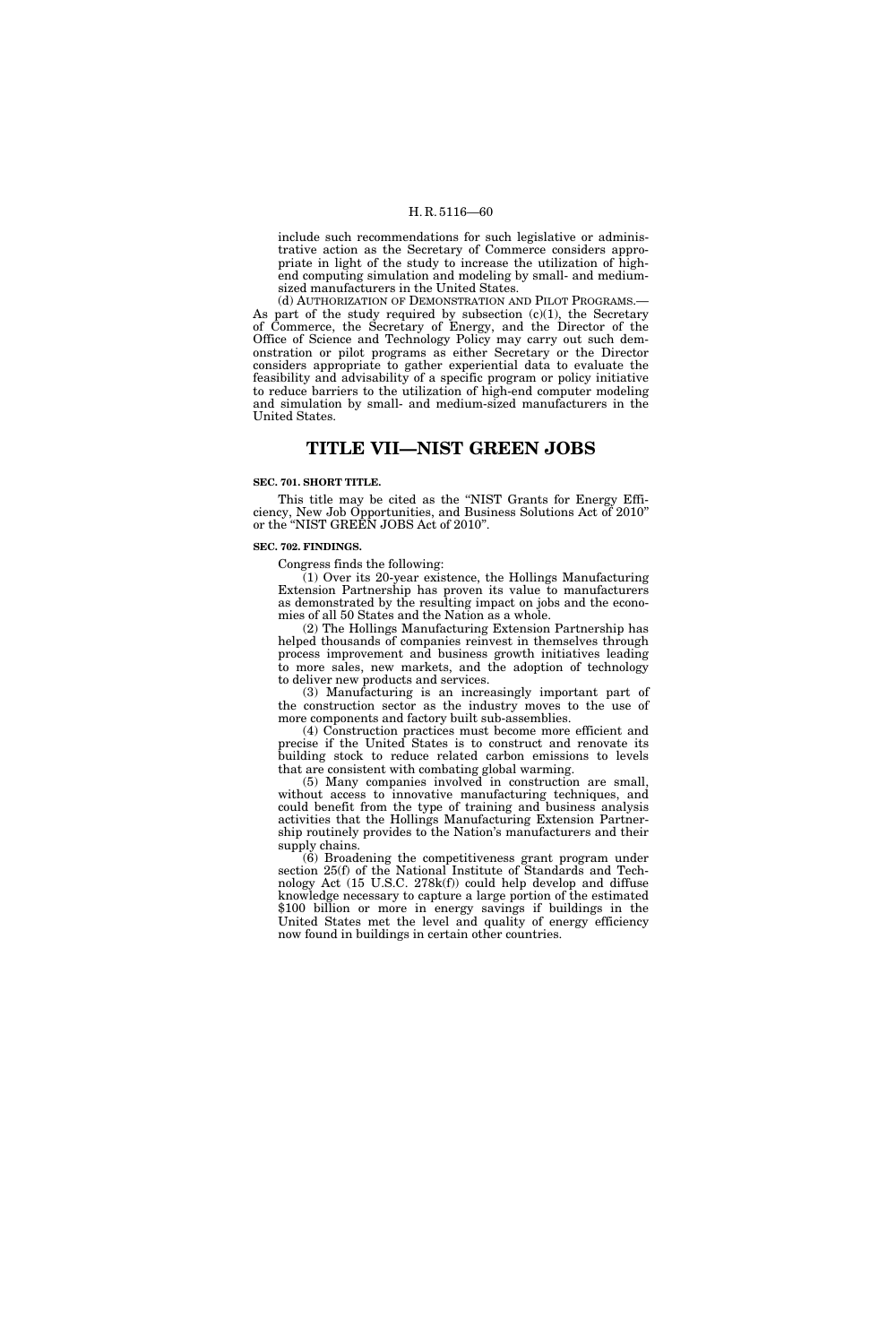(7) It is therefore in the national interest to expand the capabilities of the Hollings Manufacturing Extension Partnership to be supportive of the construction and green energy industries.

#### **SEC. 703. NATIONAL INSTITUTE OF STANDARDS AND TECHNOLOGY COMPETITIVE GRANT PROGRAM.**

(a) IN GENERAL.—Section 25(f)(3) of the National Institute of Standards and Technology Act (15 U.S.C. 278k(f)(3)) is amended— (1) by striking ''to develop'' in the first sentence and

inserting ''to add capabilities to the MEP program, including the development of''; and

(2) by striking the last sentence and inserting ''Centers may be reimbursed for costs incurred under the program. These themes—

"(A) shall be related to projects designed to increase the viability both of traditional manufacturing sectors and other sectors, such as construction, that increasingly rely on manufacturing through the use of manufactured components and manufacturing techniques, including supply chain integration and quality management;

(B) shall be related to projects related to the transfer of technology based on the technological needs of manufacturers and available technologies from institutions of higher education, laboratories, and other technology producing entities; and

 $(C)$  may extend beyond these traditional areas to include projects related to construction industry modernization.''.

(b) SELECTION.—Section 25(f)(5) of the National Institute of Standards and Technology Act (15 U.S.C. 278k(f)(5)) is amended to read as follows:<br>"(5) SELECTION.—

"(A) In GENERAL.—Awards under this section shall be peer reviewed and competitively awarded. The Director shall endeavor to select at least one proposal in each of the 9 statistical divisions of the United States (as designated by the Bureau of the Census). The Director shall select proposals to receive awards that will—

"(i) create jobs or train newly hired employees; ''(ii) promote technology transfer and commercialization of environmentally focused materials, products, and processes;

''(iii) increase energy efficiency; and

"(iv) improve the competitiveness of industries in the region in which the Center or Centers are located. ''(B) ADDITIONAL SELECTION CRITERIA.—The Director may select proposals to receive awards that will—

''(i) encourage greater cooperation and foster partnerships in the region with similar Federal, State, and locally funded programs to encourage energy efficiency and building technology; and

"(ii) collect data and analyze the increasing connection between manufactured products and manufacturing techniques, the future of construction practices, and the emerging application of products from the green energy industries.''.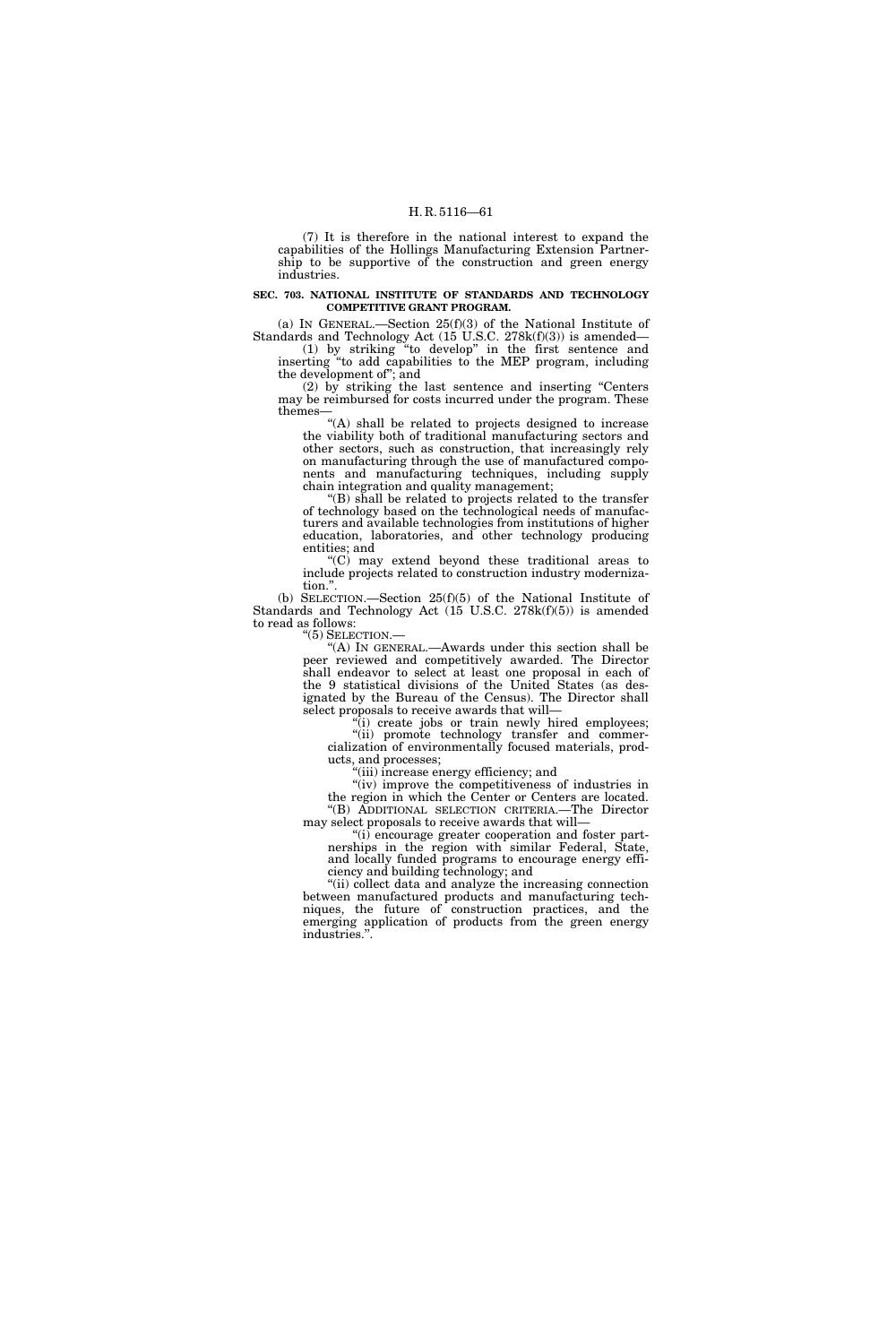(c) OTHER MODIFICATIONS.—Section 25(f) of the National Institute of Standards and Technology Act (15 U.S.C. 278k(f)) is amended—

(1) by adding at the end the following:

"(7) DURATION.—Awards under this section shall last no longer than 3 years.

''(8) ELIGIBLE PARTICIPANTS.—In addition to manufacturing firms eligible to participate in the Centers program, awards under this subsection may be used by the Centers to assist small- or medium-sized construction firms. Centers may be reimbursed under the program for working with such eligible participants.

''(9) AUTHORIZATION OF APPROPRIATIONS.—In addition to any amounts otherwise authorized or appropriated to carry out this section, there are authorized to be appropriated to the Secretary of Commerce \$7,000,000 for each of the fiscal years 2011 through 2013 to carry out this subsection.''.

### **TITLE VIII—GENERAL PROVISIONS**

#### **SEC. 801. GOVERNMENT ACCOUNTABILITY OFFICE REVIEW.**

Not later than May 31, 2013, the Comptroller General of the United States shall submit a report to the Senate Committee on Commerce, Science, and Transportation and the House of Representatives Committee on Science and Technology that evaluates the status of the programs authorized in this Act, including the extent to which such programs have been funded, implemented, and are contributing to achieving the goals of the Act.

#### **SEC. 802. SALARY RESTRICTIONS.**

(a) OBSCENE MATTER ON FEDERAL PROPERTY.—None of the funds authorized under this Act may be used to pay the salary of any individual who is convicted of violating section 1460 of title 18, United States Code.

(b) USE OF FEDERAL COMPUTERS FOR CHILD PORNOGRAPHY OR EXPLOITATION OF MINORS.—None of the funds authorized under this Act may be used to pay the salary of any individual who is convicted of a violation of section 2252 of title 18, United States Code.

#### **SEC. 803. ADDITIONAL RESEARCH AUTHORITIES OF THE FCC.**

Title I of the Communications Act of 1934 (47 U.S.C. 151 et seq.) is amended by adding at the end the following:

#### **''SEC. 12. ADDITIONAL RESEARCH AUTHORITIES OF THE FCC.**

''In order to carry out the purposes of this Act, the Commission may—

"(1) undertake research and development work in connection with any matter in relation to which the Commission has jurisdiction; and

 $(2)$  promote the carrying out of such research and development by others, or otherwise to arrange for such research and development to be carried out by others.''.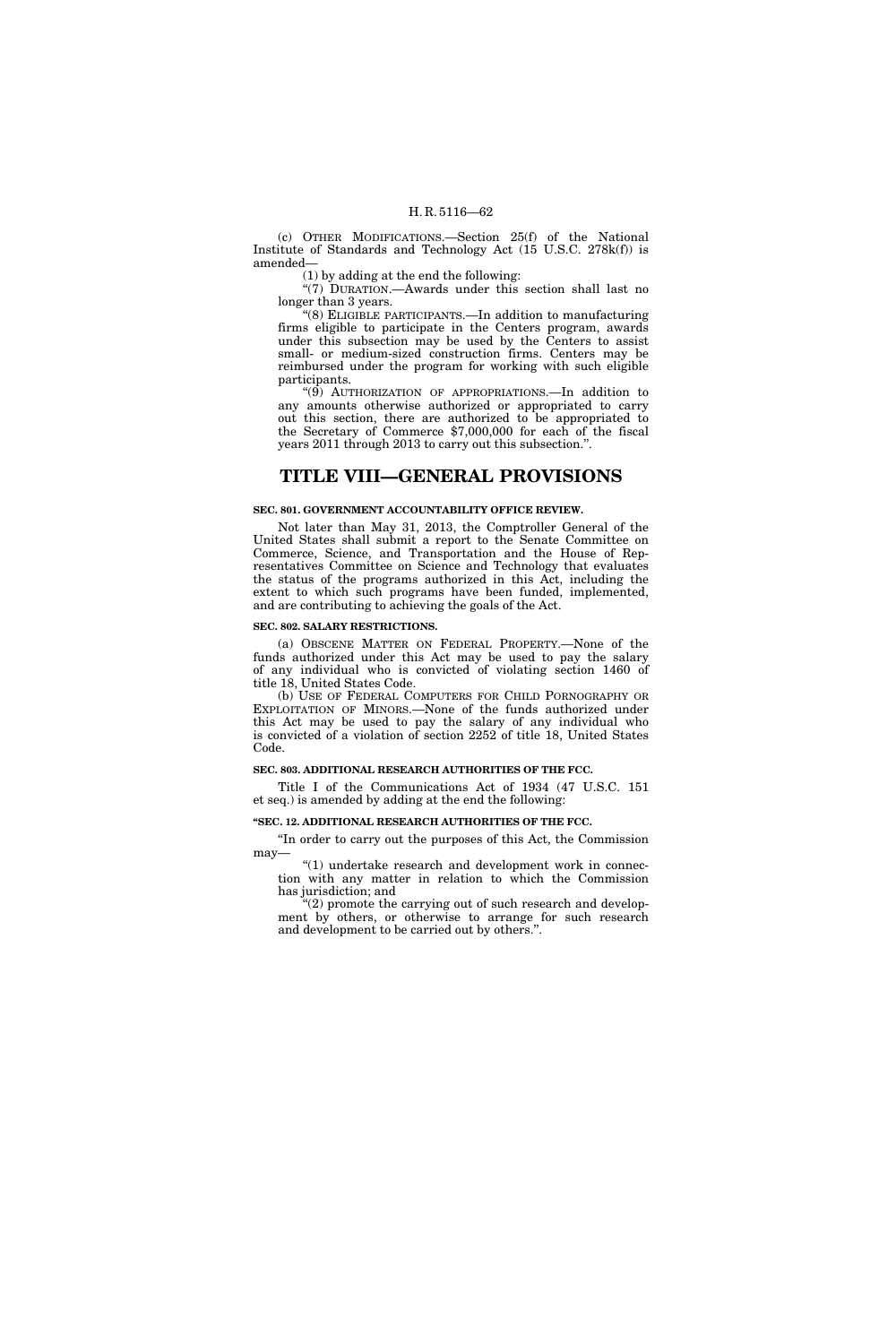### **TITLE IX—DEPARTMENT OF ENERGY**

#### **SEC. 901. SCIENCE, ENGINEERING, AND MATHEMATICS EDUCATION PROGRAMS.**

(a) IN GENERAL.—Sections 3171, 3175, and 3191 of the Department of Energy Science Education Enhancement Act (42 U.S.C. 7381h, 7381j, 7381p) are repealed.

(b) AUTHORIZATION OF APPROPRIATIONS FOR SUMMER INSTITUTES.—Section 3185(f) of the Department of Energy Science Education Enhancement Act (42 U.S.C. 7381n(f)) is amended—  $(1)$  in paragraph  $(2)$ , by striking "and" at the end;

(2) in paragraph (3), by striking the period at the end and inserting ''; and''; and

(3) by adding at the end the following:

 $*(4)$  \$25,000,000 for each of fiscal years 2011 through  $2013.$ ".

(c) CONFORMING AMENDMENTS.—

(1) Subpart B of the Department of Energy Science Education Enhancement Act (42 U.S.C. 7381g et seq.) is amended by striking chapters 1, 2, and 5 (42 U.S.C. 7381h, 7381j, 7381p).

(2) Section 3195 of the Department of Energy Science Education Enhancement Act (42 U.S.C. 7381r) is amended by striking "chapters 1, 3, and 4" each place it appears and inserting "chapters 3 and 4".

#### **SEC. 902. ENERGY RESEARCH PROGRAMS.**

(a) NUCLEAR SCIENCE TALENT PROGRAM.—Section 5004(f) of the America COMPETES Act (42 U.S.C. 16532(f)) is amended—  $(1)$  in paragraph  $(1)$ 

 $(A)$  in subparagraph  $(B)$ , by striking "and" at the end; (B) in subparagraph (C), by striking the period at

the end and inserting a semicolon; and

(C) by adding at the end the following:

''(D) \$9,800,000 for fiscal year 2011;

''(E) \$10,100,000 for fiscal year 2012; and

"(F)  $\overline{$10,400,000}$  for fiscal year 2013."; and

 $(2)$  in paragraph  $(2)$ 

 $(A)$  in subparagraph  $(B)$ , by striking "and" at the end; (B) in subparagraph (C), by striking the period at the end and inserting a semicolon; and

(C) by adding at the end the following:

''(D) \$8,240,000 for fiscal year 2011;

 $\sqrt{\text{E}}$ ) \$8,500,000 for fiscal year 2012; and

"(F)  $$8,750,000$  for fiscal year 2013.".

(b) HYDROCARBON SYSTEMS SCIENCE TALENT PROGRAM.—Section 5005 of the America COMPETES Act (42 U.S.C. 16533) is amended—

 $(1)$  in subsection  $(b)(2)$ —

 $(A)$  in subparagraph  $(H)$ , by striking "and" at the end; (B) in subparagraph (I), by striking the period at the end and inserting "; and"; and

(C) by adding at the end the following:

''(J) hydrocarbon spill response and remediation.''; and  $(2)$  in subsection  $(f)(1)$ 

 $(A)$  in subparagraph  $(B)$ , by striking "and";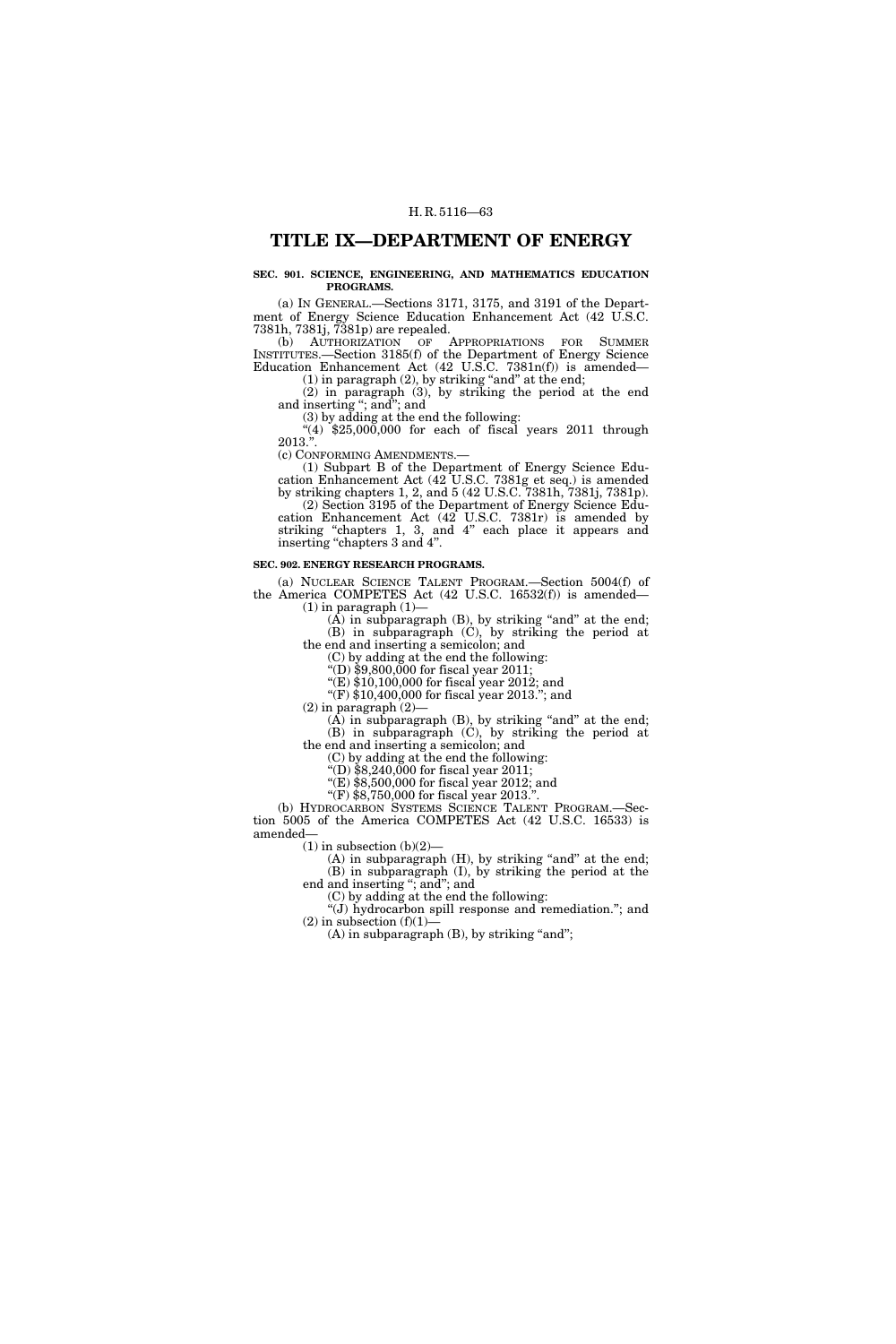(B) in subparagraph (C), by striking the period at the end and inserting a semicolon; and

(C) by adding at the end the following:

''(D) \$9,800,000 for fiscal year 2011;  $E(E)$  \$10,000,000 for fiscal year 2012; and

''(F) \$10,400,000 for fiscal year 2013.''.

(c) EARLY CAREER AWARDS.—Section 5006(h) of the America COMPETES Act (42 U.S.C. 16534(h)) is amended by striking ''2010'' and inserting "2013".

(d) PROTECTING AMERICA'S COMPETITIVE EDGE (PACE) GRAD- UATE FELLOWSHIP PROGRAM.—Section 5009(f) of the America COM-PETES Act (42 U.S.C. 16536(f)) is amended—

 $(1)$  in paragraph  $(2)$ , by striking "and" at the end;

(2) in paragraph (3), by striking the period at the end and inserting a semicolon; and

(3) by adding at the end the following:

''(4) \$20,600,000 for fiscal year 2011;

''(5) \$21,200,000 for fiscal year 2012; and ''(6) \$21,900,000 for fiscal year 2013.''.

(e) DISTINGUISHED SCIENTIST PROGRAM.—Section 5011(j) of the America COMPETES Act (42 U.S.C. 16537(j)) is amended—

 $(1)$  in paragraph  $(2)$ , by striking "and" at the end;

(2) in paragraph (3), by striking the period at the end and inserting a semicolon; and

(3) by adding at the end the following:

''(4) \$31,000,000 for fiscal year 2011;

''(5) \$32,000,000 for fiscal year 2012; and ''(6) \$33,000,000 for fiscal year 2013.''.

**SEC. 903. BASIC RESEARCH.** 

Section 971(b) of the Energy Policy Act of 2005 (42 U.S.C.  $16311(b)$ ) is amended-

 $(1)$  in paragraph  $(3)$ , by striking "and" at the end;

(2) in paragraph (4), by striking the period at the end and inserting a semicolon; and

(3) by adding at the end the following:

''(5) \$5,247,000,000 for fiscal year 2011;

''(6) \$5,614,000,000 for fiscal year 2012; and  $(7)$  \$6,007,000,000 for fiscal year 2013.".

**SEC. 904. ADVANCED RESEARCH PROJECTS AGENCY-ENERGY.** 

Section 5012 of the America COMPETES Act (42 U.S.C. 16538) is amended—

(1) in subsection (a)(3), by striking "subsection  $(m)(1)$ " and inserting "subsection  $(n)(1)$ ";

(2) in subsection  $(c)(2)(A)$ , by inserting "and applied" after "advances in fundamental";

 $(3)$  in subsection  $(e)$ -

(A) in paragraph (3)—

(i) by striking subparagraph (C) and inserting the following: ''(C) research and development of advanced manufac-

turing process and technologies for the domestic manufacturing of novel energy technologies; and''; and

(ii) in subparagraph  $(D)$ , by striking "and" after the semicolon at the end;

(B) in paragraph (4), by striking the period at the end and inserting ''; and''; and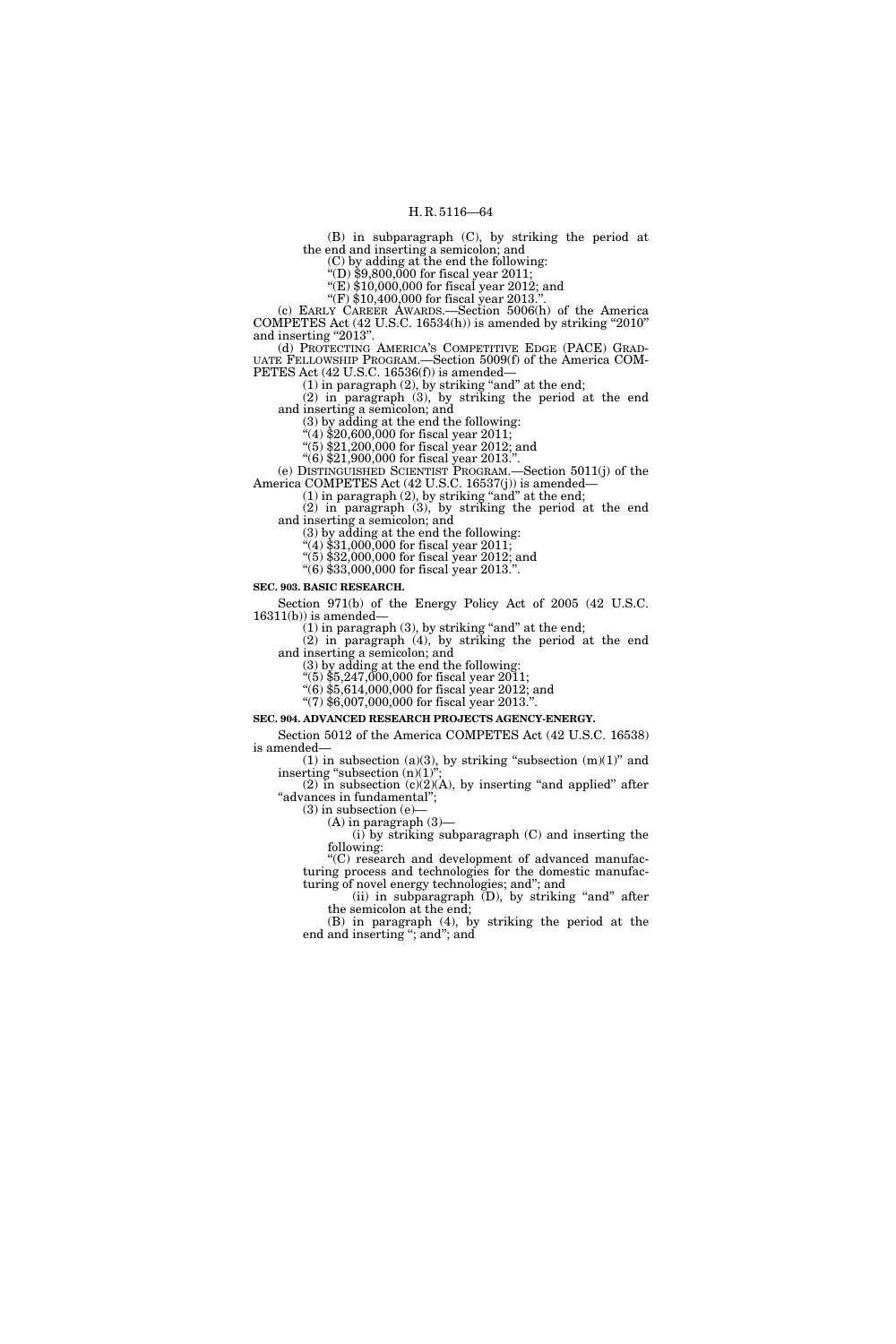(C) by adding at the end the following:

"(5) pursuant to subsection  $(c)(2)(C)$ -

'(A) ensuring that applications for funding disclose the extent of current and prior efforts, including monetary investments as appropriate, in pursuit of the technology area for which funding is being requested;

''(B) adopting measures to ensure that, in making awards, program managers adhere to the purposes of subsection  $(c)(2)(C)$ ; and

''(C) providing as part of the annual report required by subsection  $(h)(1)$  a summary of the instances of and reasons for ARPA–E funding projects in technology areas already being undertaken by industry.'';

(4) by redesignating subsections (f) through (m) as subsections (g) through (n), respectively;

(5) by inserting after subsection (e) the following:

''(f) AWARDS.—In carrying out this section, the Director may provide awards in the form of grants, contracts, cooperative agreements, cash prizes, and other transactions.";

(6) in subsection (g) (as redesignated by paragraph  $(4)$ )-(A) by redesignating paragraphs (1) and (2) as paragraphs (2) and (3), respectively;

(B) by inserting before paragraph (2) (as redesignated by subparagraph  $(A)$ ) the following:

"(1) IN GENERAL.—The Director shall establish and maintain within ARPA–E a staff with sufficient qualifications and expertise to enable ARPA–E to carry out the responsibilities of ARPA–E under this section in conjunction with other operations of the Department.'';

(C) in paragraph (2) (as redesignated by subparagraph  $(A)$ )

(i) in the paragraph heading, by striking ''PROGRAM MANAGERS'' and inserting ''PROGRAM DIRECTORS'';

(ii) in subparagraph  $(A)$ , by striking "program managers for each of'' and inserting ''program directors for'';

(iii) in subparagraph (B)—

(I) in the matter preceding clause (i), by striking ''program manager'' and inserting ''program director'';

(II) in clause (iv), by striking ", with advice under subsection  $(j)$  as appropriate,

(III) by redesignating clauses (v) and (vi) as clauses (vi) and (viii), respectively;

(IV) by inserting after clause (iv) the following: ''(v) identifying innovative cost-sharing arrangements for ARPA–E projects, including through use of the authority provided under section 988(b)(3) of the Energy Policy Act of 2005 (42 U.S.C. 16352(b)(3));";

(V) in clause (vi) (as redesignated by subclause (III)), by striking ''; and'' and inserting a semicolon; and

(VI) by inserting after clause (vi) (as redesignated by subclause (III)) the following: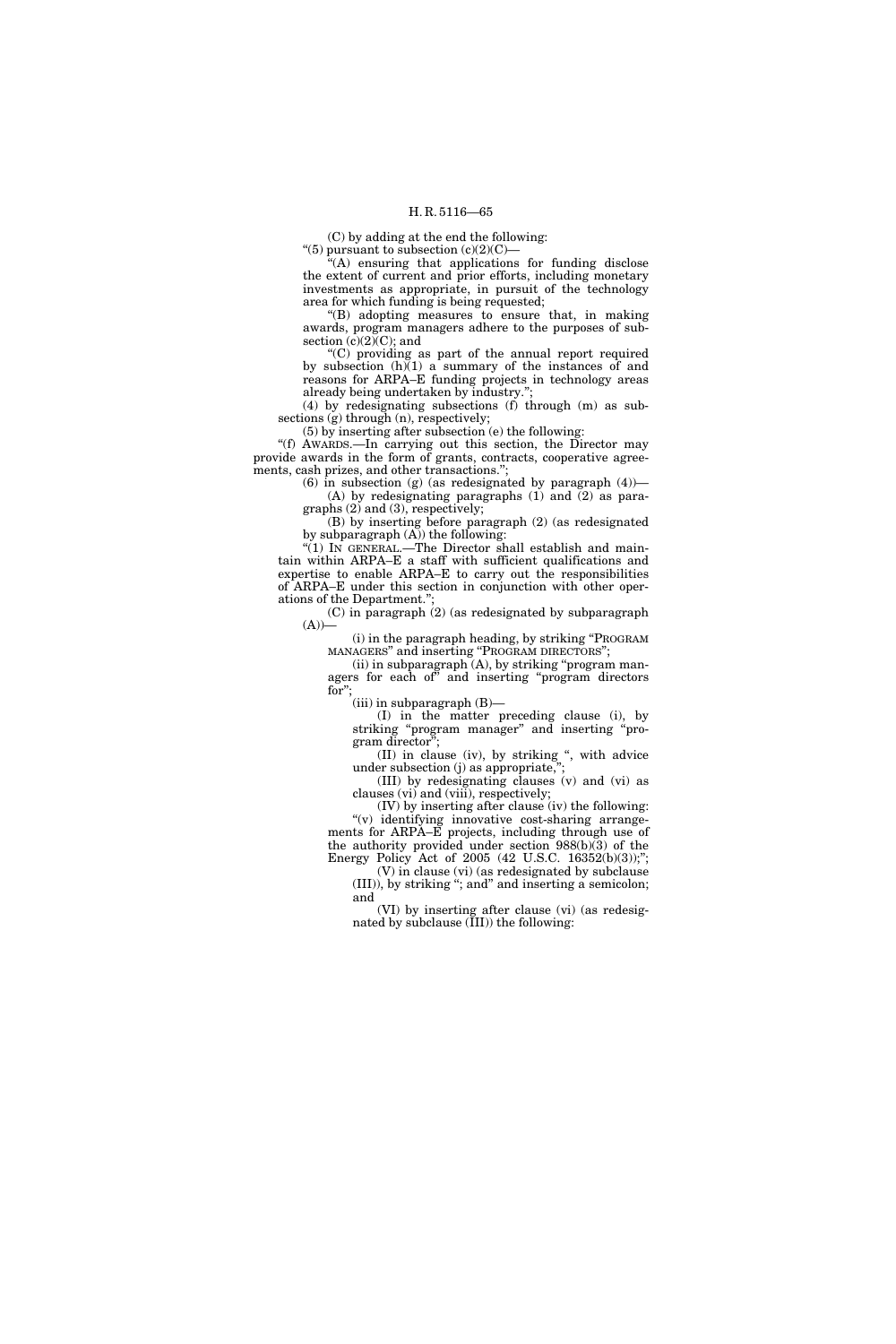''(vii) identifying mechanisms for commercial application of successful energy technology development projects, including through establishment of partnerships between awardees and commercial entities; and'';

 $(iv)$  in subparagraph  $(C)$ , by inserting "not more than'' after ''shall be''; and

(D) in paragraph (3) (as redesignated by subparagraph  $(A)$ —

 $(i)$  in subparagraph  $(A)$ —

(I) in clause (i), by striking ''and'' after the semicolon at the end; and

(II) by striking clause (ii) and inserting the following:

"(ii) fix the basic pay of such personnel at a rate to be determined by the Director at rates not in excess of Level II of the Executive Schedule (EX–II) without regard to the civil service laws; and

''(iii) pay any employee appointed under this subpart payments in addition to basic pay, except that the total amount of additional payments paid to an employee under this subpart for any 12-month period shall not exceed the least of the following amounts:  $\degree$ (I) \$25,000.

''(II) The amount equal to 25 percent of the annual rate of basic pay of the employee.

''(III) The amount of the limitation that is applicable for a calendar year under section 5307(a)(1) of title 5, United States Code.'';

(ii) in subparagraph (B), by striking ''not less than 70, and not more than 120,'' and inserting ''not more than 120'';

(7) in subsection  $(h)(2)$  (as redesignated by paragraph  $(4)$ )—  $(A)$  by striking "2008" and inserting "2010"; and

 $(B)$  by striking "2011" and inserting "2013";

(8) by striking subsection (j) (as redesignated by paragraph (4)) and inserting the following:

''(j) FEDERAL DEMONSTRATION OF TECHNOLOGIES.—The Director shall seek opportunities to partner with purchasing and procurement programs of Federal agencies to demonstrate energy technologies resulting from activities funded through ARPA–E."

(9) in subsection (l) (as redesignated by paragraph (4))— (A) in paragraph (1), by striking ''4 years'' and inserting'' 6 years''; and

(B) in paragraph (2)(B), by inserting ", and the manner in which those lessons may apply to the operation of other programs of the Department'' after ''ARPA–E''; and

 $(10)$  in subsection  $(n)$  (as redesignated by paragraph  $(4)$ )—  $(A)$  in paragraph  $(2)$ 

 $(i)$  in subparagraph  $(A)$ , by striking "and" after the semicolon at the end;

(ii) in subparagraph (B), by striking the period at the end and inserting a semicolon; and

(iii) by adding at the end the following: ''(C) \$300,000,000 for fiscal year 2011;

''(D) \$306,000,000 for fiscal year 2012; and

''(E) \$312,000,000 for fiscal year 2013.'';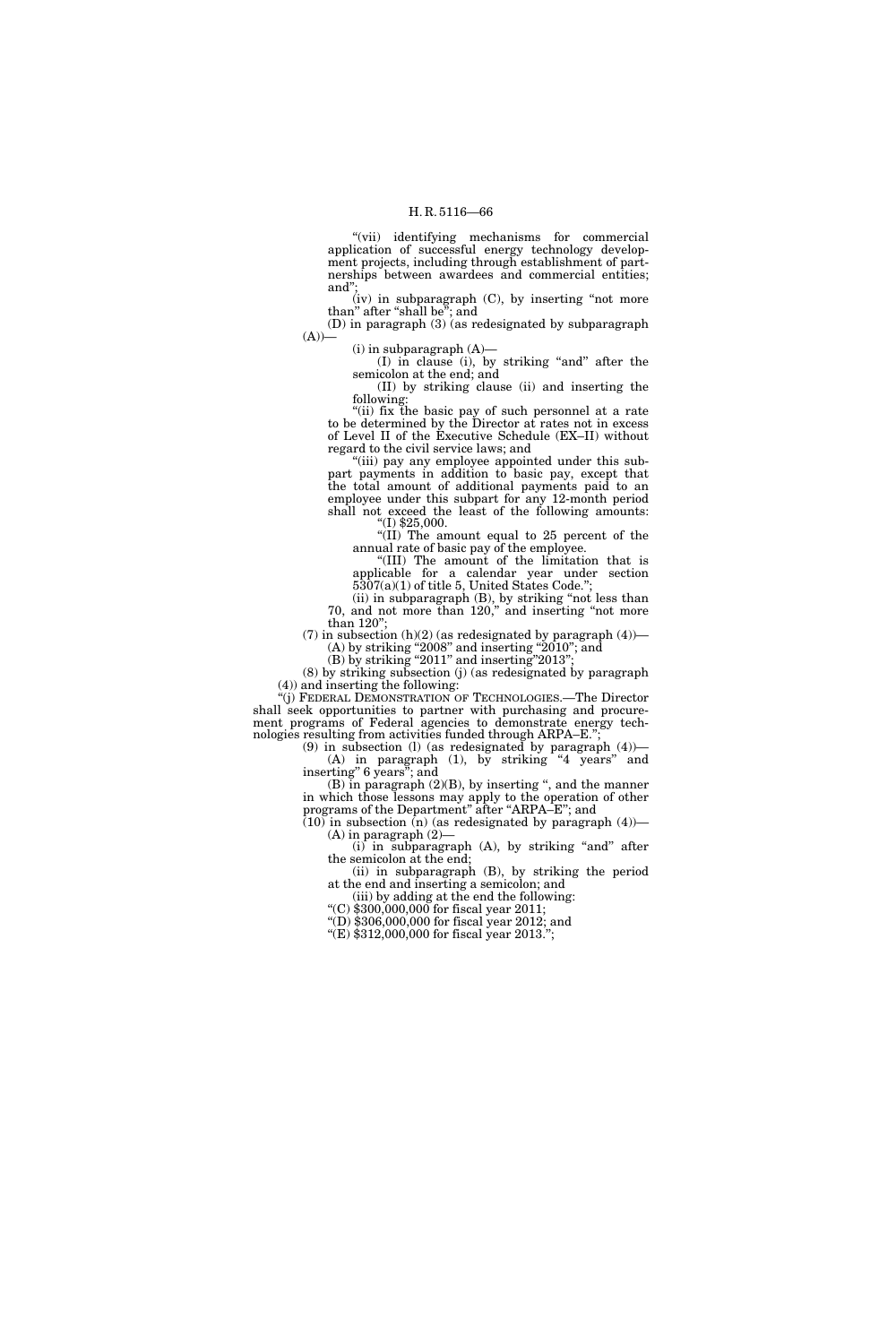(B) by striking paragraph (4);

(C) by redesignating paragraph (5) as paragraph (4); and

(D) in paragraph (4)(B) (as redesignated by subparagraph (C))

(i) by striking "2.5 percent" and inserting "5 percent''; and

(ii) by inserting '', consistent with the goal described in subsection (c)(2)(D) and within the responsibilities of program directors described in subsection  $(g)(2)(B)(vii)$ " after "outreach activities".

### **TITLE X—EDUCATION**

#### **SEC. 1001. REFERENCES.**

Except as otherwise expressly provided, wherever in this title an amendment or repeal is expressed in terms of an amendment to, or repeal of, a section or other provision, the reference shall be considered to be made to a section or other provision of the America COMPETES Act (Public Law 110–69).

#### **SEC. 1002. REPEALS AND CONFORMING AMENDMENTS.**

(a) REPEALS.—The following provisions of the Act are repealed: (1) Section 6001 (20 U.S.C. 9801).

(2) Part III of subtitle A of title VI (20 U.S.C. 9841). (3) Subtitle B of title VI (20 U.S.C. 9851 et seq.)

(4) Subtitle C of title VI (20 U.S.C. 9861 et seq.).

(5) Subtitle E of title VI (20 U.S.C. 9881 et seq.).

(b) CONFORMING AMENDMENTS.—The Act is amended— (1) by redesignating section 6002 (20 U.S.C. 9802) as sec-

tion 6001; (2) by redesignating subtitle D of title VI (20 U.S.C. 9871)

as subtitle B of title VI; and (3) by redesignating section 6401 (20 U.S.C. 9871) as section 6201.

#### **SEC. 1003. AUTHORIZATIONS OF APPROPRIATIONS AND MATCHING REQUIREMENT.**

(a) TEACHERS FOR A COMPETITIVE TOMORROW.—Section 6116 (20 U.S.C. 9816) is amended to read as follows:

#### **''SEC. 6116. AUTHORIZATION OF APPROPRIATIONS.**

''There are authorized to be appropriated to carry out this part \$4,000,000 for each of fiscal years 2011 through 2013, of which—

" $(1)$  \$2,000,000 shall be available to carry out section 6113 for each of fiscal years 2011 through 2013; and

" $(2)$  \$2,000,000 shall be available to carry out section 6114 for each of fiscal years 2011 through 2013.''.

(b) ADVANCED PLACEMENT AND INTERNATIONAL BACCALAUREATE PROGRAMS AND MATCHING REQUIREMENT.—Section 6123 (20 U.S.C. 9833) is amended—

 $(1)$  in subsection  $(h)(1)$ –

 $(A)$  by striking "100" and inserting "50"; and

(B) by striking "200" and inserting "100"; and (2) by striking subsection (l) and inserting the following: